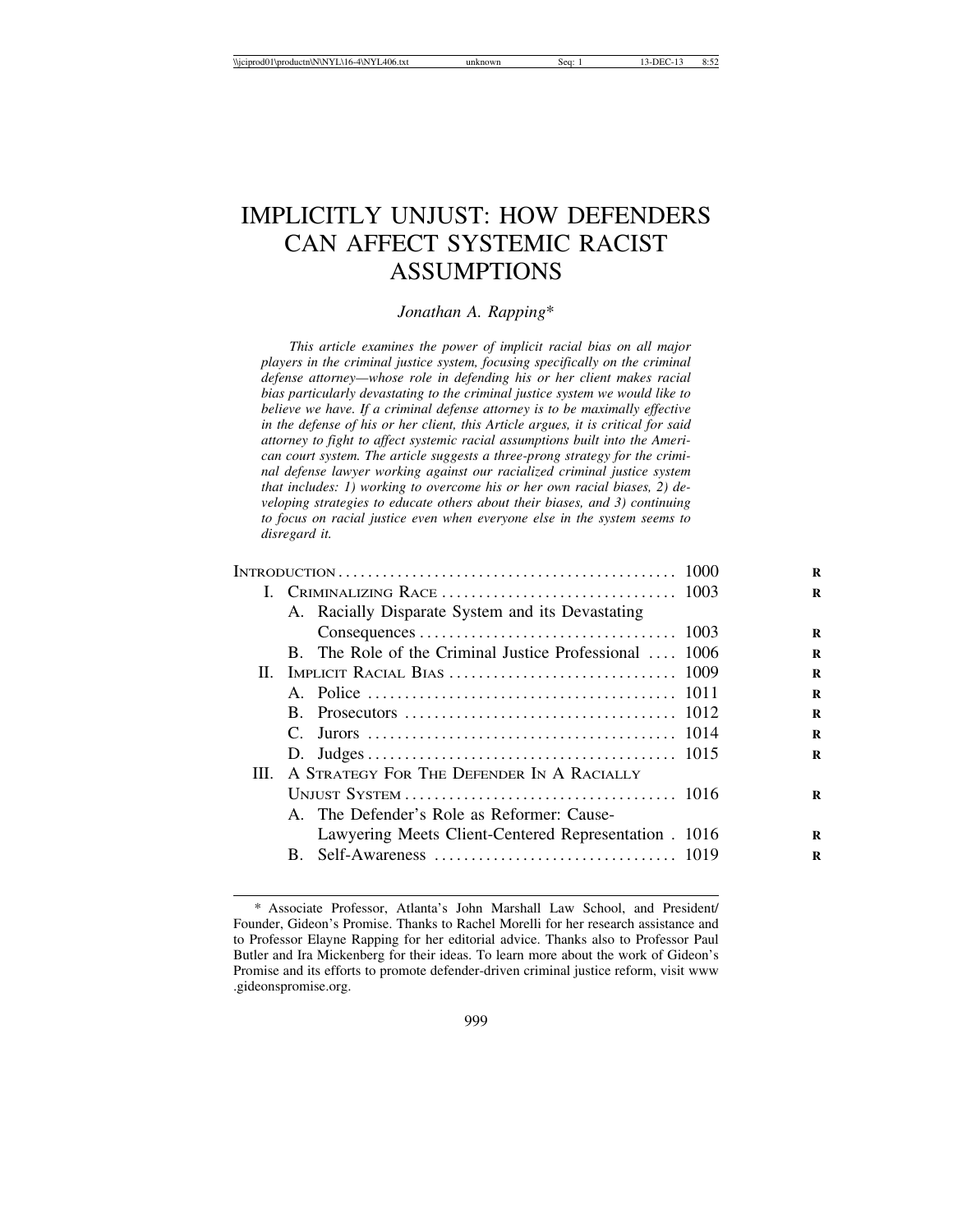| 1. |             |                                           |  |
|----|-------------|-------------------------------------------|--|
|    |             |                                           |  |
|    |             |                                           |  |
|    |             | b. Exploring Juror's Relevant             |  |
|    |             |                                           |  |
|    |             | iii. Educating Jurors During Trial  1036  |  |
|    |             |                                           |  |
|    |             | b. Storytelling/Crafting Narratives  1037 |  |
|    | $c_{\cdot}$ |                                           |  |
|    |             |                                           |  |
|    |             |                                           |  |
|    |             | $Conve$ and $1047$                        |  |
|    |             |                                           |  |

#### **INTRODUCTION**

Arguably, no feature of America's criminal justice system is more obvious than its disparate impact on people of color. That so many well-intentioned people working within this system help to reinforce this status quo is at first blush mystifying. But understanding the influence of implicit racial bias (IRB), that subconscious association between race and crime that affects us all, helps one appreciate how people who deeply believe in justice can help perpetuate a racially unjust system. Defense attorneys must be conscious of this subversive force and develop strategies to counteract it if they are to achieve just outcomes for so many of their clients. Reflecting upon my own evolution as a public defender helps me understand the subtle ways the criminal justice system can shape our assumptions about race and crime.

It was the summer of 1993 when I first walked into Courtroom C-10. This was the basement courtroom of the Superior Court of the District of Columbia where arrestees were brought for "first -appearance hearings." It was where the accused would first see a judge, discover the charges made against him, and learn whether he would be released pending his next court date. There was no better place to learn first-hand who was likely to be arrested in Washington, DC.

I had just completed my first year of law school and was working as an intern investigator at the Public Defender Service (PDS). I had lived in Washington, DC for three years and knew the city was racially diverse. While there were certainly a larger percentage of African-Americans residing there than in the nation generally, there was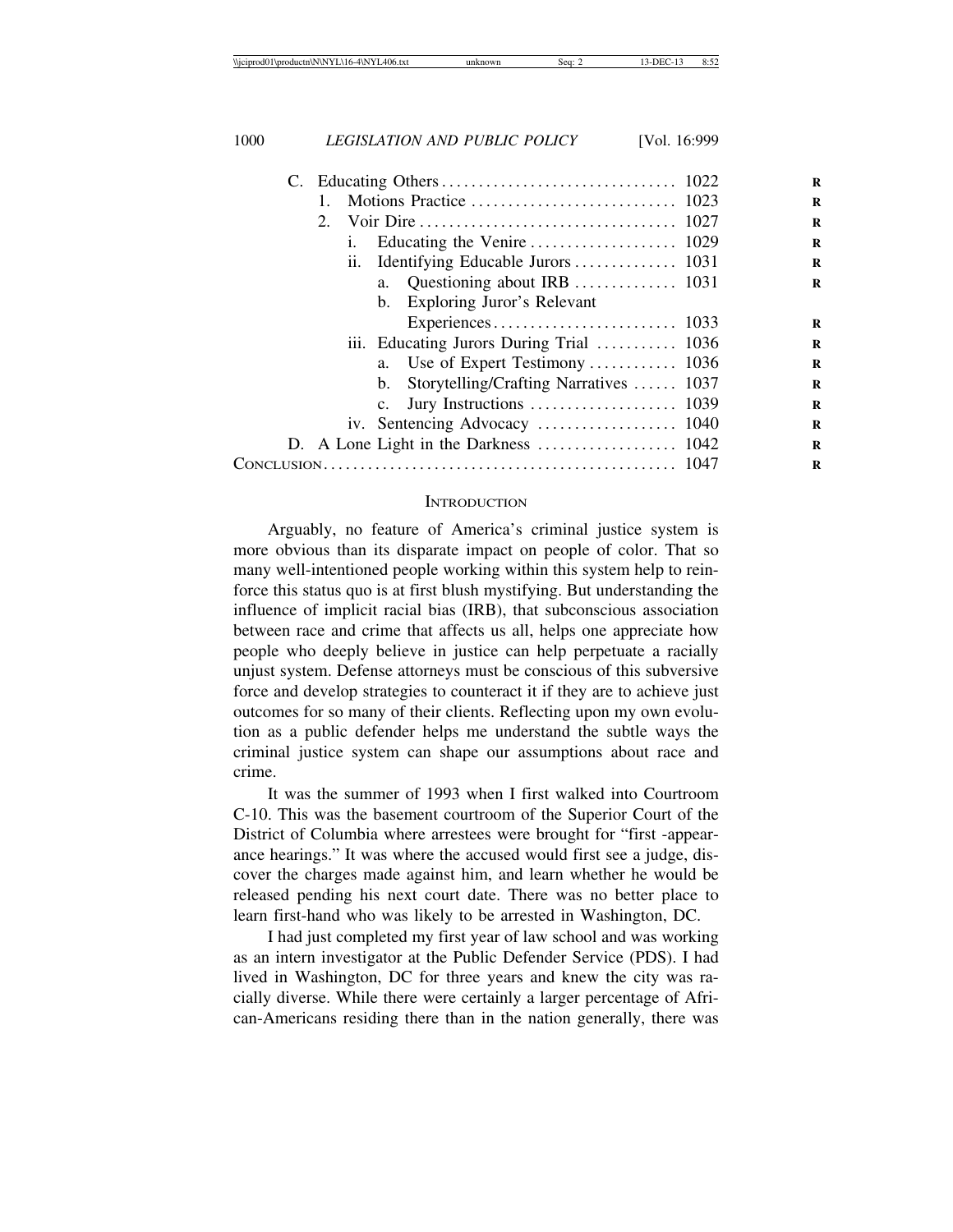still a significant white population. Although I had previous experience working in economically disadvantaged communities, and I understood the correlations between race and poverty, and poverty and crime, I expected to see a cross section of arrestees that more closely resembled the racial make-up of the city at large. I was surprised to see that every arrestee I saw that day was black.

But as I continued to work in DC's criminal justice system—for two more years as an intern and then as a public defender—my surprise morphed into acceptance. In fact, over time I found myself more surprised to see the occasional white defendant. When I did, I assumed there must be some extraordinary story behind the arrest. The image did not fit the narrative I was being socialized to accept: one in which criminality and skin color were inextricably intertwined.

I spent the next eleven years living in the corridors and courtrooms of that courthouse, and nine years since involved in indigent defense reform across the country. For the last six years, I have studied and taught criminal justice issues as a law school professor. I now understand that what I witnessed that day during the summer of 1993 was not anomalous; it was a snapshot of the harsh racial realities in our nation's criminal justice system. I also understand that my waning sensitivity to this reality is not unusual. Our justice system obviously punishes people of color disproportionately. Many well-intentioned people lose sight of that phenomenon and end up perpetuating it.

All across the country, African-Americans are disproportionately processed through a maze of courts and prisons. Individually, many are unable to overcome the many obstacles they experience every day. Collectively, they come from communities torn apart by these traumas. The national implications of a criminal justice system that so disproportionately impacts minorities, in a world divided along racial and socioeconomic lines, are alarming. Our criminal justice system has emerged as the greatest barrier to our most cherished American ideals: equal justice and equal opportunity for all.

And yet, I observed that so many of the professionals whose jobs ensured that the system functioned effectively were African-American. It was not uncommon to walk into a courtroom in which the judge, prosecutor, and defense counsel were all black. African-American police and probation officers frequently provided the evidence necessary to lock away the accused. And in Washington, DC, white professionals in the system were frequently progressive on issues of race outside the criminal justice context.

Puzzled by this situation, I frequently found myself wondering how so many people who presumably cared about racial justice could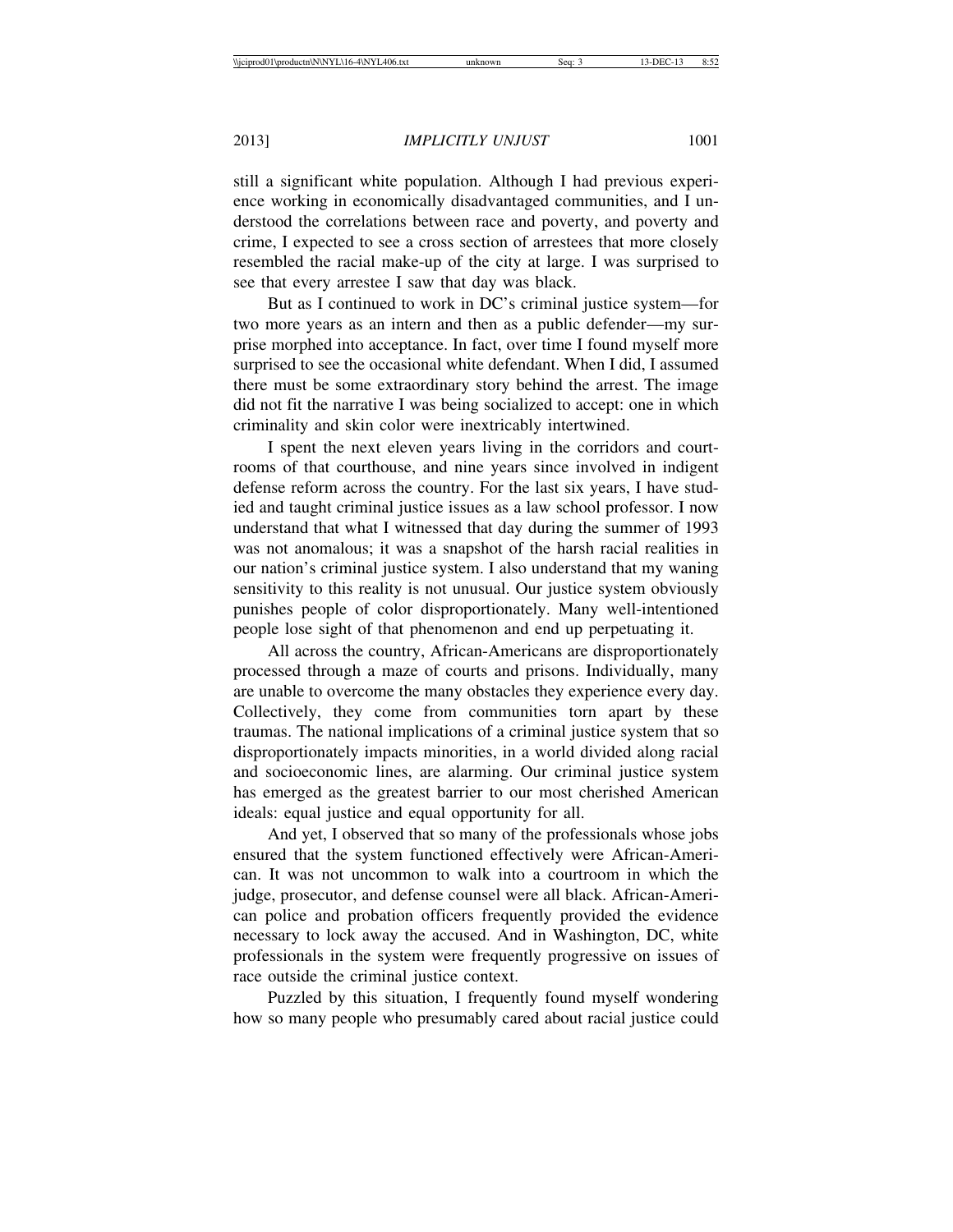preside over such a system. I then began my own soul searching. Despite my commitment to my clients, did I harbor subconscious biases about them? Was I enabling the system by participating in it? Did I have an obligation to racial justice beyond the individual interests of my client? If so, what was my appropriate role? These are the questions I address in this article. It intends to initiate thoughtful discussions among defense attorneys about the impact of race in the criminal justice system and strategies that can be utilized to neutralize or mitigate such impact.

The remaining sections of this article will articulate the widespread problem that inspired it, specifically focusing on implicit racial biases that affect everyone, including those who are progressive on issues of race, as well as members of the same race that are experiencing the bias. The last two sections tackle the roles that criminal defense lawyers have within the justice system and suggest more ways in which defense attorneys can move beyond racially slanted judicial outcomes.

Section I provides critical foundation for the rest of the article. In it, I will explore the ways racial disparity is driven by virtually every aspect of the criminal justice system to show how prevalent this phenomenon is, and the driving need to combat it. In the second section I then look at the ways implicit racial bias works to explain how even well-intended people can actually facilitate the functioning of such an unjust system. Scholars have examined how this unconscious racial bias can cause decision-makers in the criminal justice system to unknowingly contribute to racist outcomes by skewing their perceptions of events that occur within the system. However, an area left relatively unexplored in these studies is the role of the criminal defense lawyer.<sup>1</sup> In what ways might the defender inadvertently facilitate a racist system and is it possible for him or her to help mitigate such unjust outcomes? In the third section I will argue that a focus on systemic

<sup>1.</sup> At the time I began writing this article I found two articles that touched on the impact of implicit racial bias on criminal defense lawyers. The first looked at racial attitudes of capital defense lawyers. Theodore Eisenberg & Sherri Lynn Johnson, *Implicit Racial Attitudes of Death Penalty Lawyers*, 53 DEPAUL L. REV. 1539 (2004). The second looked at how implicit racial biases can impact both the ways that defense lawyers interact with clients and how they select juries. Andrea D. Lyon, *Race Bias and the Importance of Consciousness for Criminal Defense Attorneys*, 35 SEATTLE U. L. REV. 755 (2012). As I was finishing this article another was published that looks at how implicit racial bias can impact how overworked public defenders elect to allocate scarce resources. L. Song Richardson & Phillip Atiba Goff, *Implicit Racial Bias in Public Defender Triage*, 122 YALE L. J. 2626 (2013). While I will also examine how implicit racial bias affects defense lawyers, in this article I also explore what role defenders can play in trying to mitigate its impact of racial justice.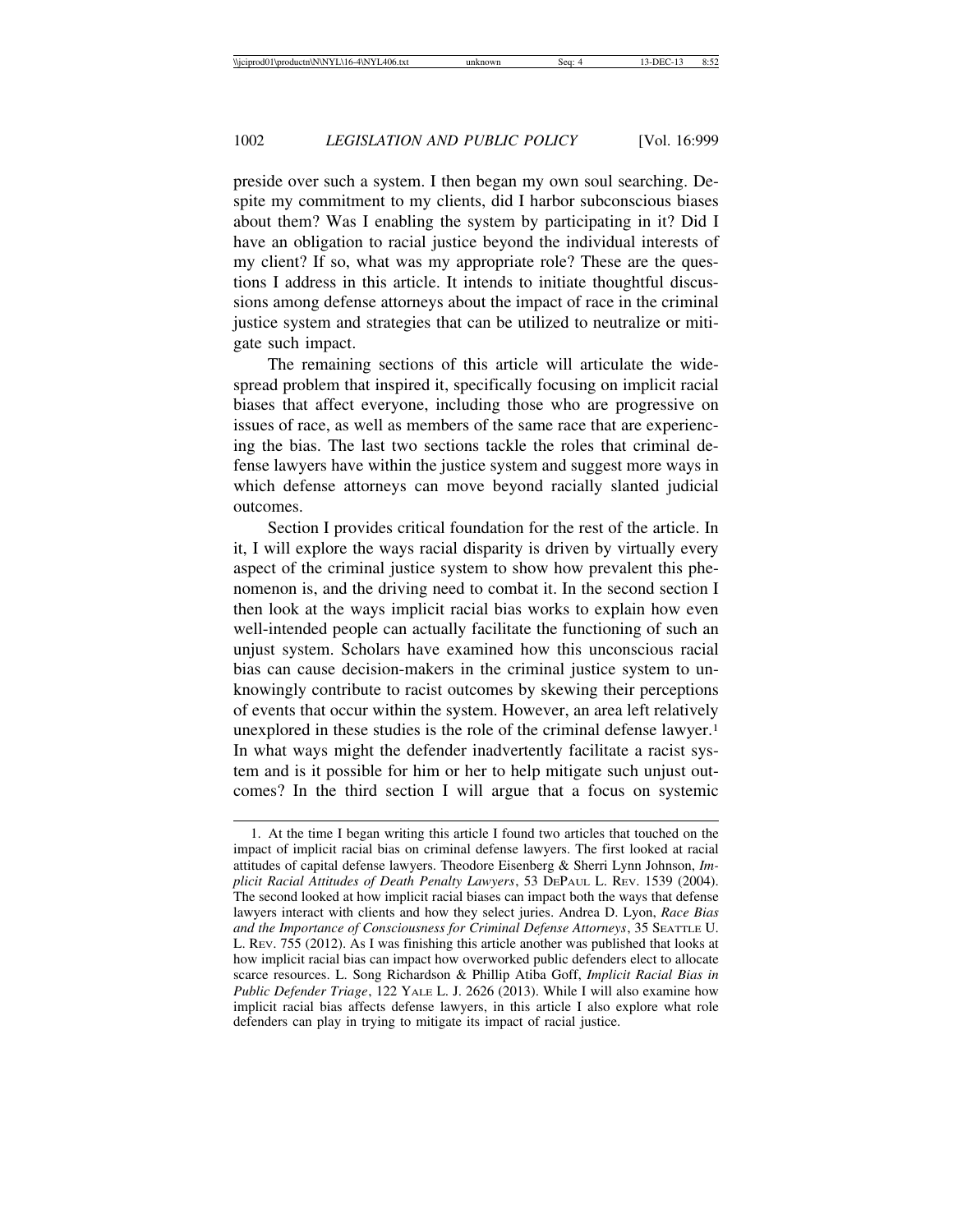reform is consistent with the defender's singular obligation to the client,2 and that the conscientious, client-centered criminal defense lawyer can play a critical role in raising consciousness of the racism that plagues the criminal justice system and work to engender resistance to it. I further argue that by shining a light on the racism in the system, the defense attorney helps all of his or her clients, not just those who are of color. I argue that a racialized system is also a less humane system that enforces punitive policies that unfairly affect everyone accused of a crime. Finally, I suggest a three-prong strategy for the criminal defense lawyer working against our racialized criminal justice system that includes: 1) working to overcome his or her own racial biases, 2) developing strategies to educate others about their biases, and 3) continuing to focus on racial justice even when everyone else in the system seems to disregard it.3

#### I.

#### CRIMINALIZING RACE

## *A. Racially Disparate System and its Devastating Consequences*

2.2 million people are currently incarcerated in America.4 With a population of approximately 315.5 million,<sup>5</sup> roughly 1 out of every 143 people in the country is locked up at any point in time, or 0.7% of the total population. While  $75\%$  of Americans are white,<sup>6</sup> over 60% of those incarcerated are racial and ethnic minorities.7 While 0.4% of white Americans are among those incarcerated, the figure for black Americans is 2.2%.8 In short, African-Americans are nearly six times

5. *U.S. and World Population Clock*, U.S. CENSUS BUREAU, http://www.census .gov/population/www/popclockus.html (last visited May 15, 2013).

6. *White U.S. Population Grows but Drops in Overall Percentage*, CNN (Sept. 29, 2011, 6:07 PM), http://articles.cnn.com/2011-09-29/us/us\_census\_1\_census-figures-ra cial-statistics-branch-hispanics?\_s=PM:US.

7. *Racial Disparity*, THE SENTENCING PROJECT, http://www.sentencingproject.org/ template/page.cfm?id=122 (last visited May 15, 2013).

8. Peter Wagner, *Incarceration is Not an Equal Opportunity Punishment*, PRISON POLICY INITIATIVE, http://www.prisonpolicy.org/articles/notequal.html (last updated Aug. 28, 2012).

<sup>2.</sup> Although there will be times when this agenda will have to give way to the interests of an individual client.

<sup>3.</sup> Certainly I do not mean to suggest that even the most committed and raceconscious defense lawyers can eradicate systemic racism. *See* Gabriel J. Chin, *Race and the Disappointing Right to Counsel*, 122 YALE L. J. 2236 (2013). But, conscientious defense counsel can develop strategies to fight against racist influences that negatively impact their clients.

<sup>4.</sup> *Incarceration*, THE SENTENCING PROJECT, http://www.sentencingproject.org/ template/page.cfm?id=107 (last visited May 15, 2013).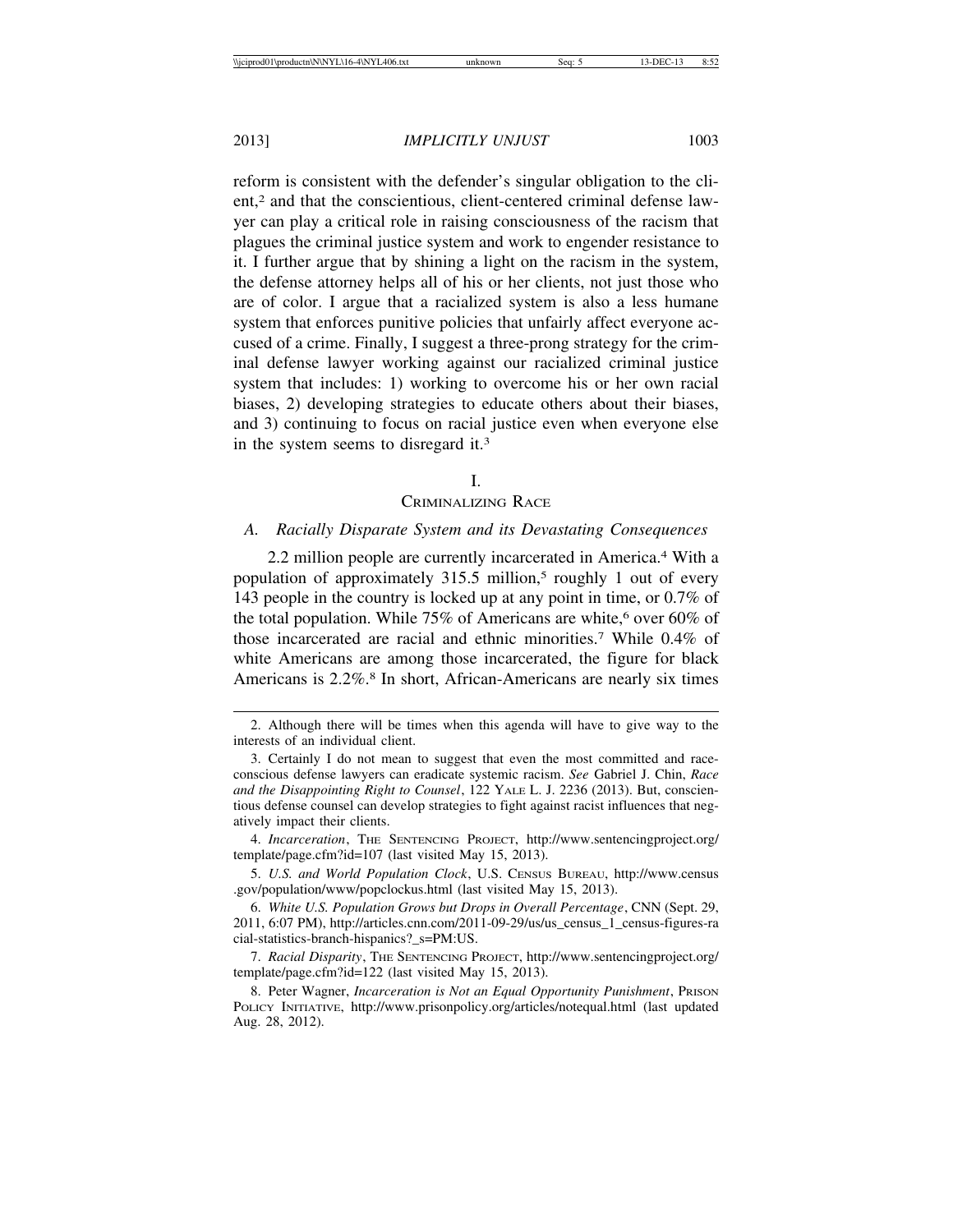as likely to be incarcerated as their white counterparts.9 For African-American men in their thirties, one in every ten is in prison or jail at any given time.10 In fact, soon after I began my career as a public defender in Washington, DC, a study revealed that, in that city, nearly 50% of all black men between the ages of eighteen and thirty-five were under the supervision of the criminal justice system.<sup>11</sup>

In her much acclaimed book, *The New Jim Crow*, Michelle Alexander makes the argument that these racial disparities are exacerbated by the War on Drugs. Alexander argues that although whites and blacks use and sell drugs at similar rates,<sup>12</sup> blacks are far more likely to be incarcerated for drug crimes. To support this argument, she points to a 2000 study that found that "in seven states, African-Americans constitute 80 to 90 percent of all drug offenders sent to prison" and that "[i]n at least fifteen states, blacks are admitted to prison on drug charges at a rate from twenty to fifty-seven times greater than that of white men."13 These trends are national in scope.14

That the American criminal justice system disproportionately impacts communities of color, and African-Americans in particular, is beyond question. And the impact is devastating as its ripples have impact well beyond the rate and duration of incarceration.15 The impact of non-criminal penalties is described by the American Bar Association Task Force on Collateral Sanctions:

[Once convicted, a person] may be ineligible for many federallyfunded health and welfare benefits, food stamps, public housing, and federal educational assistance. His driver's license may be automatically suspended, and he may no longer qualify for certain employment and professional licenses. If he is convicted of another crime he may be subject to imprisonment as a repeat offender. He will not be permitted to enlist in the military, or possess a firearm,

<sup>9.</sup> *Interactive Map*, THE SENTENCING PROJECT, http://www.sentencingproject.org/ map/map.cfm (last visited May 15, 2013).

<sup>10.</sup> *Racial Disparity*, *supra* note 7.

<sup>11.</sup> *Half of Young Black Men in Nation's Capital in or Being Pursued by Criminal Justice System, NewsBriefs,* NAT'L DRUG STRATEGY NETWORK, http://www.ndsn.org/ sepoct97/blackmen.html (last visited May 15, 2013) (accounting also for those in prison or jail, on probation or parole, out on bond or being sought on an arrest warrant).

<sup>12.</sup> MICHELLE ALEXANDER, THE NEW JIM CROW: MASS INCARCERATION IN THE AGE OF COLORBLINDNESS 97 (2010) (arguing that, if anything, whites are more likely to sell and use drugs than blacks).

<sup>13.</sup> *Id.* at 96, (citing HUMAN RIGHTS WATCH, PUNISHMENT AND PREJUDICE: RACIAL DISPARITIES IN THE WAR ON DRUGS 12 (2000)).

<sup>14.</sup> *Id.*

<sup>15.</sup> *See* ALEXANDER, *supra* note 12, at ch. 4. **R**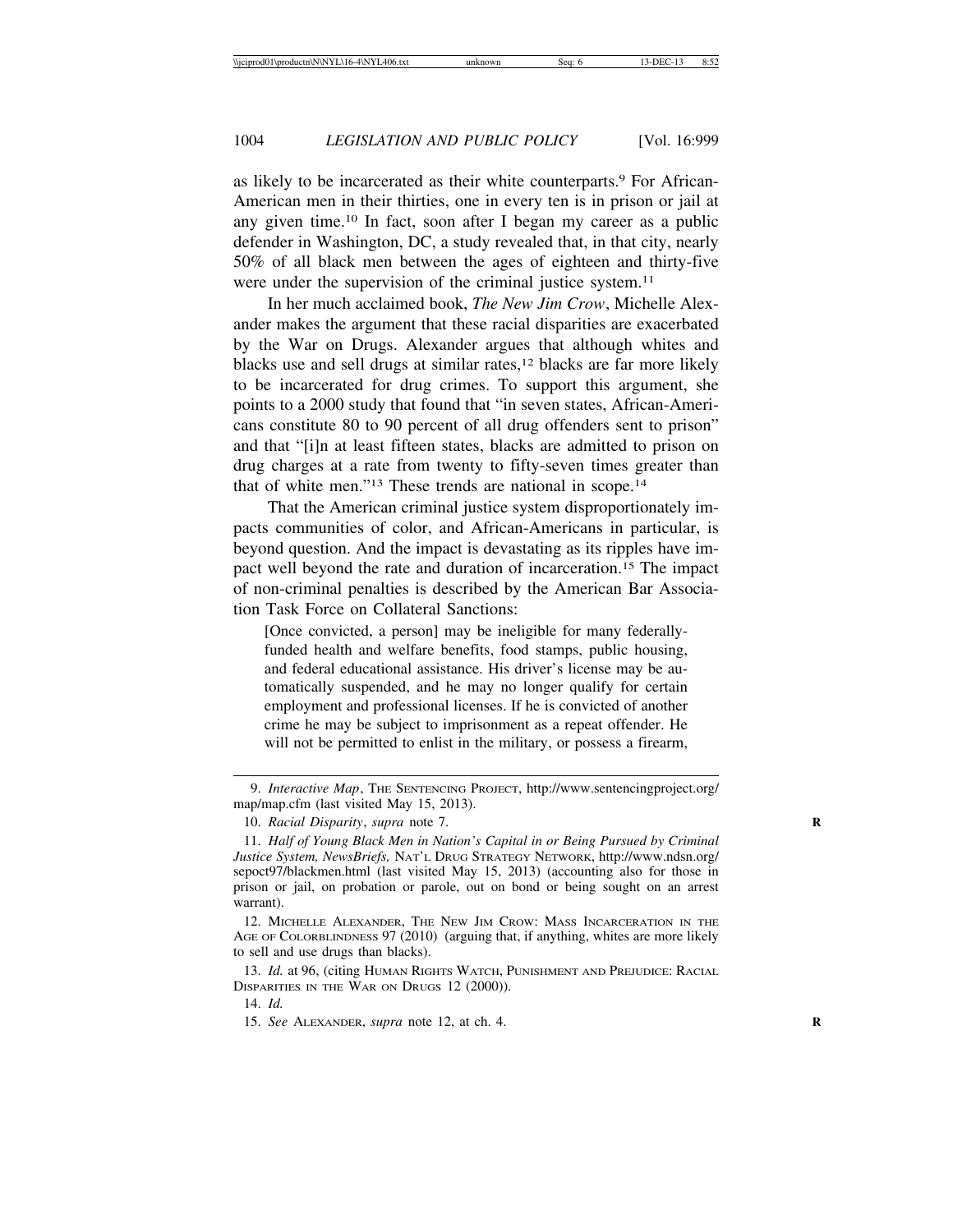or obtain a federal security clearance. If a citizen he may lose the right to vote; if not, he becomes immediately deportable.16

Erma Faye Stewart's story provides a chilling example of how the non-criminal consequences that accompany conviction can wreak more havoc than the criminal sanction itself.17 Stewart was one of twenty-seven people arrested as part of a drug sweep in Hearne, Texas.18 The prosecutions were based on the word of a lone informant, later proven to be unreliable. The lack of evidence forced the district attorney to drop the prosecutions.19 However, before the problems with the state's case came to light, seven of the arrestees had already pled guilty in order to secure their release from jail.20 One of them was Erma Faye Stewart.21 Unable to pay her bond, and desperate to return home to her two small children, Stewart accepted a plea offer that resulted in a ten year prison sentence, as well as a \$1,800.00 fine.22 She did not realize that by pleading guilty she lost her eligibility for food stamps, which she needed, and for federal educational assistance.23 She lost her right to vote.24 She was evicted from public housing and separated from her children who had to sleep in various homes.<sup>25</sup> She had to use the money she made at her minimum wage job as a cook to pay her fines, leaving her unable to afford her young son's asthma medicine.<sup>26</sup>

Despite her probable innocence, Stewart was rendered unable to be the mother she needed to be, ruining not only her life, but the lives of her two children. When we consider these consequences, coupled with the fact that they so disproportionately impact communities of color, we begin to see how disparities in our criminal justice system

19. *Id.*

23. *Id.*

- 24. *Id.*
- 25. *Id.*
- 26. *Id.*

<sup>16.</sup> Marc Mauer & Meda Chesney-Lind, *Introduction* to INVISIBLE PUNISHMENT: THE COLLATERAL CONSEQUENCES OF MASS IMPRISONMENT 5 (Marc Mauer & Meda Chesney-Lind eds., 2002) (quoting Am. Bar Ass'n, *Introduction* to Proposed Standards on Collateral Sanctions and Administrative Disqualification of Convicted Persons (Jan. 18, 2002) (unpublished draft, on file with author)).

<sup>17.</sup> *See The Plea*, *Erma Faye Stewart and Regina Kelly*, FRONTLINE (June 17, 2004), http://www.pbs.org/wgbh/pages/frontline/shows/plea/four/stewart.html.

<sup>18.</sup> *Id.*

<sup>20.</sup> *Id.* Those who refused to plead guilty but could not post bond had to sit in jail for five months before the charges were dismissed. The seven who pled guilty remain convicted felons.

<sup>21.</sup> *Id.*

<sup>22.</sup> *Id.*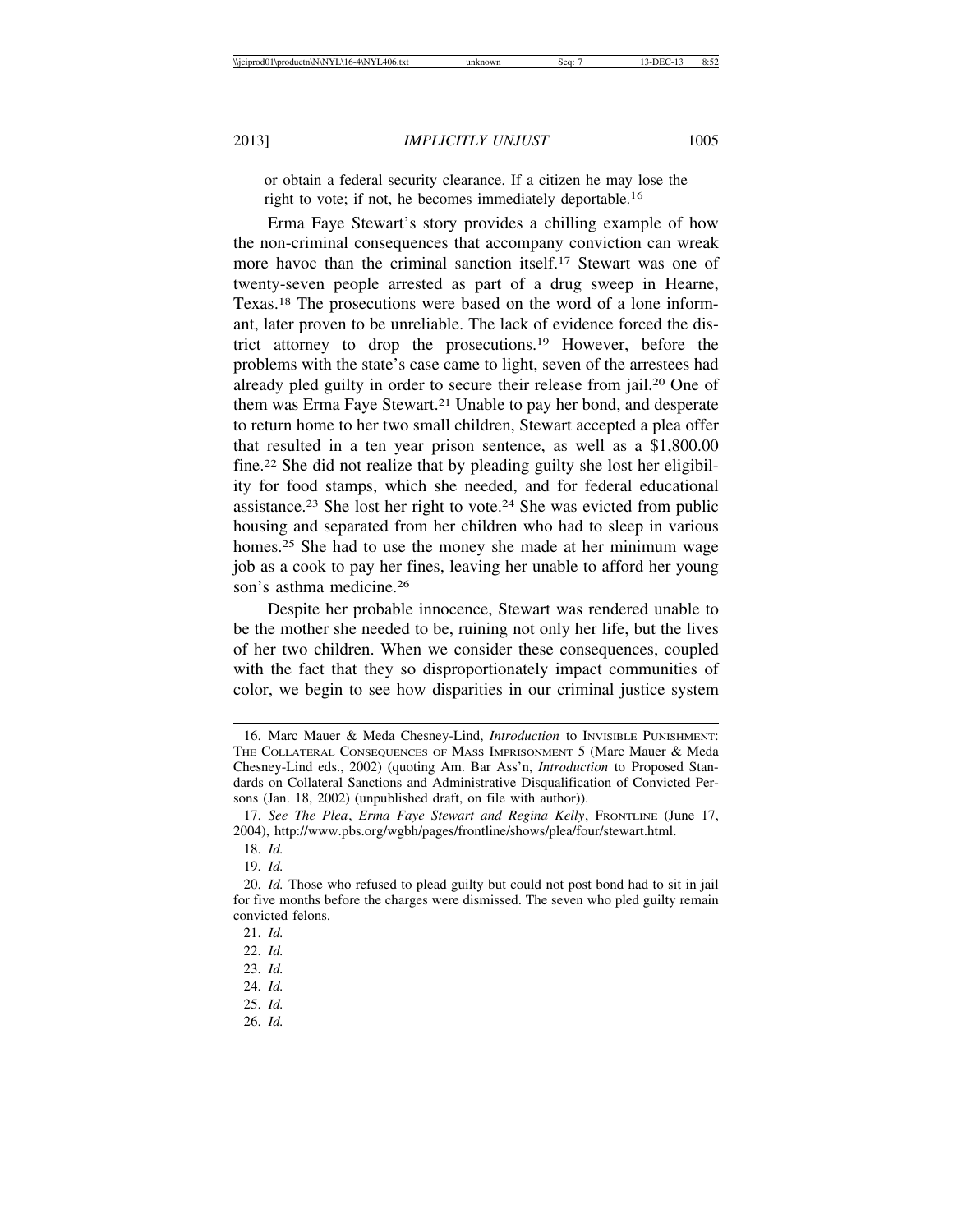can render entire communities unable to fully participate in our society.<sup>27</sup>

#### *B. The Role of the Criminal Justice Professional*

It is certainly disquieting to learn that these racial disparities have such devastating consequences. But even more alarming is the role that skin color plays in driving this outcome. In a powerful essay entitled *Racism: The Crime in Criminal Justice*, Professor William Quigley makes the case that the criminal justice system in America "is a race-based institution where African-Americans are directly targeted and punished in a much more aggressive way than white people."28 He shows how, at every step of the process, those tasked with ensuring systemic fairness contribute to these racial disparities. Like Alexander, he starts out by explaining that mass incarceration in America is largely driven by the war on drugs, $29$  and that African-Americans are arrested for drug offenses at an alarmingly higher rate than their white counterparts, despite similar rates of involvement.<sup>30</sup> This is partly explained because police investigative practices often target people of color and their communities for surveillance and investigation.31 Despite similar rates of involvement in drug selling and using, police monitor communities of color more heavily.32 Evidence shows that police are significantly more likely to stop people of color, whether they are walking or driving, and search their clothing or cars.33

Once in the system, the disparate treatment continues. Prosecutors have ultimate discretion to determine whether to charge an arrestee and, if so, with what charge. Studies suggest both factors are influenced by the race of the accused.34 African-Americans, who are 13% of the population and 14% of drug users, are not only 37% of the people arrested for drugs, but 56% of the people in state prisons for

<sup>27.</sup> Hence, Michelle Alexander's position that our system of mass incarceration represents a new era of "Jim Crow." *See* ALEXANDER, *supra* note 12. **R**

<sup>28.</sup> William Quigley, *Racism: The Crime in Criminal Justice,* 13 LOY. J. PUB. INT. L. 417, 417 (2012).

<sup>29.</sup> *Id.*

<sup>30.</sup> *Id.* at 418 ("[W]hile African-Americans comprise 13% of the U.S. population and 14% of monthly drug users, they account for 37% of the people arrested for drug offenses  $\dots$  .").

<sup>31.</sup> *See* Reginald T. Shuford, *Any Way You Slice It: Why Racial Profiling is Wrong*, 18 ST. LOUIS U. PUB. L. REV. 371, 378–79 (1999).

<sup>32.</sup> *See id.*

<sup>33.</sup> Quigley, *supra* note 28, at 418–19. **R**

<sup>34.</sup> Robert J. Smith & Justin D. Levinson, *The Impact of Implicit Racial Bias on the Exercise of Prosecutorial Discretion,* 35 SEATTLE U. L. REV. 795, 806–13 (2012).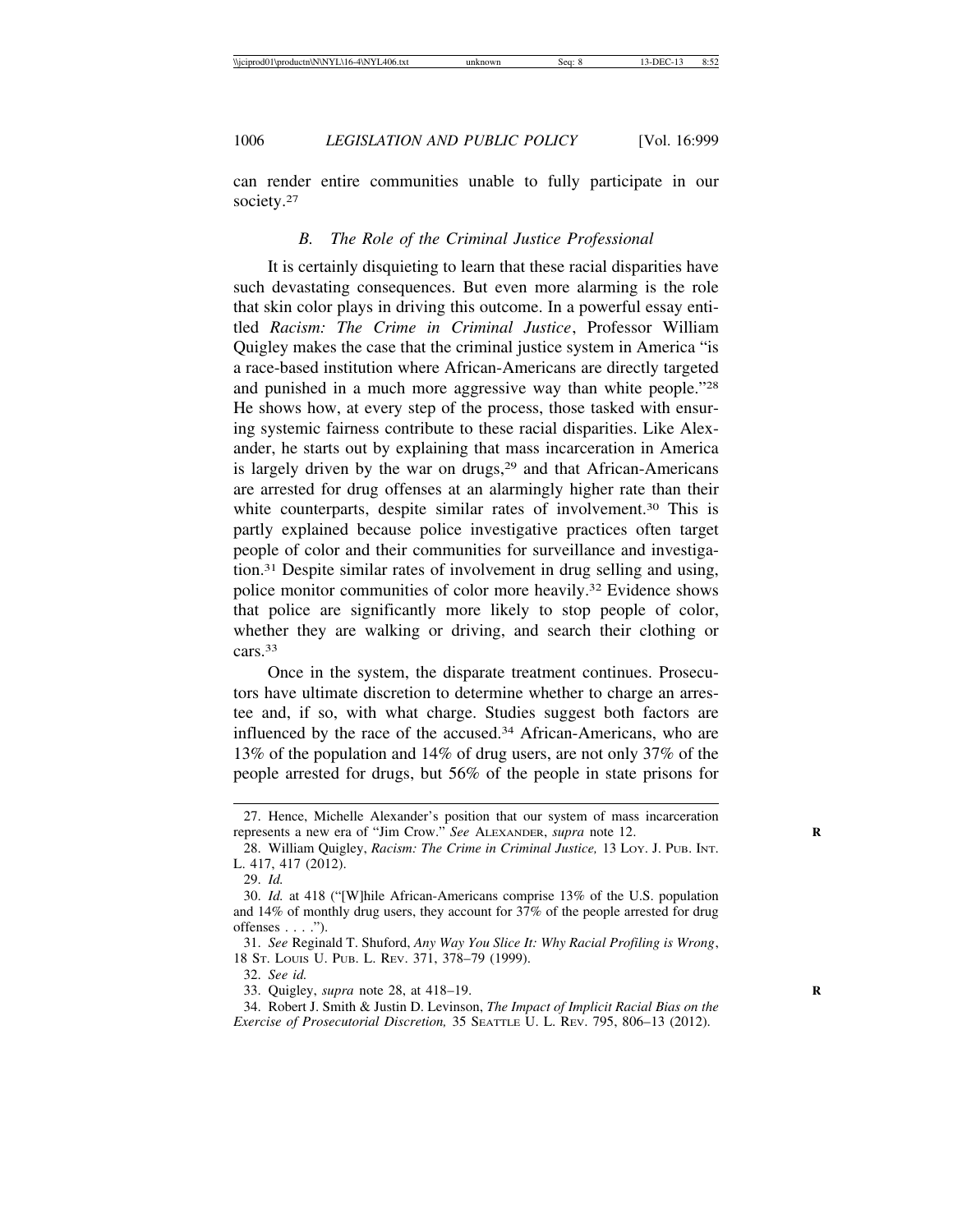drug offenses. People of color are also significantly more likely to be detained pending trial than white arrestees,<sup>35</sup> and disproportionately must rely on the services of an overworked and under resourced public defender.36

Roughly 95% of convictions are the product of guilty pleas,<sup>37</sup> and perhaps no factor is more greatly correlated with whether one gives up their right to a trial than the fact that they were detained pretrial.<sup>38</sup> Having a lawyer without the time and resources to adequately prepare only exacerbates this disparity.39 However, even where people of color exercise their right to go to trial, there is a greater chance that the fact-finder—whether a jury or a judge—will interpret the facts in a manner consistent with guilt because of the defendant's skin color.40 Therefore, defendants of color are more likely to plead guilty and to be found guilty at trial due to forces independent of their own culpability or the merits of the case.

Either way, once in the system, the process for non-white defendants is more likely to result in conviction and sentencing. At this stage, judicial sentencing practices further drive systemic racism, as judges are both more likely to sentence African-American defendants to prison terms, and for longer periods of time, than similarly situated white defendants<sup>41</sup>

39. *See* Marcus, *supra* note 36.

40. *See* Justin D. Levinson, *Forgotten Racial Equality: Implicit Bias, Decisionmaking, and Misremembering*, 57 DUKE L.J. 345, 347-50 (2007) (discussing the likelihood that judges and jurors "'misremember' facts in racially biased ways" at all steps of a legal proceeding).

port.pdf (finding that in the federal system male African-American defendants receive sentences that are 5% to 23% longer than their white counterparts for the same crimes); *See also* David B. Mustard, *Racial, Ethnic, and Gender Disparities in Sentencing: Evidence for the U.S. Federal Courts*, 44 J.L. & Econ. 285, 300 (2001) (finding that African-American defendants in federal court received sentences that were, on average, 12 percent longer than similarly situated whites); *Unfairness in the Federal Cocaine Sentencing: Is it Time to Crack the 100 to 1 Disparity?: Hearing on H.R. 1459, H.R. 1466, H.R. 265, H.R. 2178 and H.R. 18 Before the Subcomm. on Crime, Terrorism, and Homeland Security of the H. Comm, on the Judiciary,* 111th

<sup>35.</sup> Quigley, *supra* note 28, at 419–20. **R**

<sup>36.</sup> Rebecca Marcus, *Racism in Our Courts: The Underfunding of Public Defenders and Its Disproportionate Impact on Racial Minorities,* 22 HASTINGS CONST. L.Q. 219, 220 (1994).

<sup>37.</sup> *Felony Defendants*, *Summary Findings*, BUREAU OF JUSTICE STATISTICS, http:// www.bjs.gov/index.cfm?ty=tp&tid=231#pubs (last visited May 17, 2013).

<sup>38.</sup> *See* Joseph L. Lester, *Presumed Innocent, Feared Dangerous: The Eighth Amendment's Right to Bail*, 32 N. KY. L. REV. 1, 36–37 n.311 (2005) (suggesting the "strain of being incarcerated" encourages the defendant to accept a plea).

<sup>41.</sup> *See* U.S. SENTENCING COMM'N, DEMOGRAPHIC DIFFERENCES IN FEDERAL SEN-TENCING PRACTICES 23 (2010), *available at* http://www.ussc.gov/Research\_and\_Statis tics/Research\_Publications/2010/20100311\_Multivariate\_Regression\_Analysis\_Re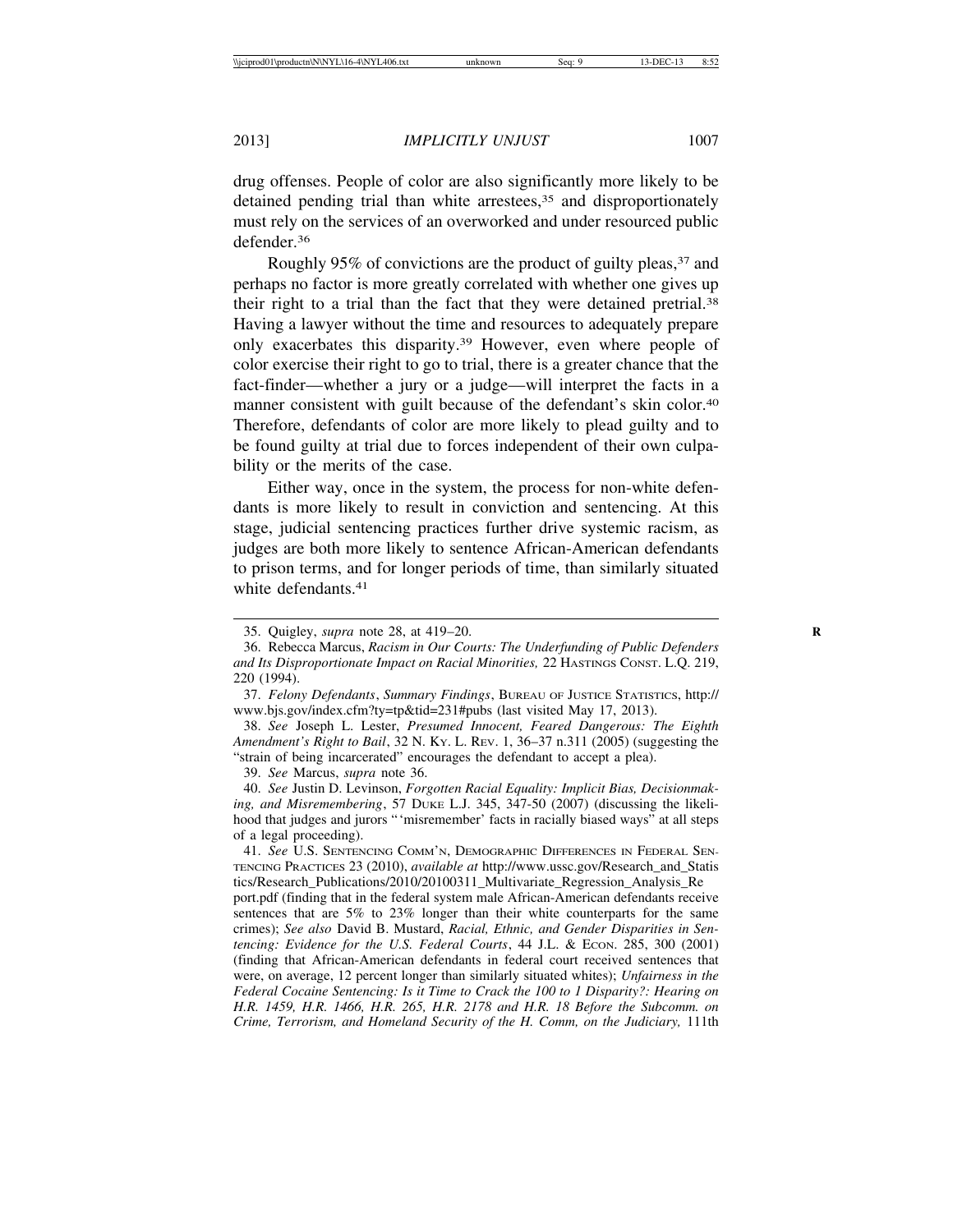Indisputably, race plays a significant role in whether a person is thrust into the criminal justice system at all and how (s)he is treated once in it. What is less clear is why, at every stage of the process, those who are meant to ensure judicial fairness contribute to racially disparate outcomes. It would be easy to chalk this up to a community of professionals who harbor outwardly racist attitudes, as such stories occur quite frequently and are always newsworthy.

For example, accounts of rampant racism in the Los Angeles Police Department in the wake of the Rodney King beating, served as a reminder that there are some who take the oath "to protect and to serve"<sup>42</sup> who are overtly biased in their attitudes toward African-Americans. In the wake of this teachable moment, we sadly learned how often LAPD officers used racial epithets to describe African-Americans including "monkey hunt, tar buddy, [and] gorillas in the mist."43

That prosecutors will at times take advantage of racist stereotypes was evidenced in a recent trial during which a federal prosecutor cross examining an African-American defendant explicitly sought to use race as evidence of propensity to sell drugs. To rebut the defendant's claim that he did not intend to associate himself with the drug activity of others around him, the prosecutor asked, "You've got African-Americans, you've got Hispanics, you've got a bag full of money. Does that tell you—a light bulb doesn't go off in your head and say, this is a drug deal?"44

We were recently reminded that some judges also harbor disturbing stereotypes about African-Americans which they will even ex-

Cong. 92, 97–98 (2009) (statement of Marc Mauer, Executive Director, The Sentencing Project), *available at* http://judiciary.house.gov/hearings/printers/111th/111-27\_ 49783.pdf (revealing that African Americans are 21% more likely to receive mandatory minimum sentences than white defendants and 20% more likely to be sentenced to prison than white drug defendants, and that African Americans who are 13% of the population and 14% of drug users, are not only 37% of the people arrested for drugs but 56% of the people in state prisons for drug offenses).

<sup>42.</sup> This is the motto of the Los Angeles Police Department. *The Origin of the LAPD Motto*, THE LOS ANGELES POLICE DEPARTMENT, http://www.lapdonline.org/his tory\_of\_the\_lapd/content\_basic\_view/1128 (last visited May 17, 2003).

<sup>43.</sup> Seth Mydans, *Los Angeles Force Accused From Within*, N.Y. TIMES, Mar. 29, 1991, at A10.

<sup>44.</sup> Calhoun v. United States, 133 S.Ct. 1136, 1136 (2013). (While Calhoun's petition was denied for other reasons, Justice Sotomayor expressed her disgust at the prosecutor for "suggesting that race should play a role in establishing a defendant's criminal intent." She went on to say, "It is deeply disappointing to see a representative of the United States resort to this base tactic more than a decade into the 21st century . . . We expect the government to seek justice, not fan the flames of fear and prejudice . . . I hope to never see a case like this again.").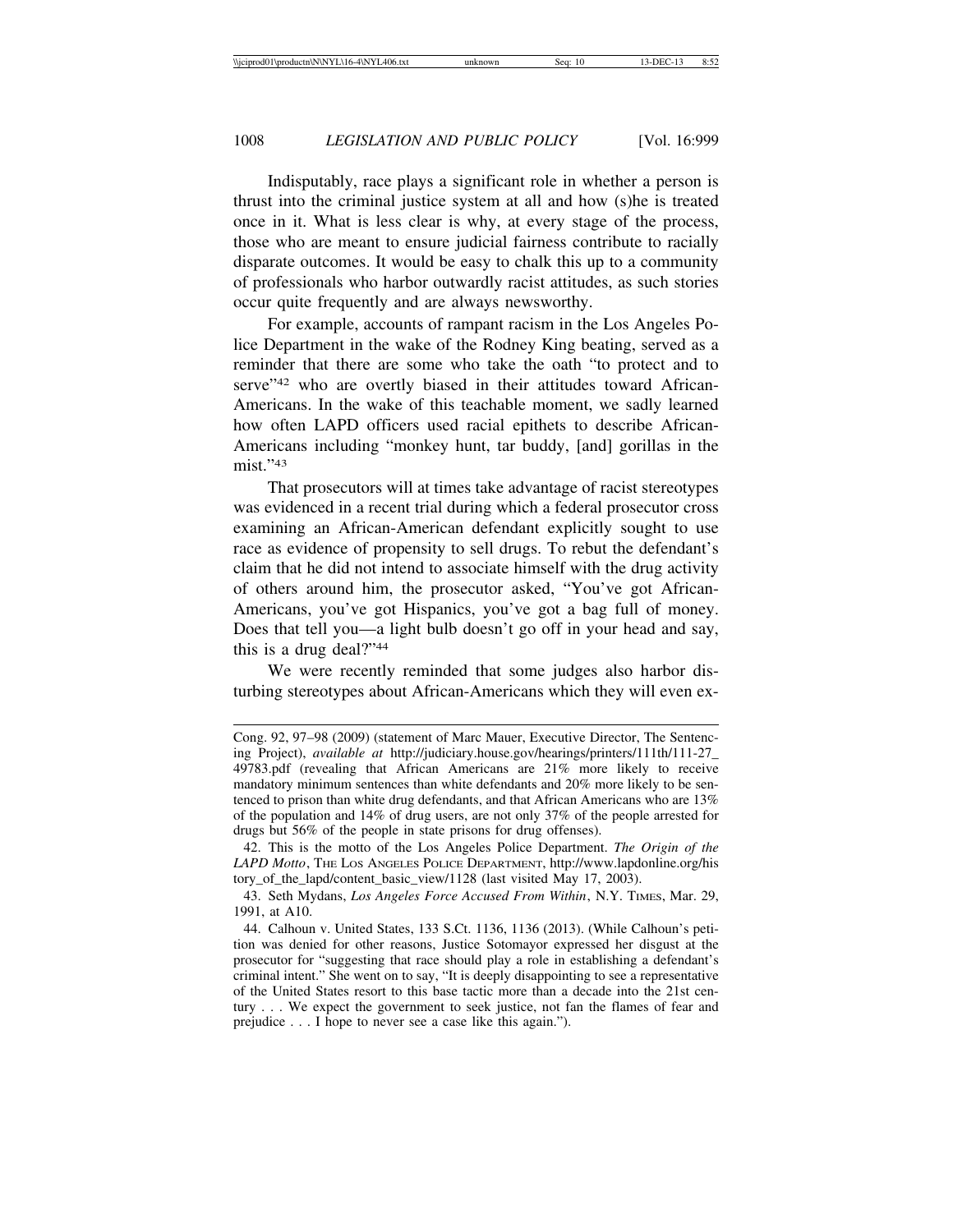press publicly, as when Richard Cebull, then Chief Judge of the federal District Court in Montana, admittedly made a racist joke about President Obama.45

From time to time citizens who harbor racist attitudes make it onto juries where they are asked to judge those they hold in disdain. For example, following Gary Sterling's death sentence in Corsicana, Texas, "one of the 12 jurors who voted to send him to death row freely used the word 'nigger' during a post-trial interview."46

And, sadly, even some defense attorneys charged with representing the most marginalized among us harbor racial animosity towards their own clients of color. Curtis Osborne, who was executed by the State of Georgia on June 5, 2008, was represented by a lawyer who did not inform him of a plea offer that would have spared his life $47$ because, in the lawyer's words to another client, "'that little [racial epithet] deserves the death penalty.'"48

But while disturbing, stories of explicitly racist attitudes and behaviors by those responsible for operating our justice system are too infrequent to account for the magnitude of the system's racially disparate outcomes. Something else must be at work here. Something less obvious and far more pernicious must cause well-intentioned people to participate in a clearly discriminatory system of justice.

So how does a community of people who believe in the colorblind administration of justice collectively enforce a system that is anything but that? The answer lies in the concept of implicit racial bias (IRB).

#### II.

## IMPLICIT RACIAL BIAS

We all unconsciously harbor attitudes or stereotypes about race that shape the way we understand the world around us. We make decisions based upon that understanding, and act on those decisions, often unaware we have these attitudes. This reflexive way of responding to

<sup>45.</sup> *See* Editorial, *Judge Cebull's Racist 'Joke',* N.Y. TIMES, Mar. 5, 2012, at A26.

<sup>46.</sup> Timothy K. Lewis, Commentary, *A Black Defendant, a Racist Juror,* L.A. TIMES, May 19, 2005, at B13.

<sup>47.</sup> William S. Sessions, Op-Ed., *Death Penalty: Osborne Sentence a Stain on Justice,* ATLANTA J.-CONST., June 3, 2008, at A11.

<sup>48.</sup> Bill Rankin, *Racism 'Infected' Killer's Defense? Inmate's Trial to Be Scrutinized As Lawyers Ask Board to Commute Osborne's Death Sentence,* ATLANTA J.- CONST., May 30, 2008 at D1.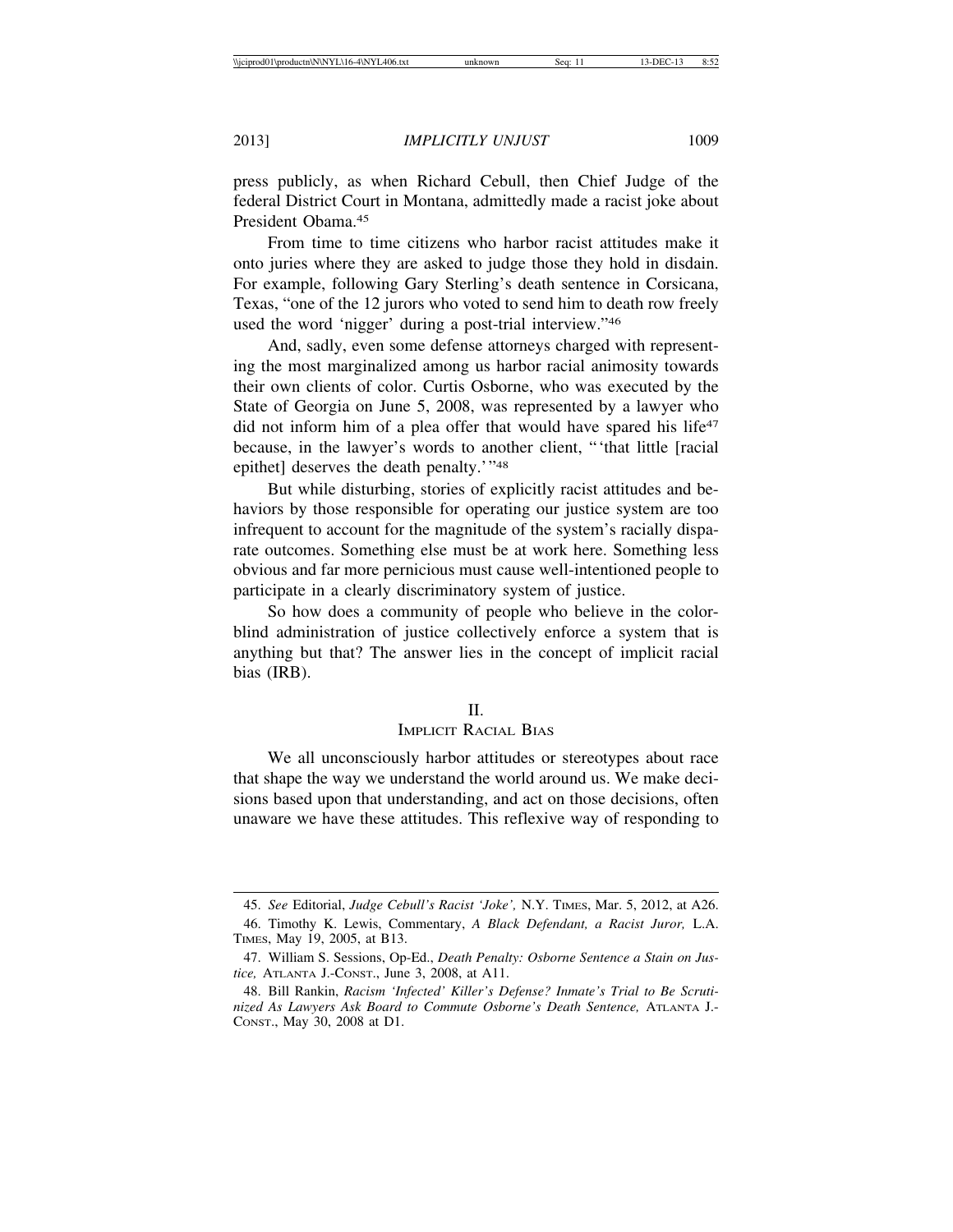racial stimuli is called IRB.49 Social scientists have demonstrated how certain stimuli cause us to subconsciously draw stereotypic associations and how they can affect our decision-making.50 In the criminal justice context, it manifests itself as a subconscious association of race—particularly blackness—with criminality, and influences how actors in the criminal justice system behave when confronted with the application of race to decision-making.51 No matter how weak the association between race and criminality, the decisions that result from that association can have very serious implications.

That we, as a society, are inclined to see African-Americans as subhuman, and therefore more readily endorse cruel and violent treatment towards them, was the subject of a series of studies by a group of respected social psychologists, aimed at gauging the extent to which we view blacks as less human than non-blacks and the consequences for our criminal justice system.52 These researchers found "evidence of a bidirectional association between Blacks and apes that can operate beneath conscious awareness yet significantly influence perception and judgments."53 The studies further established that these associations do not depend on one harboring explicitly racist attitudes, and facilitate a general acceptance of harsher treatment and punishment of Blacks in the criminal justice context.54

52. Jennifer L. Eberhardt, Phillip Atiba Goff, Matthew Christian Jackson & Melissa J. Williams, *Not Yet Human: Implicit Knowledge, Historical Dehumanization, and Contemporary Consequences,* 94 J. PERSONALITY & SOC. PSYCHOL. 292 (2008).

53. *Id.* at 304.

<sup>49.</sup> CHERYL STAATS, KIRWAN INSTITUTE FOR THE STUDY OF RACE AND ETHNICITY, STATE OF THE SCIENCE: IMPLICIT BIAS REVIEW 2013 6 (2013), *available at* http://kir waninstitute.osu.edu/docs/SOTS-Implicit\_Bias.pdf.

<sup>50.</sup> For an excellent summary of the social science behind IRB, see Justin D. Levinson, Danielle M. Young & Laurie A. Rudman, *Implicit Racial Bias: A Social Science Overview*, *in* IMPLICIT RACIAL BIAS ACROSS THE LAW 9 (Justin D. Levinson & Robert J. Smith eds., 2012); *see also* STAATS, *supra* note 49.

<sup>51.</sup> *See* Levinson, Young & Rudman, *supra* note 50, at 22; *see also* ALEXANDER, **R** *supra* note 12, at 103, (citing Betty Watson Burston, Dionne Jones & Pat Robertson-Saunders, *Drug Use and African Americans: Myth Versus Reality*, 40 J. ALCOHOL & DRUG EDUC. 19, 20 (1995)) (describing a 1989 survey in which 95% of participants were asked, "Would you close your eyes for a second, envision a drug user, and describe that person to me?" pictured a black drug user); STAATS, *supra* note 49, at 36–45 (discussing studies that measure the association between race and criminality in the criminal justice context).

<sup>54.</sup> *Id.*; *see also* Nick Haslam, *Dehumanization: An Integrative Review*, 10 PERSON-ALITY & SOC. PSYCHOL. REV. 252, 252 (2006) (arguing that "the denial of full humanness to others, and the cruelty and suffering that accompany it, is an all-too-familiar phenomenon," and that it is most frequently considered in the context of race and ethnicity).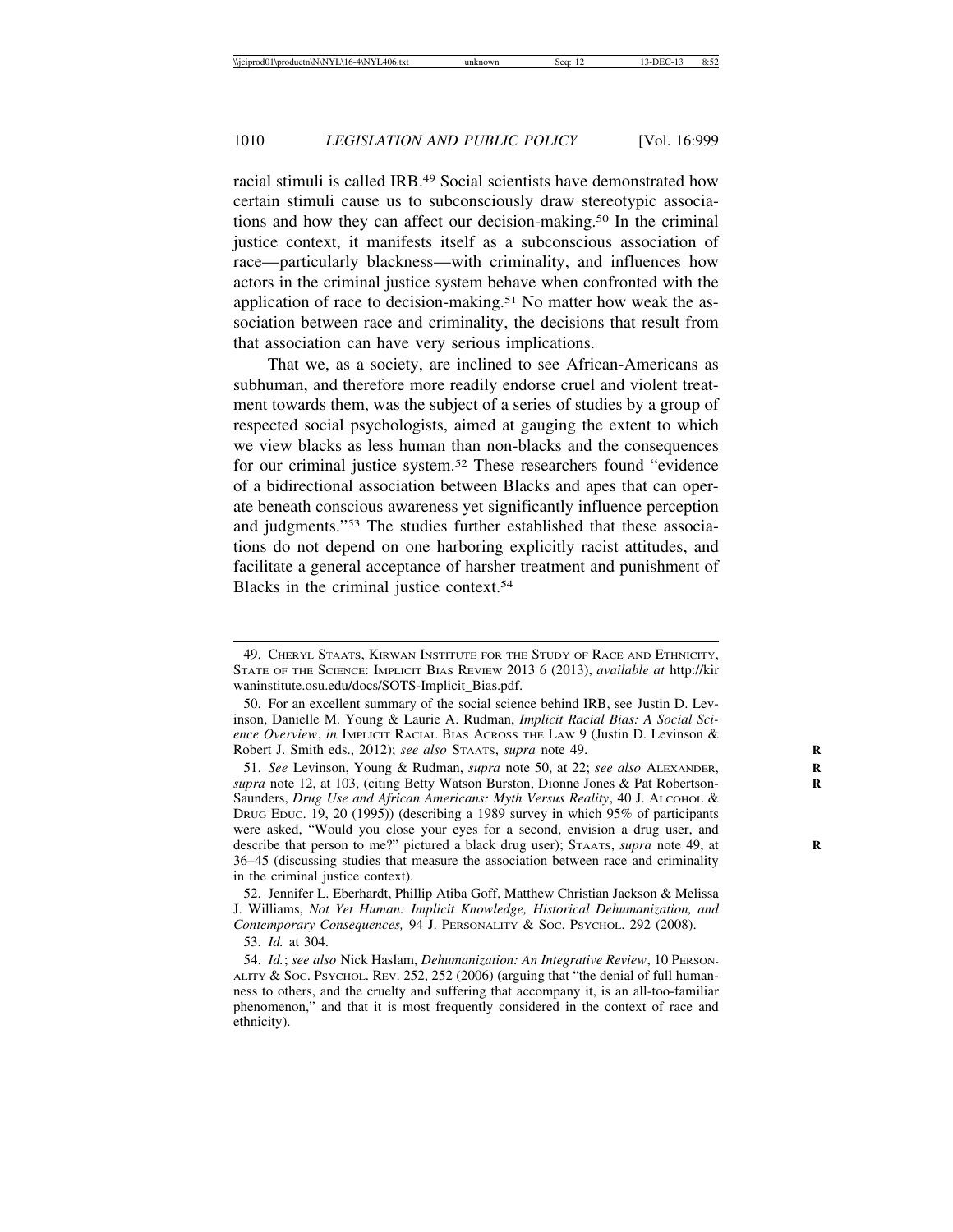2013] *IMPLICITLY UNJUST* 1011

IRB affects us all regardless of whether we believe ourselves to be free of racial biases,<sup>55</sup> have positive associations with members of other races,56 or are members of a minority group, including African American.<sup>57</sup> Scholars have more recently turned their attention to the effects of IRB on criminal justice professionals, giving us additional insight into how its influence drives the racial disparities discussed above. They have studied its impact on police, prosecutors, jurors, and judges, concluding that implicit biases drive each of these players to behave in ways that work to create racial disparities in the justice system.58 Each step of the criminal justice system will be further elaborated to illustrate IRB in practice.

#### *A. Police*

Beginning with police, whose decisions determine who will come in contact with the criminal justice system in the first place, IRB works in three ways: who they choose to monitor, how they interpret the behavior of those they scrutinize, and how they react to their conclusions about that behavior.59 Initially, IRB drives the increased scrutiny of young African-American males because of a subconscious and automatic association between this group and danger.<sup>60</sup> These involuntary and "rapid threat reactions towards black men" occurs independent of our conscious attitudes about race.61 In fact, it affects even the most race conscious among us as demonstrated when the Reverend Jesse Jackson told an audience, "There is nothing more painful to me at this stage in my life than to walk down the street and hear footsteps and start thinking about robbery . . . Then look around and see some-

<sup>55.</sup> STAATS, *supra* note 49, at 11 (describing the automatic process in which we **R** categorize an individual as "'either one of us,' that is a member of our in-group, or different from ourselves, meaning a member of our out-group." Members of our ingroup are favored over those in our out-group, resulting in "in-group bias").

<sup>56.</sup> S*ee* ALEXANDER *supra* note 12, at 104. **R**

<sup>57.</sup> *See* STAATS, *supra* note 49, at 27 (discussing why minorities may favor out- **R** groups); *see also* ALEXANDER *supra* note 12, at 104.

<sup>58.</sup> There is a rich field of research that explains how IRB works and how it applies to actors in the criminal justice context. This article is not meant to provide an exhaustive survey of those studies but rather to provide sufficient explanation for how IRB operates in the criminal justice context to allow a meaningful discussion of how defense counsel can play a role in addressing the resulting racial disparities. For a fuller treatment of IRB and its application to the criminal justice system, see IMPLICIT RACIAL BIAS ACROSS THE LAW, *supra* note 50; *see also* STAATS *supra* note 49. **R**

<sup>59.</sup> *See* L. Song Richardson, *Arrest Efficiency and the Fourth Amendment*, 95 MINN. L. REV. 2035, 2043–52 (2011).

<sup>60.</sup> *Id.* at 2044–45.

<sup>61.</sup> *Id.* at 2044*.*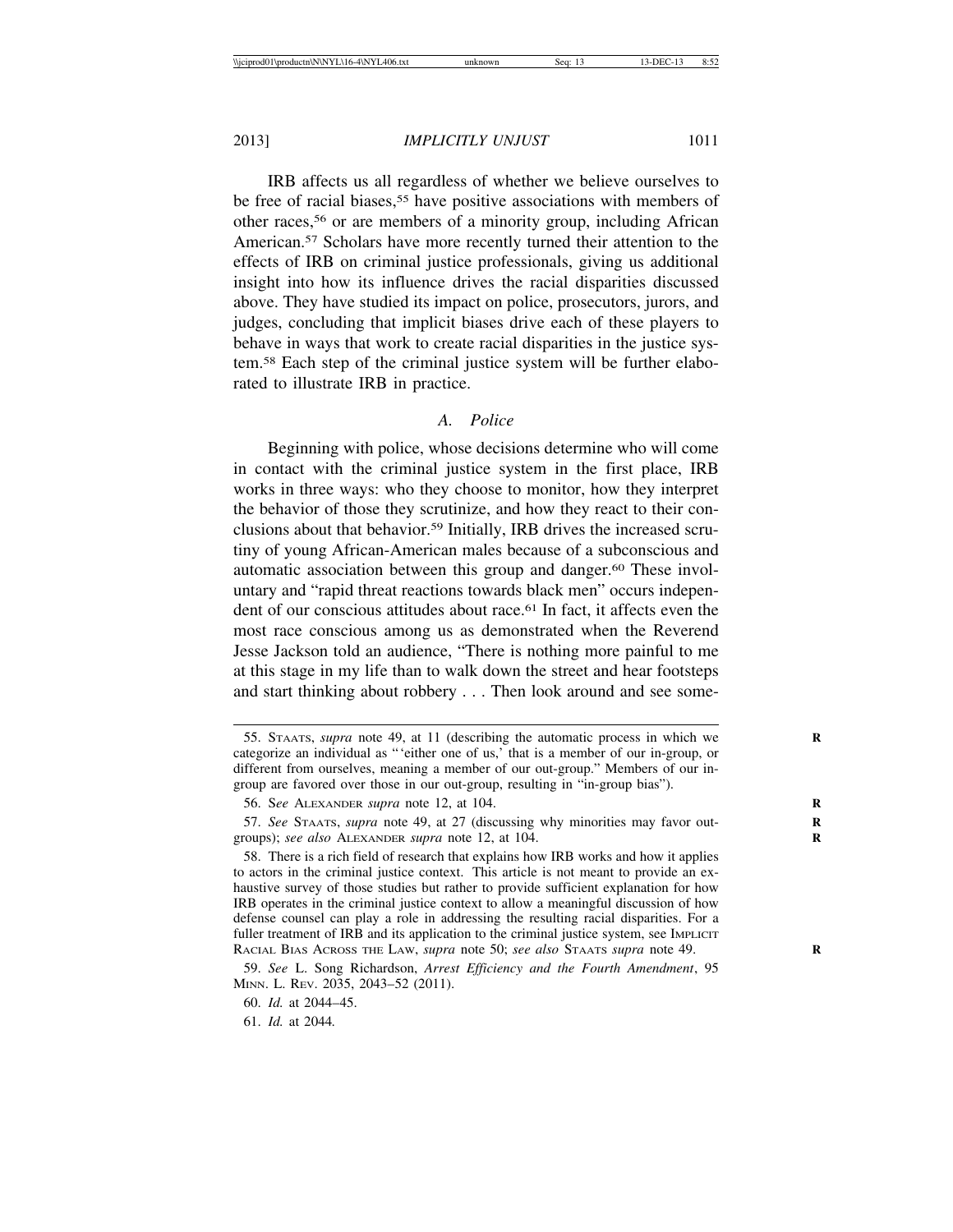one white and feel relieved."62 This unconscious association between blackness and crime can drive policing patterns that target black communities,<sup>63</sup> as well as increased and prolonged scrutiny of individuals based on skin-color.

Once an officer focuses on a subject or a group, IRB influences how (s)he interprets observed behavior. Studies show that in a variety of situations, individuals are more likely to interpret ambiguous behavior conducted by blacks as more aggressive or consistent with violent intentions while the same behavior engaged in by whites is more likely seen as harmless.64 Furthermore, when faced with a situation in which there is more than one appropriate response, studies suggest IRB can cause subjects to react more forcefully when interacting with blacks than whites 65

These studies suggest three points at which IRB can cause police to behave in ways that perpetuate racial injustice. First, the very decision to monitor African-Americans more closely is due to subconscious belief that they pose a greater threat. Second, there is an increased subliminal tendency to associate ambiguous behavior by blacks as criminal. And third, there is a greater propensity to treat black suspects more harshly than their white counterparts, and to more readily exercise their discretion to arrest.<sup>66</sup>

## *B. Prosecutors*

Once arrested, a person's odyssey through the criminal justice system is largely controlled by the discretion exercised by prosecutors. In a thoughtful study of how IRB drives these decisions, Professors Robert Smith and Justin Levinson conclude that "implicit racial attitudes and stereotypes skew prosecutorial decisions in a range of racially biased ways."67 They examine the impact of IRB on

<sup>62.</sup> Mary A. Johnson, *Crime: New Frontier: Jesse Jackson Calls it Top Civil Rights Issue*, CHI. SUN-TIMES, Nov. 29, 1993, at 4.

<sup>63.</sup> *See* ALEXANDER, *supra* note 12, at 120–24. **R**

<sup>64.</sup> *See* Richardson, *supra* note 59, at 2046–48.

<sup>65.</sup> *Id.* at 2049–50.

<sup>66.</sup> The conclusion that police are more likely to arrest black suspects when there is an option is supported by studies that show that "black boys are disproportionately suspended, expelled, and arrested for behaviors committed in school" even though they do not seem to "commit infractions at greater rates than their white counterparts". Charles Ogletree, Robert J. Smith & Johanna Wald, *Coloring Punishment: Implicit Social Cognition and Criminal Justice, in* IMPLICIT RACIAL BIAS ACROSS THE LAW, *supra* note 50, at 53 (citing Russell J. Skiba et al., *The Color of Discipline: Sources of* **R** *Racial and Gender Disproportionality in School Punishment*, 34 URB. REV. 4 (2002)).

<sup>67.</sup> Smith & Levinson, *supra* note 34, at 797. **R**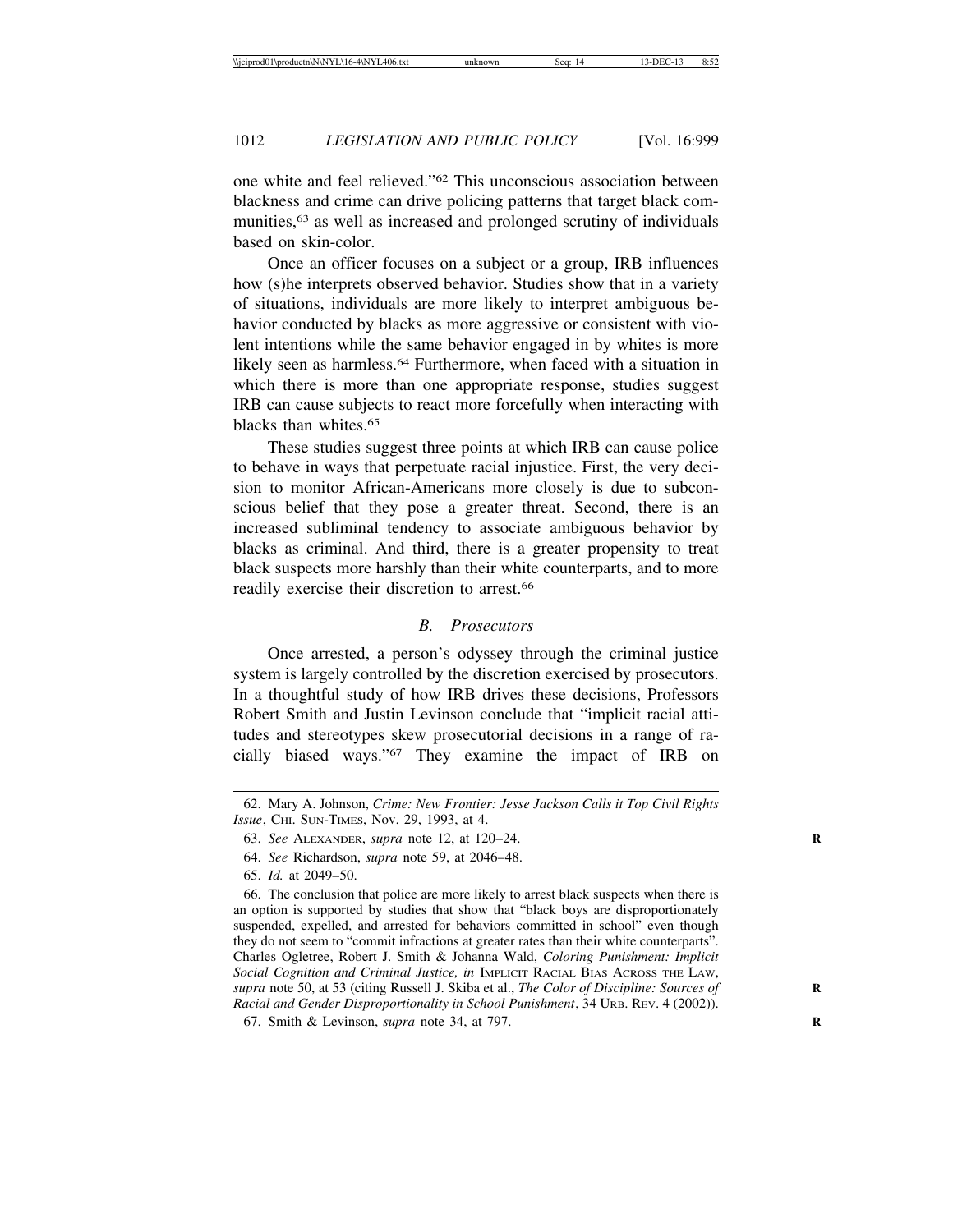prosecutorial discretion at various stages of the process, including charging decisions, pretrial strategy, trial strategy, and post-trial.68

With respect to charging decisions, Smith and Levinson conclude that there is little reason to believe prosecutors do not harbor the same racial stereotypes as the rest of us,<sup>69</sup> and that prosecutors are both more likely to proceed with a prosecution, and to institute more serious charges that carry graver consequences, against an African-American than a similarly situated white defendant.70

In the pre-trial stage, IRB probably impacts the bond request the prosecutor deems appropriate for the accused, how the prosecutor evaluates evidence in determining whether it is exculpatory and therefore subject to disclosure to the defense, and what plea offer the prosecutor considers fair under the circumstances. In each of these arenas, the subconscious association between race and criminality almost certainly influences the prosecutor to act less favorably towards black defendants.71

Once at trial, IRB is likely to explain why "egalitarian-minded prosecutors nonetheless disproportionately strike black jurors."72 It also can cause the prosecutor to use animal imagery in closing argument, oblivious to the way these arguments play on the jury's unconscious association with blacks as less human and, therefore, less deserving of compassion.73

Finally, Smith and Levinson argue that IRB infects prosecutorial decision-making beyond trial, such as how they might respond to re-

- 70. *Id.* at 806–13.
- 71. *Id.* at 813–18.

<sup>68.</sup> While the instant article identifies the stages of the process where IRB can influence prosecutors to exercise discretion in ways that exacerbate systemic racial disparities, *The Impact of Implicit Racial Bias on the Exercise of Prosecutorial Discretion* provides illustrations of how this occurs at each point. *Id.*

<sup>69.</sup> *Id.* at 810.

<sup>72.</sup> *Id.* at 819 (citing Antony Page, Batson*'s Blind-Spot: Unconscious Stereotyping and the Peremptory Challenge,* 85 B.U. L. REV. 155 (2005)).

<sup>73.</sup> *Id.* at 819–20. I am reminded of two trials I had towards the end of my career as a public defender in Washington, DC, both with African-American clients. In one in which my client was accused of sexually assaulting a student at the high school where he worked, the prosecutor argued that my client turned the high school into a jungle in which he acted as the predator. In another, the prosecutor used an analogy in which her large black dog, left alone in a room with dinner on the table, took some food off the table when she was not looking to suggest that in the same way the jury should know my client was guilty despite the fact that no witness saw him commit the crime. I assume neither of these prosecutors intended to suggest the jury should use race as a factor in evaluating the evidence in the case.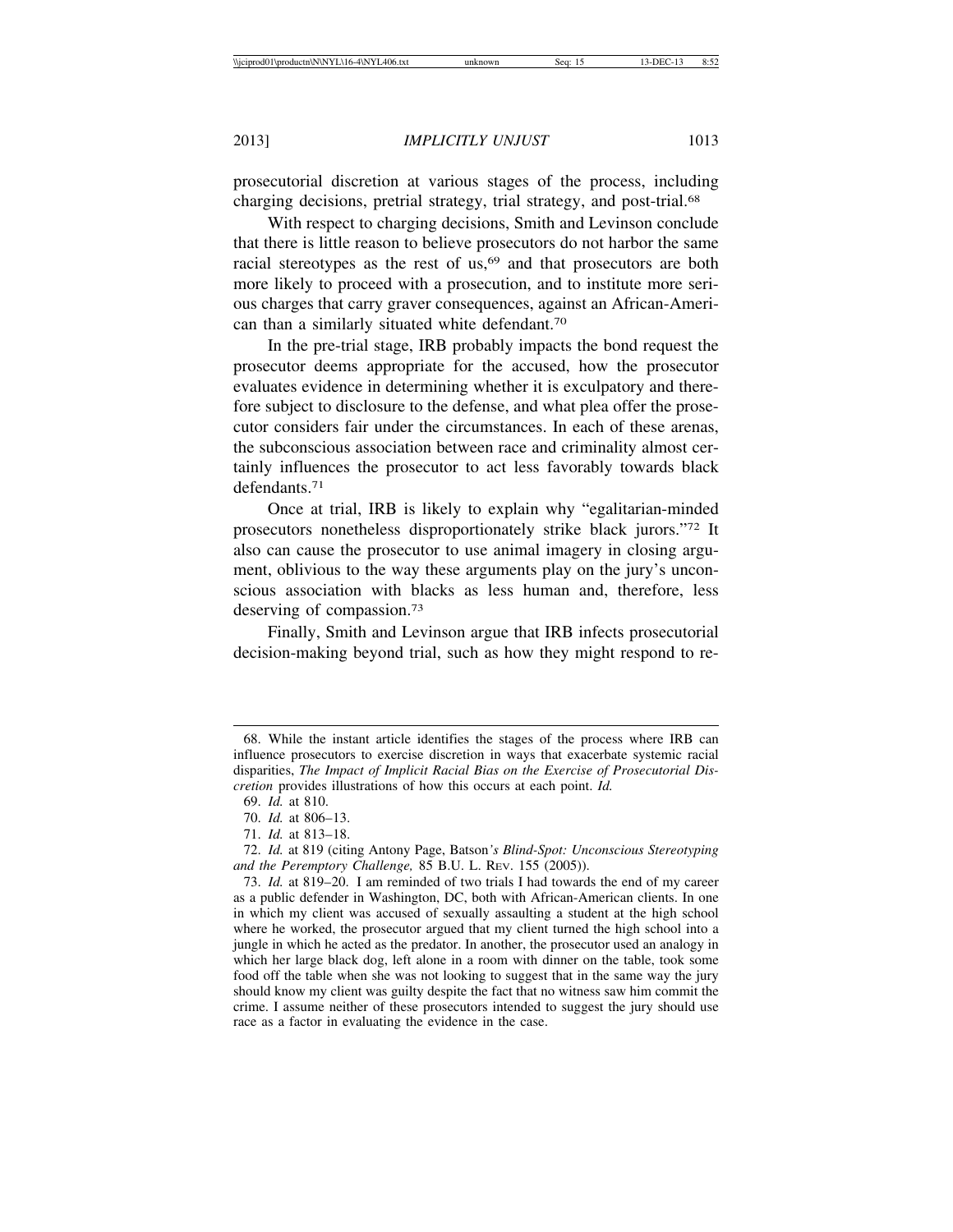quests for post-trial relief or how they develop office-wide policies that impact communities of color.74

# *C. Jurors*

As we continue to consider how IRB can cause racial disparities in the criminal justice system, we turn to the role of jurors in driving this phenomenon. Several scholars have contributed to our understanding of the ways that jurors can unconsciously draw conclusions that increase the likelihood that blacks will be convicted relative to similarly situated white defendants. This occurs at three points: when evaluating evidence as it is presented, later remembering facts, and applying this data during the decision-making process.

With respect to the former, research has shown that "even the simplest of racial cues introduced into a trial might automatically and unintentionally evoke racial stereotypes, thus affecting the way jurors evaluate evidence."75 Studies suggest that when confronted with ambiguous facts, jurors process that evidence through a racially biased lens.76 As a result, they are more likely to associate ambiguous behavior with evidence of criminality when the defendant is black rather than when he is white.77

76. One scholar suggested several ways implicit racial bias operates to the detriment of black defendants, including:

- It can affect how jurors react to assertions that someone acted in selfdefense.
- It can affect assertions that there was excessive force by the police.
- It can affect whether there really is a presumption of innocence.
- It can affect whether the jury believes that remaining silent, which is a defendant's constitutional right, is an admission of guilt.
- It can even affect how the jury perceives an expert witness who is a person of color.

Ronald J. Tabak, *The Continuing Role of Race in Capital Cases, Notwithstanding President Obama's Election,* 37 N. KY. L. REV. 243, 256–57 (2010) (internal citations omitted).

77. *See* Levinson & Young, *supra* note 75 (discussing the tendency of mock jurors to find ambiguous facts about a black suspect as more likely to indicate evidence of guilt than when viewing a lighter skinned suspect); *see also* Levinson, Young & Rudman, *supra* note 50, at 15 (describing "shooter bias" studies in which participants play a videogame where they are asked to shoot perpetrators (who are holding a gun) but not innocent bystanders (who are unarmed). When confronted with white and black suspects, participants more quickly decided to shoot black perpetrators than white perpetrators and more quickly decided not to shoot white bystanders than black bystanders.).

<sup>74.</sup> *Id.* at 821–22.

<sup>75.</sup> Justin D. Levinson & Danielle Young, *Different Shades of Bias: Skin Tone, Implicit Racial Bias, and Judgments of Ambiguous Evidence*, 112 W. VA. L. REV. 307, 309–10 (2010).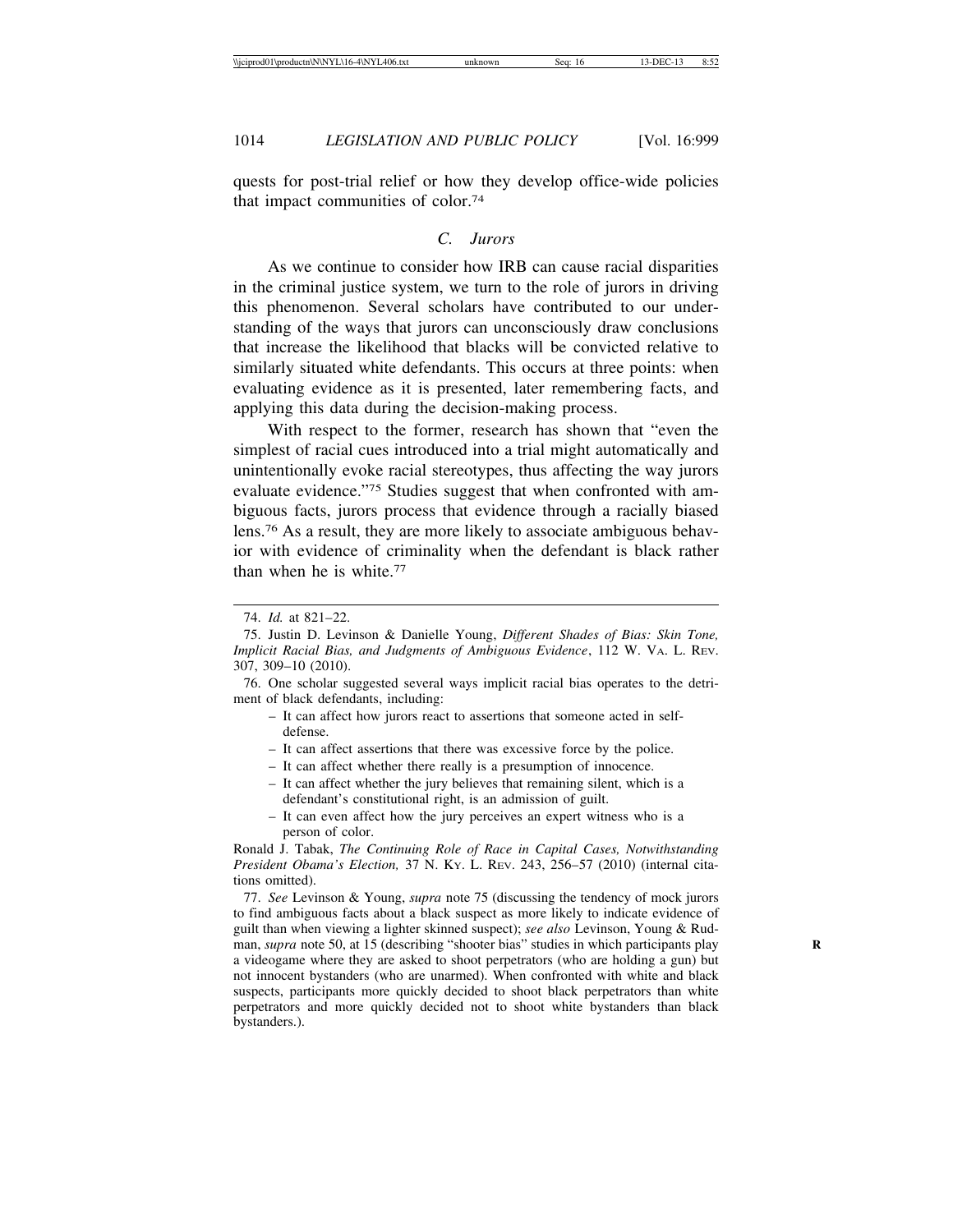Research has also shown that, when asked to recall facts, jurors are inclined to misremember information in racially biased ways. One study revealed that when asked to recall facts from a fictional story, mock jurors were significantly more likely to recall the fictional defendant as being aggressive when he was African-American than when he was Caucasian or Hawaiian.<sup>78</sup>

Not only are facts understood by jurors in racially biased ways either because of how the evidence is evaluated or remembered—but once asked to use these facts to make decisions, jurors again rely on racially tainted filters to do so. In one compelling study, researchers demonstrated that jurors are more likely to associate black defendants with guilt, thereby undermining the power of the presumption of innocence—a bedrock principle of our justice system—for an entire class of defendants.79 This suggests that while jurors are expected to consider evidence in light of the presumption of innocence, they are less likely to do so when the defendant is black.

## *D. Judges*

Last, but certainly not least, we consider the influence of IRB over trial judges. Judges play a particularly important role in the criminal justice system as their decisions define the fairness of the process used to adjudicate guilt. While the hallmark of a good judge is impartiality, studies suggest jurists, like other professionals in the system, are susceptible to the implicit biases that promote racial disparity.80

Judges, like jurors, are prone to "stereotype-consistent memory errors," causing them to remember facts through a racially biased filter.<sup>81</sup> This can have an impact on how judges set bail,<sup>82</sup> rule on factdeterminative pretrial motions and trial objections, assess guilt when they are the trier of fact, decide how to instruct during jury trials,<sup>83</sup> and determine the appropriate sentence in a given case.

<sup>78.</sup> Levinson, *supra* note 40, at 345–50. **R**

<sup>79.</sup> Justin D. Levinson, Huajian Cai & Danielle Young, *Guilty by Implicit Racial Bias: The Guilty/Not Guilty Implicit Association Test*, 8 OHIO ST. J. CRIM. L. 189–90 (2010).

<sup>80.</sup> Jeffrey J. Rachlinski, Sheri Lynn Johnson, Andrew J. Wistrich & Chris Guthrie, *Does Unconscious Racial Bias Affect Trial Judges?*, 84 NOTRE DAME L. REV. 1195 (2009).

<sup>81.</sup> Levinson, *supra* note 40, at 381. **R**

<sup>82.</sup> *See* Ian Ayres & Joel Waldfogel, *A Market Test for Race Discrimination in Bail Setting*, 46 STAN. L. REV. 987 (1994).

<sup>83.</sup> The instructions a judge decides to give can also have the effect of triggering racial stereotypes in jurors. *See* Levinson & Young, *supra* note 75, at 343.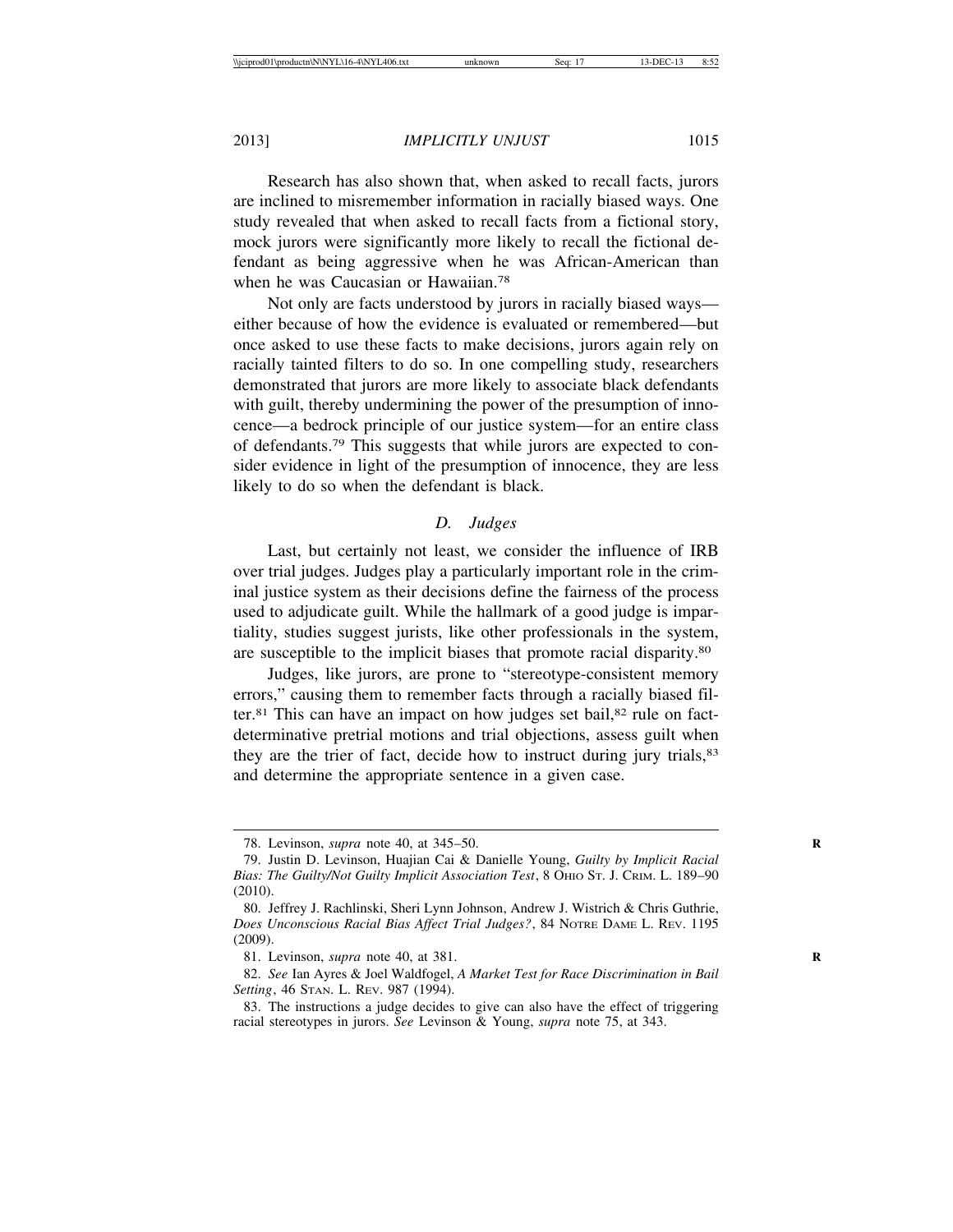#### III.

# A STRATEGY FOR THE DEFENDER IN A RACIALLY UNJUST SYSTEM

# *A. The Defender's Role as Reformer: Cause-Lawyering Meets Client-Centered Representation*

Before we go on to consider strategies for the defense attorney to combat the disparate racial impact fostered by the effects of IRB discussed above, it is worth addressing whether this is the appropriate role of defense counsel. While many defense attorneys choose their career based, in part, on a deep commitment to justice—including racial justice—they are duty bound to pursue this end through the representation of individual clients. Yet, they must be careful to not allow the client to merely become a vessel for achieving an independent goal. Criminal defense lawyers owe a duty of fidelity to one individual; the client.84 To use the client as a vehicle to promote the lawyer's own agenda diminishes the lawyer's role in giving respect and voice to the client, who frequently does not otherwise have access to the system.

There is a body of scholarship that considers the potential tension between what is coined "cause-lawyering" and a more traditional model of unwavering fidelity to the goals of the individual client.<sup>85</sup> There is no universally accepted definition of a "cause lawyer," nor is it clear whether the criminal defense lawyer can responsibly serve that role. Arguably, the answer depends on whether the criminal defense lawyer in question is free to choose his or her clients or whether (s)he is a public defender; a lawyer whose clients do not enjoy the luxury of shopping for an advocate. In the former situation, the lawyer can inform the client of his or her intentions and allow the client to choose whether to retain him or her nonetheless. In the latter case, the client will probably not have the option to select another lawyer should (s)he not wish to be part of the lawyer's "cause".

While this discussion could be the topic of a wholly separate article, for purposes of this paper, I rely upon several assumptions without engaging in exhaustive analysis. These assumptions stem from my fi-

<sup>84.</sup> Strickland v. Washington, 466 U.S. 668, 688 (1984); *see also* Jonathan Rapping, *You Can't Build on Shaky Ground: Laying the Foundation for Indigent Defense Reform Through Values-Based Recruitment, Training, and Mentoring*, 3 HARV. L. & POL'Y. REV. 161, 164–65 (2009).

<sup>85.</sup> *See* M. Chris Fabricant, *Rethinking Criminal Defense Clinics in "Zero-Tolerance Policy" Regimes*, 36 N.Y.U. REV. L. & SOC. CHANGE 351, 379–80 (2012) (discussing the ethical implications between cause-lawyering and client-centered representation).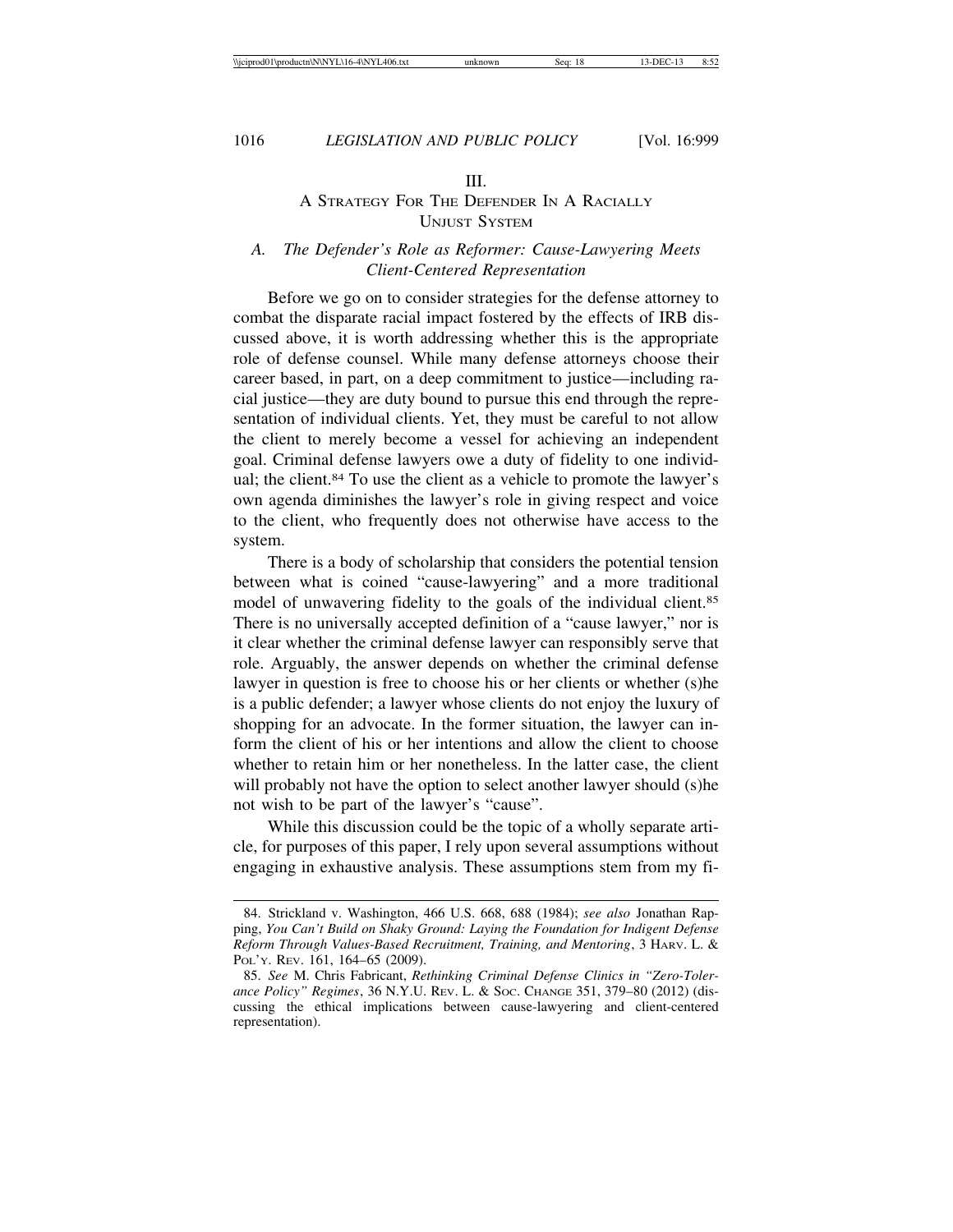delity to the concept of client-centered representation and the duty of the lawyer to serve as the representative of the client who does not have the education and experience to advocate for himself in a complex legal system. While once informed, a client may elect to defer to the lawyer, and his or her "cause," this author takes the position that without permission to do otherwise, the lawyer must respect the client's decisions.86

The first assumption is that the criminal defense lawyer should never pursue a cause through his or her representation of a client that is inconsistent with the goals of the client. This arguably places different obligations on the public defender than it does on the private lawyer whose clients have some choice over who represents them. For example, in an article about the ethics of "cause lawyering," Professor Margareth Etienne introduces the reader to a prominent criminal defense lawyer who refuses to represent any client who desires to cooperate with the prosecution.87 Finding such representation "personally, morally, and ethically offensive, [this lawyer] would no sooner represent a snitch than he would represent 'Nazis or an Argentine general said to be responsible for 10,000 disappearances.'"88 Assuming the lawyer fully informs the client of this, or any other conditions of his service, before the client retains him, the client has the opportunity to decide whether he wishes to hire the lawyer with these limitations. This may be an appropriate exercise of a private lawyer's prerogative to provide individual representation while simultaneously pursuing a "cause," since the client gets to decide if he accepts a lawyer with that

<sup>86.</sup> In a previous article, I noted:

Many scholars, lawyers, and legal clinicians charged with training future lawyers embrace a philosophy that gives the client significant autonomy over the decisions that impact her case. The popularity of this approach stems from a recognition that "most [clients] are in a better position to make case decisions because so many decisions ultimately turn on the values and priorities that the client alone best appreciates." While deference to a client's decisions must be preceded by sufficient counsel to ensure that the decisions are informed and that the risks have been appropriately conveyed and considered, "[u]nder this view, the client has the right to make his own choices because it is he who stands to gain or lose the most from decisions made in his case." This way of thinking comports with the *Strickland* Court's construction of the defense attorney as assistant to the client.

Rapping, *supra* note 83, at 167–68 (footnotes omitted).

<sup>87.</sup> Margareth Etienne, *The Ethics of Cause Lawyering: An Empirical Examination of Criminal Defense Lawyers as Cause Lawyers*, 95 J. CRIM. L. & CRIMINOLOGY 1195 (2005).

<sup>88.</sup> *Id.* at 1196 (citing Gail D. Cox, *Fighting and Flaunting It: The Criminal Defense Bar's Best Defense is Barry Tarlow – Just Ask Him*, NAT'L L.J., Apr. 19, 1993, at 28).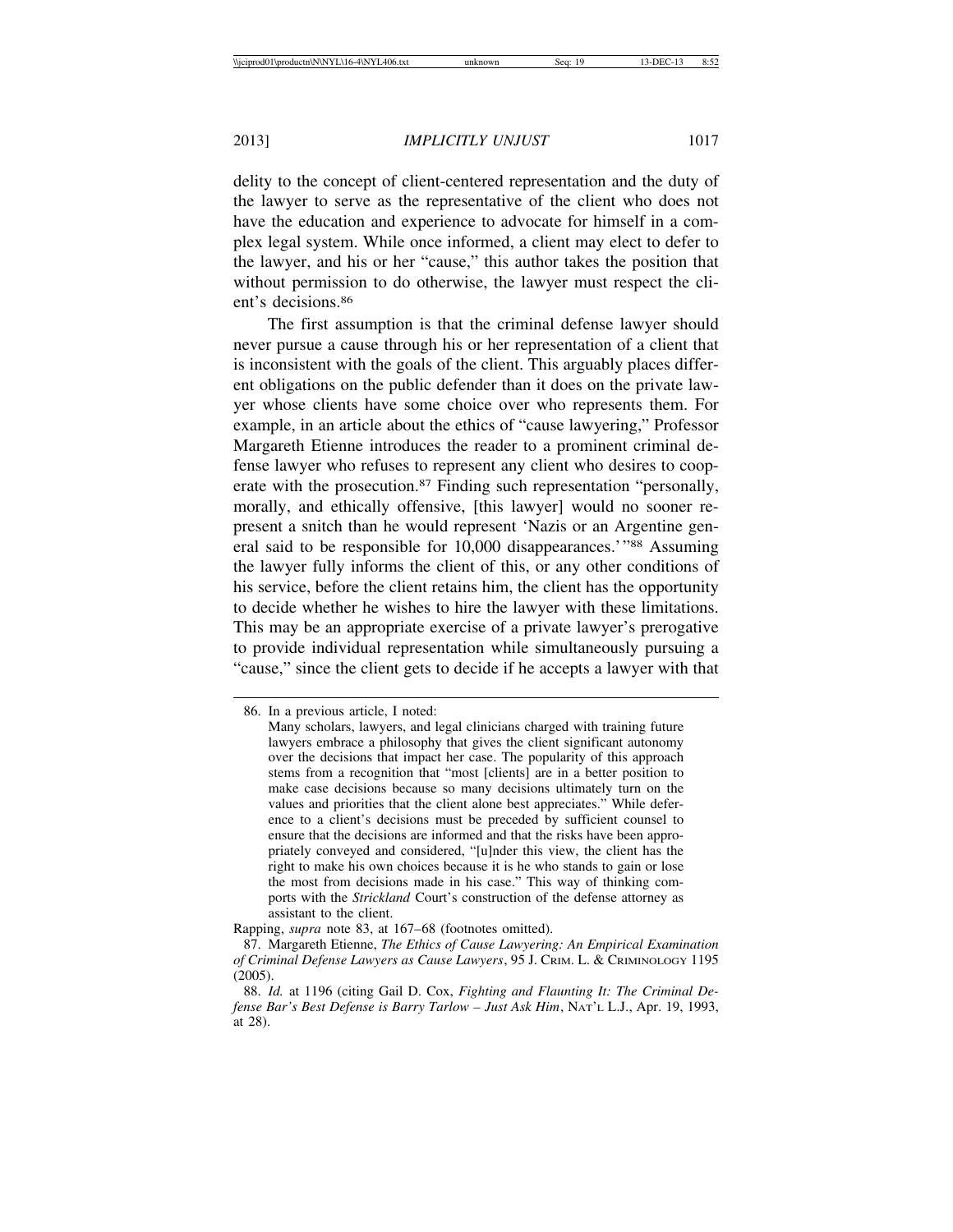particular "cause." But for the indigent client who does not get to choose his lawyer, but who may wish to consider cooperating with the government, it would be inappropriate for his appointed counsel to deprive him of this option because of the lawyer's personal beliefs.

Because eighty percent of people accused of crimes rely on the services of a court-appointed lawyer,<sup>89</sup> if defense counsel is going to have a meaningful impact on the way the system treats people of color, public defenders will be a big part of that effort. There may be times when the public defender has an individual client who will not benefit from systemic awareness of IRB. When representing that client, the lawyer's desire to promote racial justice by raising awareness of IRB must give way to the goals of the client.90 However, because indigent defendants, disproportionately clients of color, so frequently bear the brunt of our system's racial biases, it will be the rare case where the lawyer's desire to promote racial justice will conflict with the client's interests.

In many cases in which the defendant is non-white, a direct strategy of promoting systemic consciousness of IRB will be helpful to the client. However, in addition, there is a less direct benefit to every person accused of a crime from raising the public awareness about our subconscious assumptions about race. To the extent that our collective dehumanization of African-Americans facilitates our promotion and acceptance of a draconian criminal justice system that confronts every person accused of crime, all defendants benefit from a more racially sensitive public. By racializing crime and exploiting a public willingness to accept harsh treatment of a criminal population perceived to be black, politicians have been able to expand the categories of behavior defined as criminal and enact increasingly punitive sentencing schemes.<sup>91</sup> While these forces have certainly been fueled by the association between race and crime, they have harshly impacted everyone accused of crime regardless of race.

<sup>89.</sup> *See* BUREAU OF JUSTICE STATISTICS, *Indigent Defendants Systems: Summary Findings*, http://www.bjs.gov/index.cfm?ty=tp&tid=28 (last updated Oct. 14, 2011).

<sup>90.</sup> There may be times when the accused derives an advantage from the biases of a judge, juror, or prosecutor, particularly where biases about a victim or witness inure to the defendant's benefit. As distasteful as those biases may be, it would undermine the primary responsibility of the defender—to zealously and faithfully advocate for the client—to educate the relevant actors about their misguided assumptions. In this situation, the duty of loyalty to the individual client trumps the lawyer's interest in promoting systemic racial justice. The cause may not interfere with the duty to the client.

<sup>91.</sup> *See* Jonathan A. Rapping, *Who's Guarding the Henhouse? How the American Prosecutor Came to Devour Those He is Sworn to Protect*, 51 WASHBURN L.J. 513, 532–35 (2013).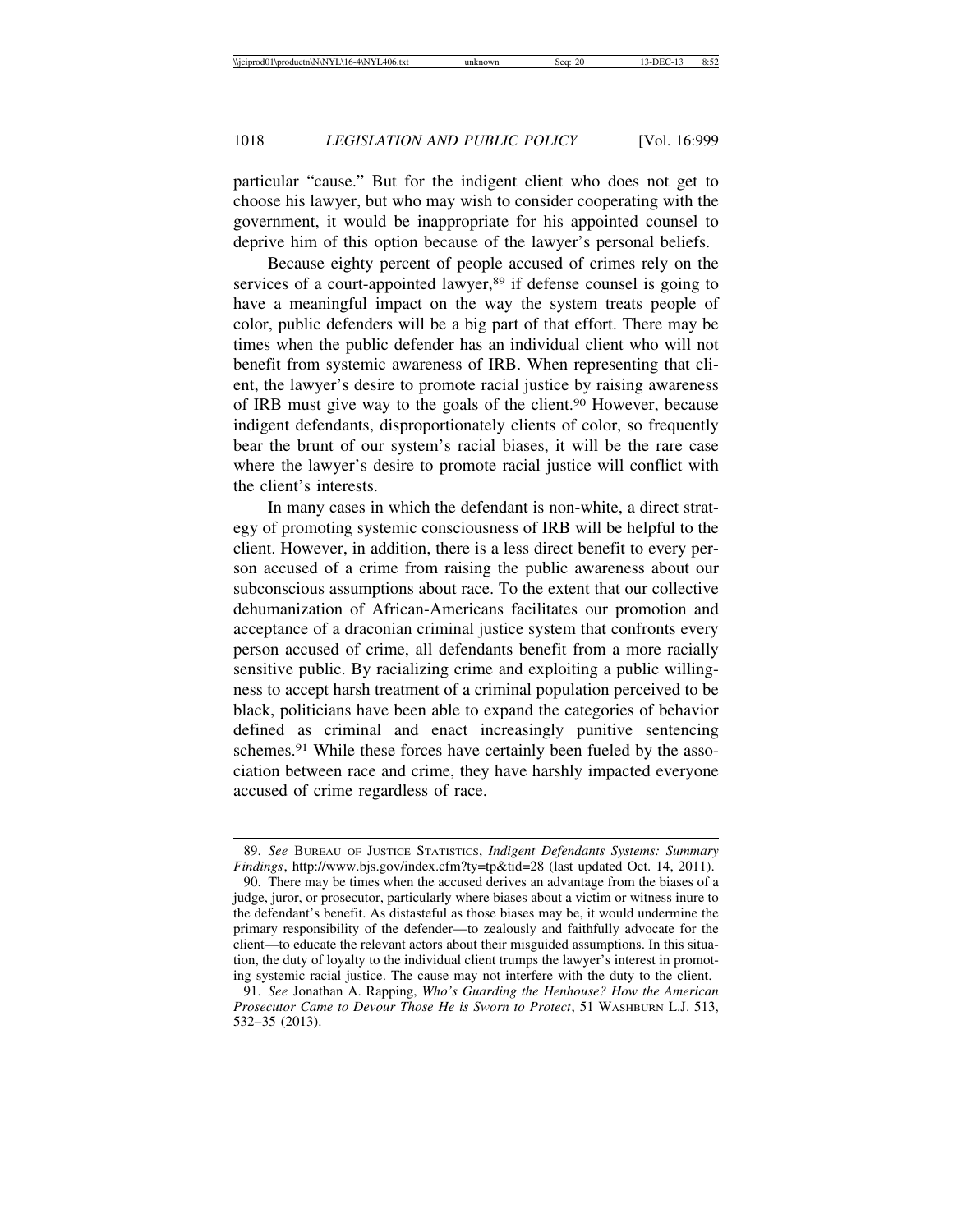Tough-on-crime politicians have understood the power of invoking race to drive public fear about crime. In the 1960s, conservative politicians like Barry Goldwater and George Wallace began to exploit the public association between race and crime to oppose politicians with pro civil-rights campaigns.<sup>92</sup> By the 1980s and 1990s, politicians on both ends of the spectrum sought to benefit from tough on crime stances with more subtle racial messages.93 The result has been a harsher criminal justice system that impacts every client the defender represents, regardless of race.

In short, while defense lawyers owe a duty of allegiance to pursue the client's goals, it will frequently be the case that using strategies to minimize the impact of IRB will be in the client's interest. Even where such a strategy does not clearly benefit a particular client, chipping away at the impact of racial stereotypes serves to benefit all clients, as the result is a fairer and more humane system of justice. While it may be the extraordinary case where undermining the influence of IRB is inconsistent with the client's goals – and, this author would argue that the individual client's goals must prevail – this will be the rare exception. Therefore, to be an effective advocate for our clients, the criminal defense lawyer must be equipped with strategies for addressing IRB.

In the following sections, we examine a three-prong approach for criminal defense lawyers to address the disparate impact of IRB in the criminal justice system: 1) raising our own self-awareness, 2) devising strategies to educate others, and 3) staying inspired to continue pushing forward despite systemic pressures to do otherwise.

# *B. Self-Awareness*

As we consider how we can combat IRB driven racial disparity in the criminal justice system as defense lawyers, we must firs ask whether we are affected by it and if so, how we can overcome it within ourselves. As I have discussed above, the literature demonstrates that we all harbor implicit biases, including those of us who hold egalitarian views.<sup>94</sup> There is no reason to believe that those of us

<sup>92.</sup> *See id.* at 529.

<sup>93.</sup> *See id.* at 530.

<sup>94.</sup> In his compelling essay on the subject, U.S. District Court Judge Mark W. Bennett, a former civil rights lawyer and seasoned federal judge with a "lifelong commitment to egalitarian and anti-discrimination values," describes how he eagerly took the Implicit Association Test, certain he would "pass." He did not, motivating him to intensely study IRB, concluding "we unconsciously act on implicit biases even though we abhor them when they come to our attention." Mark W. Bennett, *Unraveling the Gordian Knot of Implicit Bias In Jury Selection: The Problems of Judge-Dominated*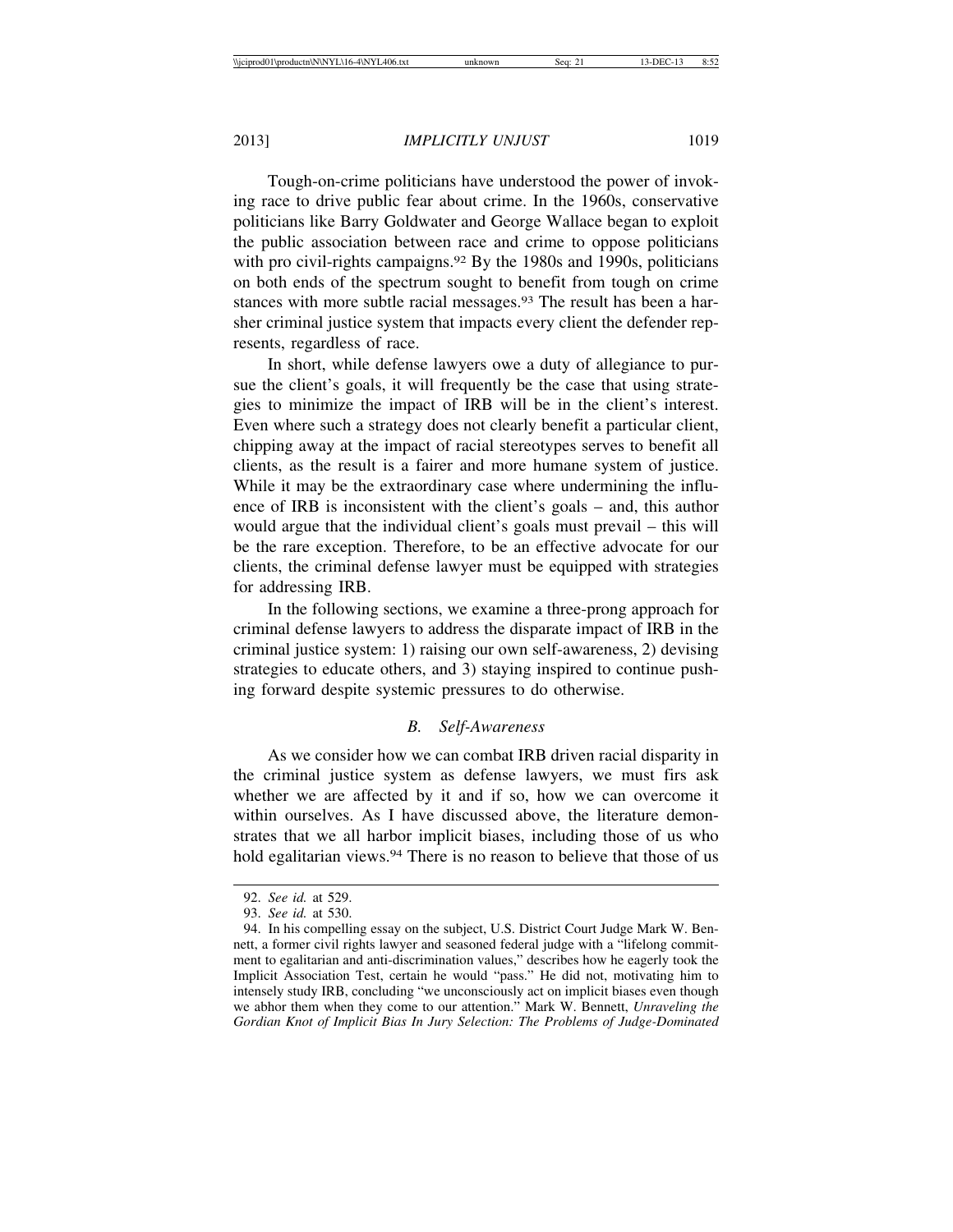who choose criminal defense as a profession are immune to the influences of IRB. In fact, if our biases are shaped by the world around us,95 there is every reason to believe that those of us who spend our days immersed in such a racist criminal justice system develop even deeper IRB. This effect is only heightened by the fact that public defenders operate in a world in which they are forced to make quick decisions, with imperfect information, under intense pressure.<sup>96</sup>

In their work examining how IRB influences public defender decision-making about how to allocate their very limited time amongst clients, Professors L. Song Richardson and Phillip Atiba Goff identify three areas in which IRB influences defenders: 1) in their evaluation of evidence, 2) in their interactions with their clients, and 3) in their acceptance of punishments.97 At each of these stages of the process, through their subconscious assumptions about their clients, what the evidence against them means, and what consequences are appropriate, defenders can be pushed to accept a lower standard of justice, and to fight a little less aggressively, for their clients of color.

To further clarify this point, artist Frank Wu depicts several pairs of mechanical legs walking past a homeless veteran huddled on the sidewalk in a fetal position in his chillingly insightful piece of artwork entitled "Indifference." The robots walking past represent us; bombarded on a daily basis with tragedy, we become desensitized to the injustice. Although the symbolism is clear, the message is punctuated with the statement, "When we walk by a homeless person, ignoring him, we lose a little bit of our own humanity."98

Walk into a courtroom anywhere in the country and you can see defense lawyers who have been exposed to repeated injustices for so long that they have become immune to its effect.<sup>99</sup> Exposure to racial injustice is no different and, as my opening anecdote demonstrates,

*Voir Dire, the Failed Promise of* Batson*, and Proposed Solutions,* 4 HARV. L. & POL'Y REV. 149, 149–50 (2010).

<sup>95.</sup> *See* Jerry Kang, *Communications Law: Bits of Bias*, *in* IMPLICIT BIAS ACROSS THE LAW 132–45, 134 (Justin D. Levinson & Robert J. Smith eds., 2012) ("even if nature provides the broad cognitive canvas, nurture paints the detailed pictures – regarding who is inside and outside, what attributes they have, and who counts as friend or foe").

<sup>96.</sup> Richardson & Goff, *supra* note 1, at 105–07. **R**

<sup>97.</sup> *Id.* at 108–115.

<sup>98.</sup> Frank Wu & Christina Song, *Indifference*, FRANK WU http://www.frankwu .com/indifference.html (last visited May 31, 2013).

<sup>99.</sup> *See* Jonathan Rapping, *National Crisis, National Neglect: Realizing Justice Through Transformative Change*, 13 U. PA. J. L. & SOC. CHANGE 331, 333–36 (2009–2010) (discussing the "culture of injustice" that occurs when defense attorneys are overworked and under resourced).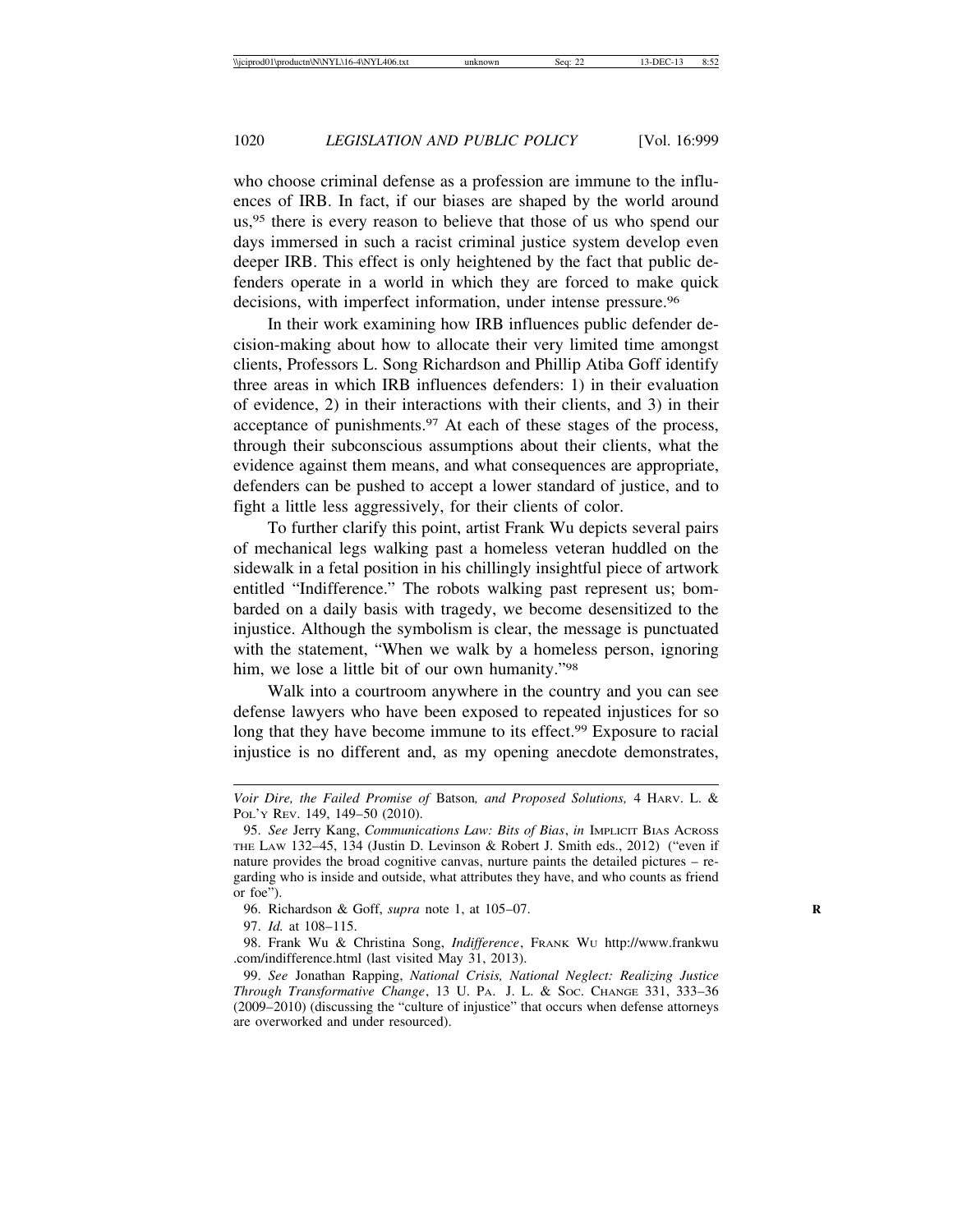working in the vortex of a system that so clearly associates race and criminality can serve to break down our egalitarian beliefs and cause us to more deeply accept the race/crime association narrative.

In her insightful commentary on this issue Professor Andrea Lyon, a long time public defender, discusses her experience with IRB among her defender colleagues in Chicago.100 She shares the story of a career public defender whom she overhead counseling a young, black client during a first meeting. The lawyer wanted the client to accept a plea that he had worked out. Clearly frustrated with the client's lack of enthusiasm for the deal, the lawyer called him "stupid. . . [a] 'mope' and [an] 'ignorant gangbanger.'"<sup>101</sup> He went on to tell his client that "he—the client—could 'do six [years] standing on his head.'"102 When Professor Lyon, convinced the lawyer would not have talked to a white client in the same way, raised these issues with her colleague, he responded with anger.<sup>103</sup> When she raised the matter in a supervisors meeting in an effort to get the staff to confront racial attitudes, she was accused of being "overly sensitive."104

That none of the supervisors in the office were willing to consider such clearly racist behavior, or even see it as racist, speaks volumes about the existence of IRB among defenders. Professor Lyon's anecdotal conclusion is further supported by research suggesting that death penalty lawyers, arguably among the most race-conscious of defenders, share the same racially biased attitudes as the rest of the population.105 With these lessons in mind, before we can begin to take on IRB across the system, we must address it among our own ranks.

For those of us who strive to be color-blind in our decision-making, perhaps the greatest obstacle to overcoming the powerful influence of IRB is our own lack of awareness of it.106 For we who spend our careers committed to people who have been victims of systemic injustice, there is a greater risk that we can have a "bias blindspot the belief that others are biased but that we are not."107 The fact that

<sup>100.</sup> Lyon, *supra* note 1. **R**

<sup>101.</sup> *Id.* at 756–57.

<sup>102.</sup> *Id.* at 757 (alteration in original).

<sup>103.</sup> *Id.*

<sup>104.</sup> *Id.*

<sup>105.</sup> Eisenberg & Johnson, *supra* note 1, at 1553. **R**

<sup>106.</sup> *See* Laurie A. Rudman, *Social Justice in Our Minds, Homes, and Society: The Nature, Causes, and Consequences of Implicit Bias,* 17 SOC. JUSTICE RESEARCH 129, 138 (2004) (arguing that awareness of implicit bias is the first step to eliminating it). 107. Jerry Kang et al., *Implicit Bias in the Courtroom*, 59 UCLA L. REV. 1124, 1173–74 (2012).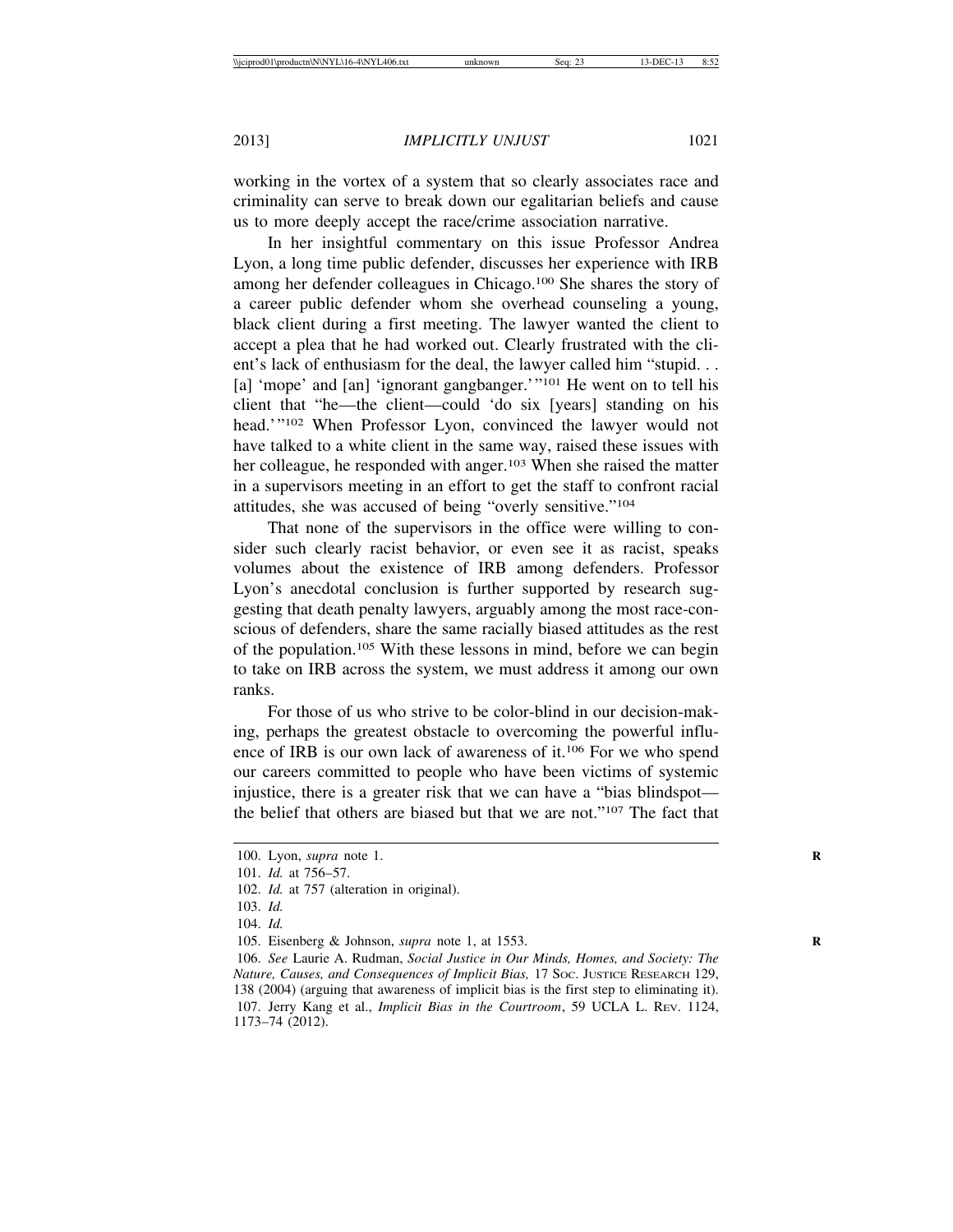education is foundational to addressing this issue is supported by psychologists who have made careers out of studying the influences of unconscious biases:

An important first step is making people aware of discrepancies between their conscious ideals and automatic negative responses. By making these non-conscious negative responses conscious, it may be possible to take advantage of the genuinely good intentions of aversive racists to motivate them to gain the experiences they need to unlearn one set of responses and learn the new set that they desire.<sup>108</sup>

Therefore, the first steps towards developing a corps of defenders poised to take on the issue of IRB in our criminal justice system is a campaign designed to raise self-awareness. This should include recruiting defenders who are motivated to address racial inequities, training these lawyers to understand the role their own IRB can play in driving disparate outcomes, and building an office culture in which resistance to the pressures that drive IRB is an explicit value.109 Defenders must understand that they harbor these subconscious biases so that they can combat their influence and overcome the subtle pressures to associate race and criminality. Only then can the defender appreciate the power of IRB, a prerequisite to continuing with a strategy to illuminate the problem for others in the system.

#### *C. Educating Others*

Once (s)he understands that IRB determines how well-intentioned criminal justice professionals unknowingly behave in ways that drive racially disparate outcomes, and that raising awareness of subconscious bias is the first step in addressing it, the defense lawyer must look for opportunities to educate others in the system about their own unconscious biases. At least for those committed to a color-blind system of justice, understanding the role that IRB plays in their own decision-making will encourage them to work to combat it.110 There-

<sup>108.</sup> John F. Dovidio, Kerry Kawakami, Craig Johnson, Brenda Johnson & Adaiah Howard, *On the Nature of Prejudice: Automatic and Controlled Processes*, 33 J. EX-PERIMENTAL SOC. PSYCHOL. 510, 535 (1997).

<sup>109.</sup> Transforming office culture through values-based recruitment, training, and mentoring is at the heart of the indigent defense reform movement being built through Gideon's Promise (formerly The Southern Public Defender Training Center). This model is introduced in Rapping, *supra* note 83. As recognized in the work of Professors Richardson and Goff, what Gideon's Promise is doing through recruitment, training, and transforming office culture is a critical piece of the effort to address IRB among defenders. *See* Richardson & Goff, *supra* note 1, at 116–117.

<sup>110.</sup> *See* Kang et al., *supra* note 107, at 1172–85 (arguing that education is a critical component of a strategy to reduce implicit racial bias in judges and jurors).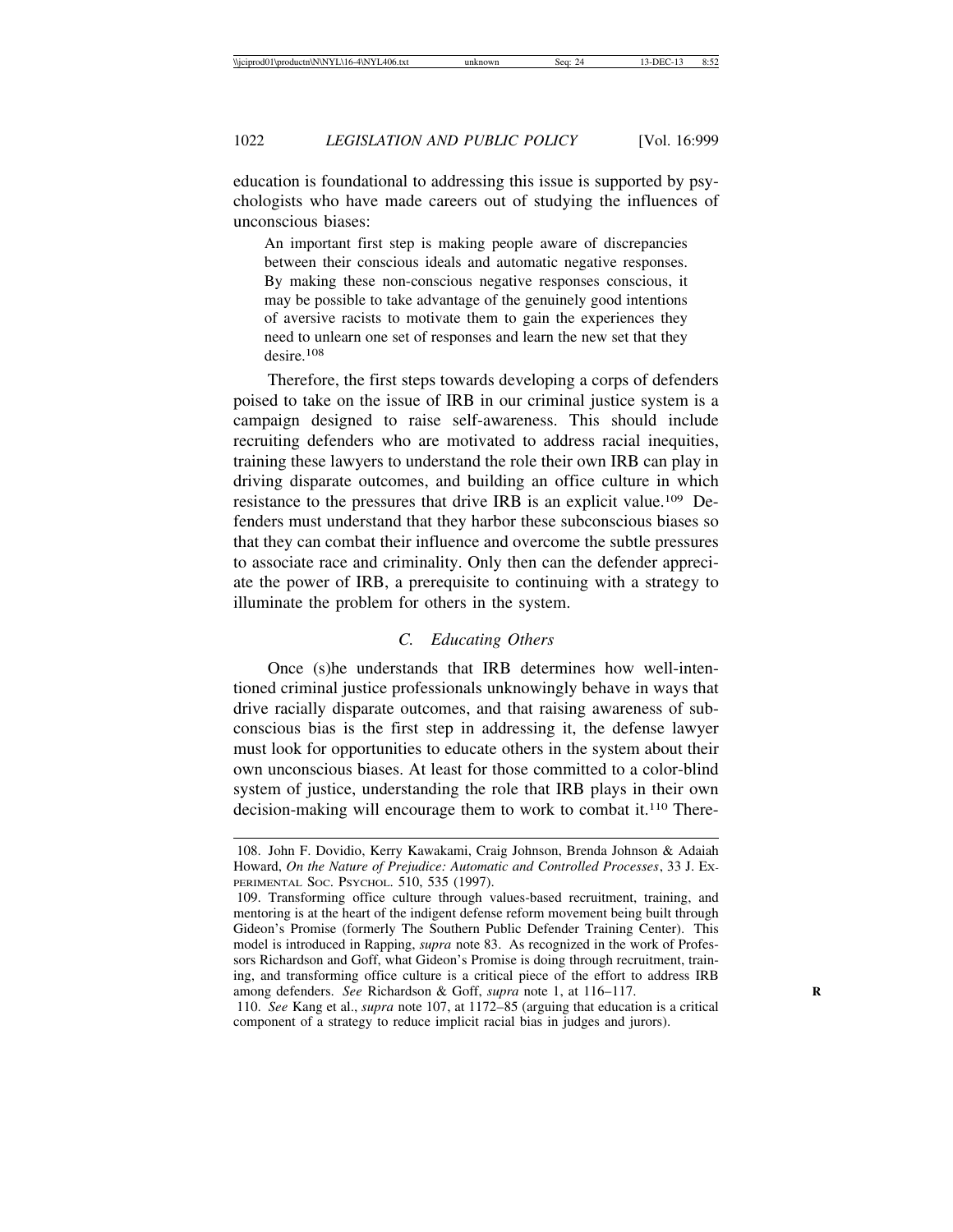fore, defense lawyers should be vigilant about identifying opportunities during the course of litigation to educate others about IRB. Several vehicles exist through which creative defense lawyers can raise the issue of IRB. They are: motions practice, voir dire, use of experts, narrative, jury instructions, and sentencing advocacy. And even if trial courts are reluctant in the short term to allow defense counsel to pursue all of these strategies, through the process of demanding and litigating these requests, counsel can begin to educate the court and raise awareness of this concept.

## *1. Motions Practice*

Defense counsel should think about how IRB is relevant to the resolution of motions and seek to introduce evidence of it whenever possible. While the Supreme Court has made it difficult to raise the issue of race in the litigation of criminal procedure, $111$  IRB studies may provide a new avenue through which to do so. This is because how criminal justice professionals evaluate and remember facts necessary to determining the outcome of such motions—two factors influenced by IRB—will always be relevant. One illustration is defense challenges to the legality of searches and seizures.

Despite the intention of the drafters of the Constitution to ensure that a neutral magistrate determines when governmental interference with personal liberty is reasonable,<sup>112</sup> Supreme Court jurisprudence has given the police powerful tools that expand their ability to conduct searches and seizures under the Fourth Amendment. Most arrests today are justified by a police officer's determination of probable cause

112. United States v. Lefkowitz, 285 U.S. 452, 464 (1932)

"[T]he informed and deliberate determinations of magistrates empowered to issue warrants as to what searches and seizures are permissible under the Constitution are to be preferred over the hurried action of officers and others who may happen to make arrests. Security against unlawful searches is more likely to be attained by resort to search warrants than by reliance upon the caution and sagacity of petty officers while acting under the excitement that attends the capture of persons accused of crime."

<sup>111.</sup> *See* Robin W. Sterling, *Raising Race*, THE CHAMPION, Apr. 2011, at 24, 25 (arguing that "[t]he legal standard for proving impermissible invidious racial discrimination is hopelessly tied to overt intent at a time when the social opprobrium attached to overt expressions of racial bias is significant."); *See also* ALEXANDER, *supra* note 12, at 108 (arguing that in addressing police/citizen contact in the context of the war **R** on drugs, "the [Supreme] Court adopted rules that would maximize – not minimize – the amount of racial discrimination that would likely occur."). Both Professors Sterling and Alexander provide examples of Supreme Court rulings that had this effect. ALEXANDER, *supra* note 12, at ch. 3 (referencing Whren v. United States, 517 U.S. **R** 806, 813 (1996) and McCleskey v. Kemp, 481 U.S. 279 (1987) in particular).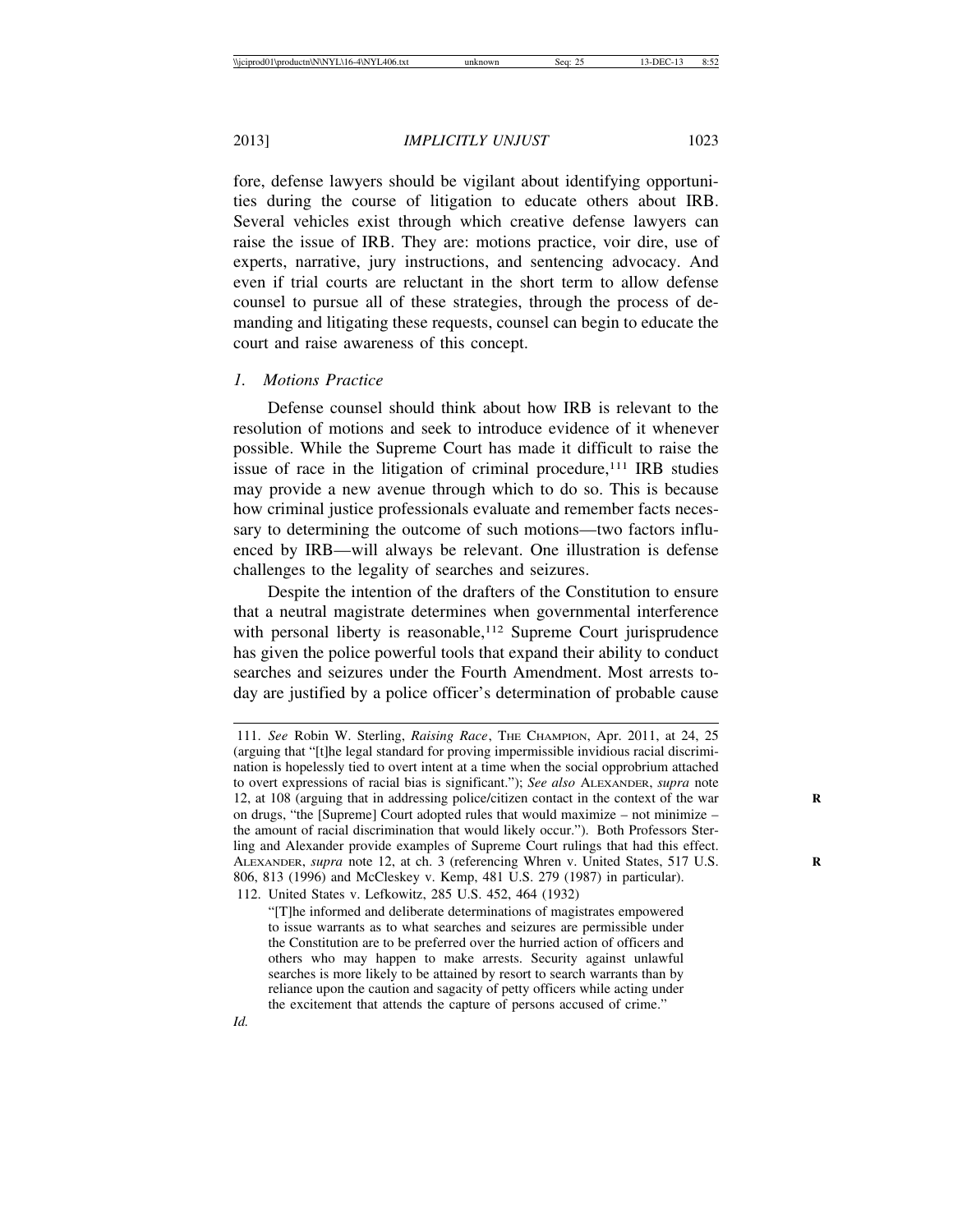without prior approval by a judicial officer.<sup>113</sup> Through the Search Incident to Arrest doctrine, whenever police arrest an individual, they may search the person, their clothing, and any containers within their reach without any additional justification.<sup>114</sup> If the arrestee recently occupied a vehicle, the police may also search the entire passenger compartment including containers within.115 Through the Automobile Exception, if an officer concludes that there is probable cause to believe contraband, or evidence of a crime, may be found in a vehicle, (s)he may search it without a warrant, regardless of whether it is related to an arrest.<sup>116</sup> Through the Exigent Circumstance doctrine, police are authorized to conduct a warrantless search when they conclude that, in addition to probable cause to search, there exists an emergency that justifies dispensing with the warrant requirement.<sup>117</sup> And, in perhaps the greatest shift of power to police in the attempt to appropriately balance the needs of law enforcement with the liberty interest of the individual. In *Terry v. Ohio* the Court sanctioned searches and seizures—coined "stops" and "frisks"—based on reasonable suspicion, a bar significantly lower than the already permissive probable cause standard.118

The result of this jurisprudence is that there is an incredibly broad universe of behavior in which police may engage without antecedent scrutiny by a neutral arbitrator.<sup>119</sup> An officer may monitor a car, waiting for the driver to inevitably violate one of the thousands of minor traffic violations, justifying the arrest of the driver and subsequent search of the vehicle. An officer who has cause to search a home may

<sup>113.</sup> *See* Gerstein v. Pugh, 420 U.S. 103, 112–13 (1975).

<sup>114.</sup> Chimel v. California, 395 U.S. 752, 762–63 (1969).

<sup>115.</sup> A broad application of the search incident to arrest doctrine as it applies to automobile searches following the arrest of an occupant was authorized in *New York v. Belton*, 453 U.S. 454, 459–60 (1981). The Court later held in *Thornton v. United States*, 541 U.S. 615 (2004), that the *Belton* rule applied whenever an arrestee was a "recent occupant" of a vehicle. While the Court narrowed the scope of the *Belton* rule in *Arizona v. Gant*, 556 U.S. 332 (2009), to apply only when the arrestee has access to the vehicle at the time of the search or when the officer has reason to believe that evidence of the offense for which the occupant was arrested is in the car, the law still leaves officers wide latitude to search cars incident to the arrest of an occupant.

<sup>116.</sup> United States. v. Ross, 456 U.S. 798, 823–24 (1982).

<sup>117.</sup> Chambers v. Maroney, 399 U.S. 42, 51 (1970).

<sup>118.</sup> Terry v. Ohio, 392 U.S. 1, 30–31 (1968).

<sup>119.</sup> The Supreme Court has repeatedly cautioned against deferring to "the hurried judgment of a law enforcement officer 'engaged in the often competitive enterprise of ferreting out crime.'" Illinois v. Krull, 480 U.S. 340, 351 (1987) (quoting Johnson v. United States, 333 U.S. 10, 14 (1948). Despite this concern, the exceptions to the warrant requirement have come to swallow the rule. *See* Phyllis T. Bookspan, *Reworking the Warrant Requirement: Resuscitating the Fourth Amendment*, 44 VAND. L. REV. 473, 500–03 (1991).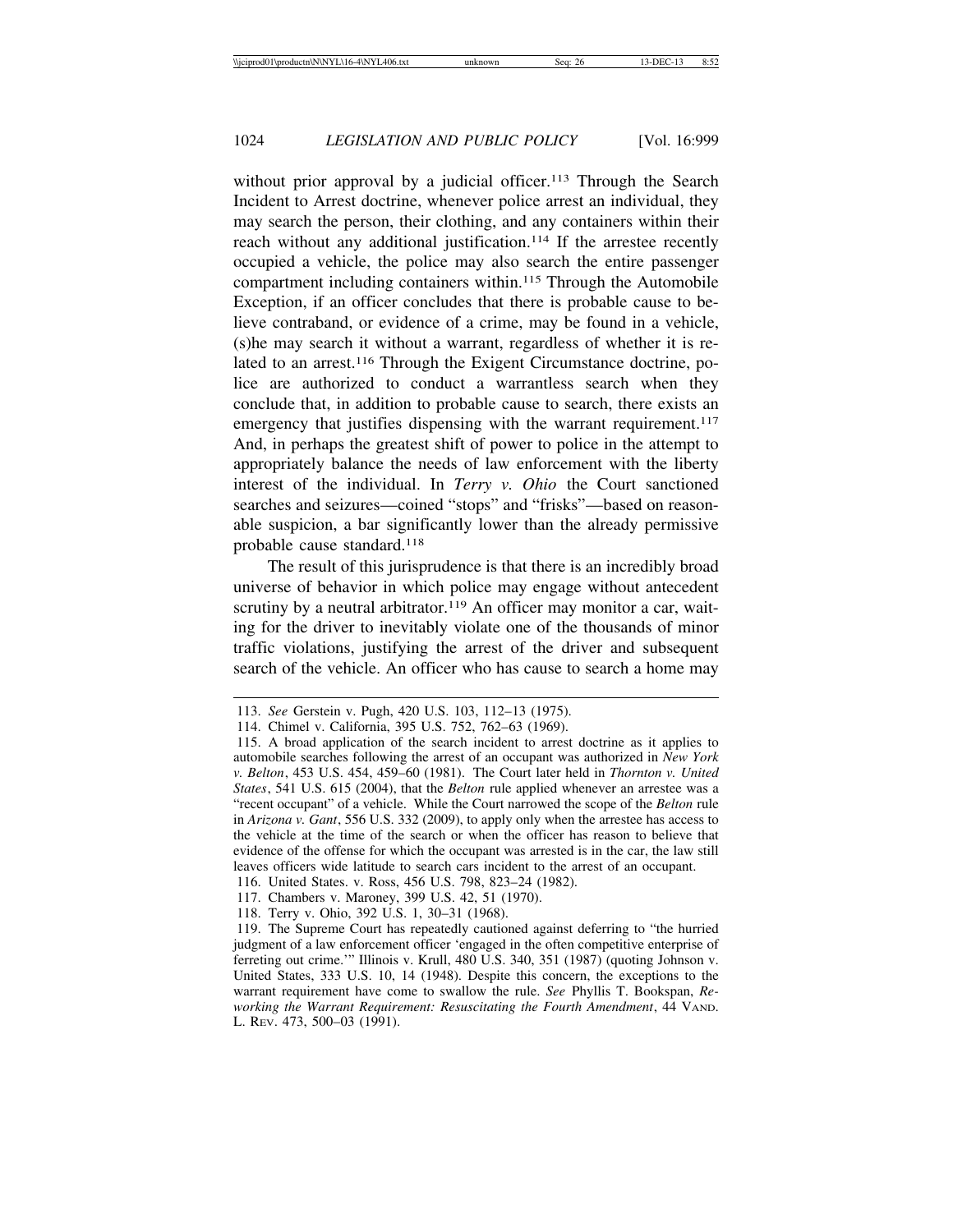get around the warrant requirement by knocking and announcing his presence, then listening for sounds consistent with the destruction of evidence, or some other emergency, justifying a warrantless entry. An officer may aggressively enter a "high crime" neighborhood and look for anyone trying to avoid contact with him to justify detaining, and potentially patting down, that individual.

In these situations, the officer evaluates the facts before him or her and determines whether the requisite justification exists to detain and search individuals and their property. The officer's judgment about how to interpret the facts before him or her necessarily determines whether she or he believes there is cause to act. While an officer's belief that blacks are more likely to commit crimes is not an appropriate basis to justify a search or seizure of a person, the Court has given the police officer who is motivated by the race of a target broad latitude to act on such race-based motivations. In *Whren v. United States*, the Court held that as long as the facts give rise to an objectively reasonable basis for an officer to conduct a search or seizure, the fact that the officer was in fact motivated by the race of the target may not be considered by a court assessing the legality of the officer's actions.120

Therefore, in the wake of *Whren*, if an officer uses the search and seizure authority granted by the Court to solely target blacks, the defense cannot challenge the police conduct based on the racist motives. According to the Court, the only relevant issue is whether there existed an objective justification for the behavior.<sup>121</sup> Whether that was the actual basis, or the interaction was motivated by the race of the target, is irrelevant. As long as the consciously racist police officer waits to develop an objective basis—of which there are many—to search a citizen of color, (s)he is shielded from having the defense challenge his or her true motivations. In this way, the Supreme Court has precluded defense counsel from attempting to ferret out conscious racism in policing when asking the trial court to evaluate legality under the Fourth Amendment.

But the social science discussed above suggests two ways that IRB may be relevant to a judge's determination whether a search or seizure was justified, providing an opening to use Fourth Amendment litigation to educate the court about this phenomenon. First, because IRB affects how police evaluate the facts before them, causing them to more likely interpret ambiguous behavior as consistent with criminal

<sup>120.</sup> Whren v. United States, 517 U.S. 806, 813 (1996).

<sup>121.</sup> *Id.*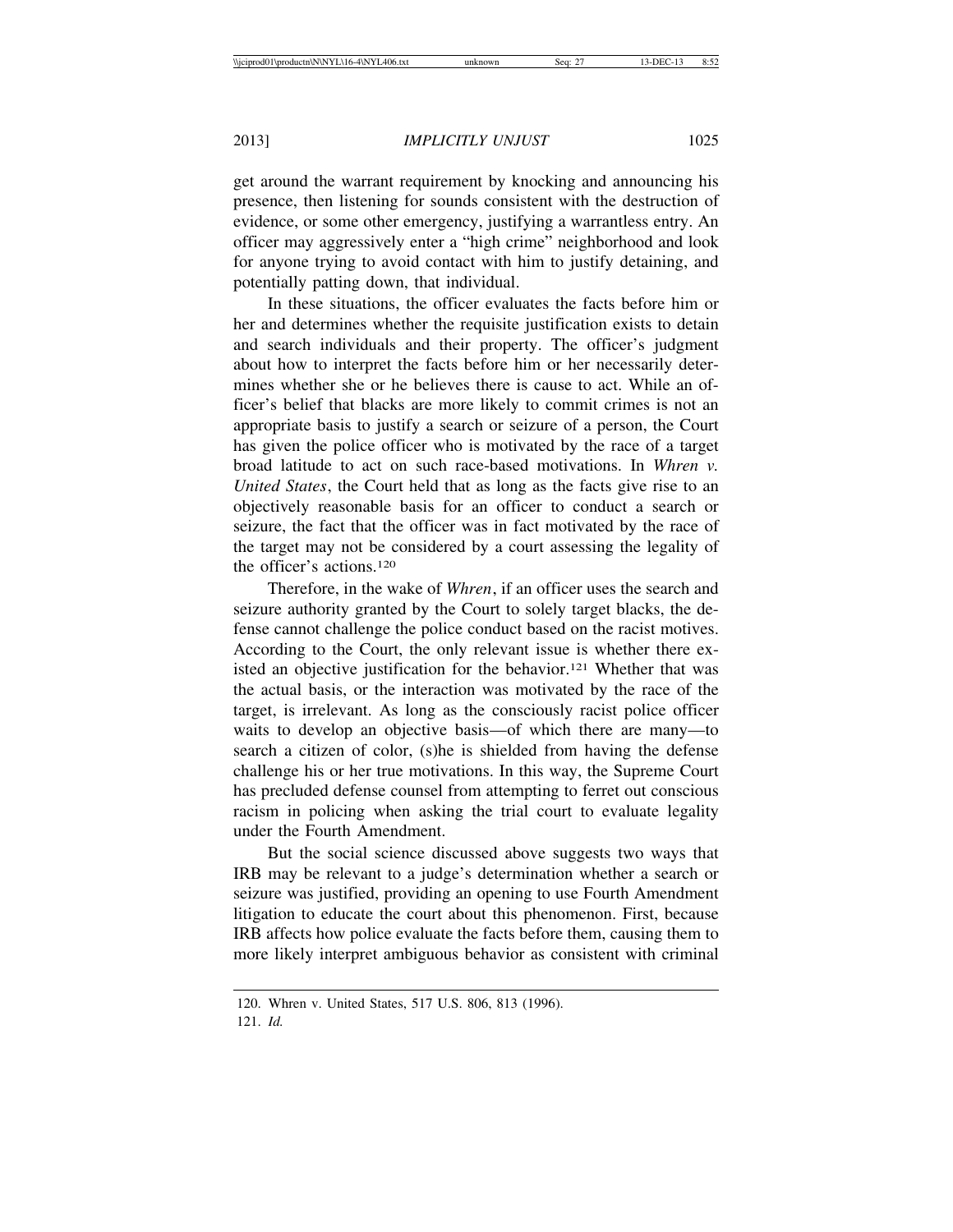involvement where the target is black, a trial court should consider this influence when evaluating whether justification for the conduct in question actually exists. Second, because IRB affects how we later remember facts, causing us to more likely misremember them in ways consistent with criminality when relating to blacks, trial courts should consider this influence when determining how much credit to give an officer's testimony regarding his memory of facts used to justify the conduct in question.

Raising these issues allows the defense lawyer to avoid the hurdle raised in *Whren*. Unlike in that case, the defense is not suggesting that despite objective facts justifying the conduct, the court should find the officer's conduct unreasonable because it was motivated by an improper motive. Rather, the defense is arguing that the influence of IRB undermines the objective basis claimed by the officer, both by improperly skewing how (s)he evaluated the facts on the scene and how (s)he recollects them at the hearing on the motion to suppress.

For example, when determining whether there is a reasonable basis to stop and frisk a suspect, the officer is entitled to make reasonable inferences from the facts in light of his experience.<sup>122</sup> But, he may not base his conclusions on biases about the association of race and crime. Therefore, a court should ensure that an officer's conclusions were reasonable (i.e. unbiased) inferences based on experience rather than based on unconscious assumptions of criminality based on the skin color of the target. Likewise, the court's findings will be based on the officer's recollection of the facts that gave rise to the conduct in question. The court should similarly guard against those recollections being tainted by impermissible bias. In order to do this, the judge must understand how implicit racial bias works. Therefore, it is relevant to introduce evidence of implicit racial bias among police officers in the context of this hearing.

Defense counsel should consider asking the court to hear expert testimony about the impact that IRB has on a police officer's evaluation of facts at the moment of decision-making and on his or her recollection of facts at a subsequent hearing. If the court is reluctant to consider expert testimony without knowing whether the particular officer is influenced by IRB, defense counsel might consider requesting that the officer either be evaluated by the expert or submit to testing

<sup>122.</sup> Terry v. Ohio, 392 U.S. at 27. Police may also rely on experience when interpreting facts to determine whether probable cause exists. *See* Ornelas v. United States, 517 U.S. 690, 700 (1996) ("In a similar vein, our cases have recognized that a police officer may draw inferences based on his own experience in deciding whether probable cause exists.").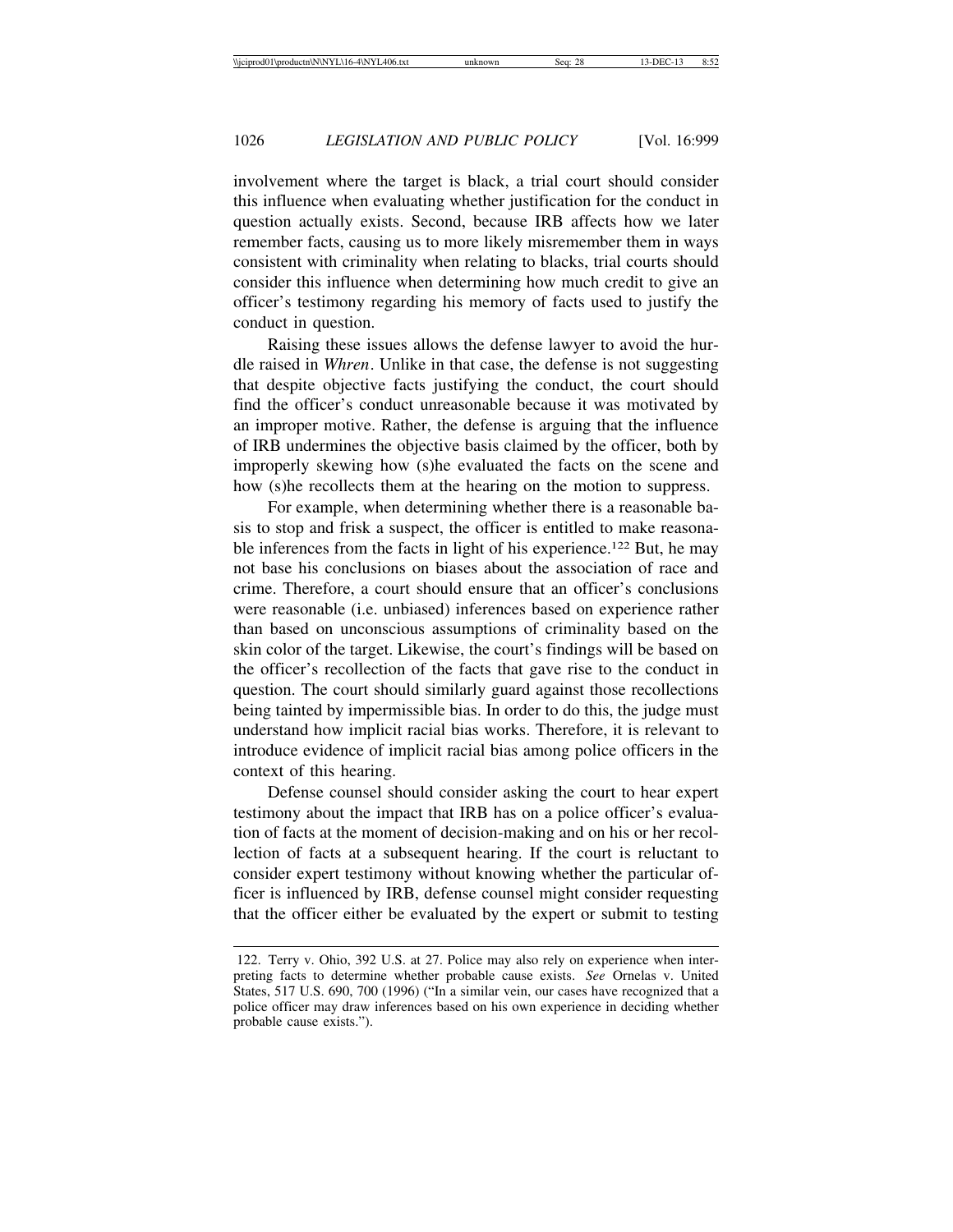designed to answer this question.123 And while many courts will be reluctant to devote much time or resources to considering the effect of IRB on an investigating officer, through the filing, and arguing of these pleadings the judge and prosecutor will begin to become educated on this issue.

Finally, while I use Fourth Amendment litigation as an example of an area where defense counsel may begin to press this issue, because it influences decisions in a variety of contexts, defenders should look for openings to raise IRB broadly in their motions practice.

#### *2. Voir Dire*

While defense counsel can begin to educate judges and prosecutors about IRB through a thoughtful pretrial motions practice, there will be other opportunities throughout the trial as well. The next will be during voir dire. The value to addressing IRB through voir dire is that it not only continues to educate judges and prosecutors, but it is the first time counsel can begin to blunt the impact IRB will have on the jury; the group of citizens ultimately responsible for rendering the most important decision in the case. Through voir dire we can both begin to educate potential jurors about the impact of IRB, and so influence how they respond to triggers, and to identify future jurors who will more likely consider the role IRB may play in their own decisionmaking.

Before we go on to discuss these two strategies, it is important to note that I am not suggesting that through voir dire we can change people's deeply held beliefs. People are influenced by a strong value system that is the product of a lifetime of experience. It is folly to believe that we can tell jurors to set those beliefs aside and they will be capable of abandoning them throughout the trial. It is also important to recognize that if asked by the judge if they can set aside a deeply held belief, especially where they believe the socially acceptable answer is "yes," many will claim the ability to do so.<sup>124</sup> This may be because they are averse to giving what they see as a socially unacceptable response to such an authority figure,<sup>125</sup> or it may be that be-

<sup>123.</sup> Evaluative tests might include the Implicit Association Test (IAT), the most common measure of social cognition, or "shooter bias" evaluative video games. Both are discussed in Levinson, Young & Rudman, *supra* note 50, at 15-19.

<sup>124.</sup> *See* Bennett, *supra* note 93, at 160 (citing Susan E. Jones, *Judge- Versus Attorney-Conducted Voir Dire: An Empirical Investigation of Juror Candor*, 11 LAW & HUM. BEHAV. 131 (1987)).

<sup>125.</sup> *See* Jones, *supra* note 124, at 132.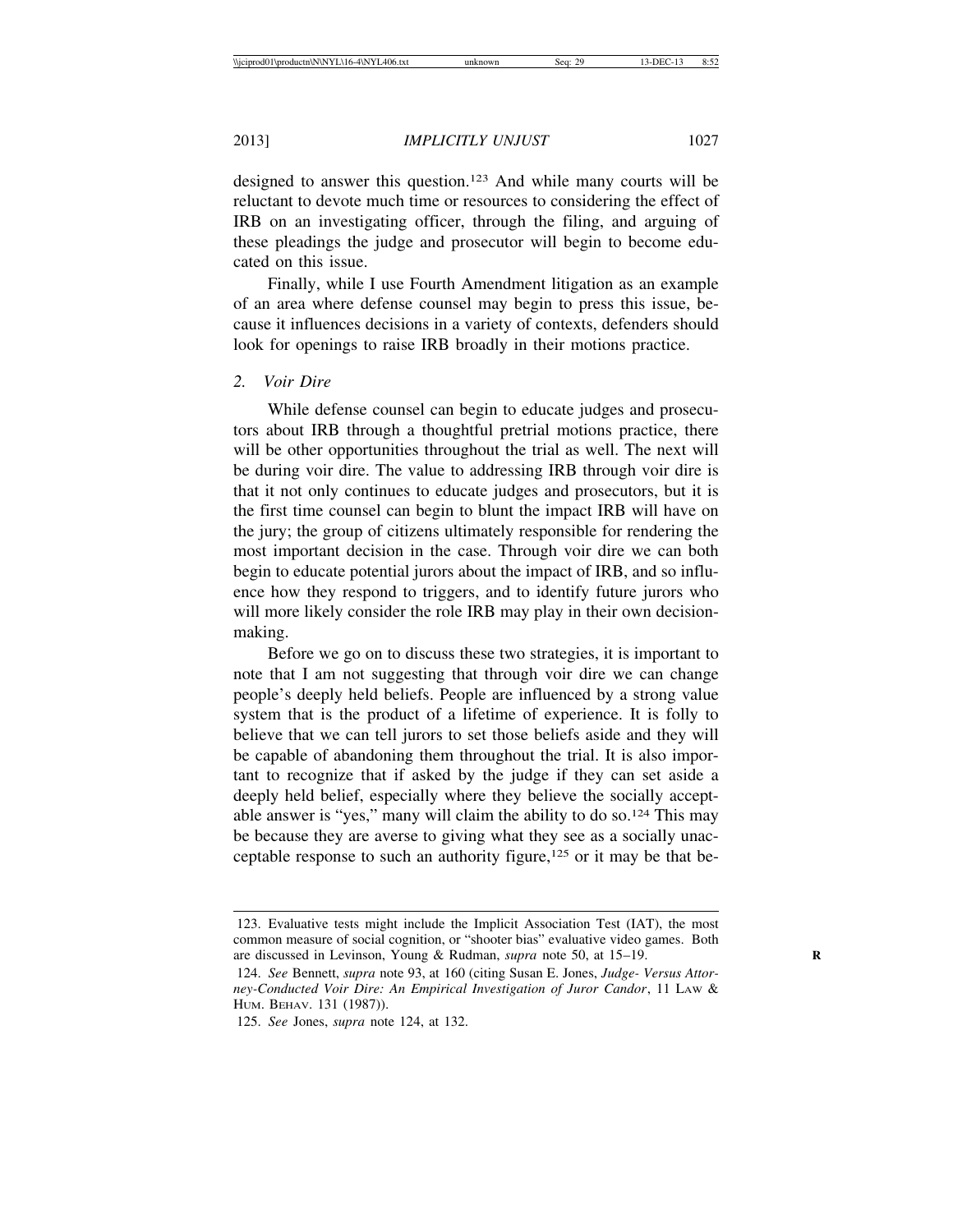cause they are unaware of the power of their subconscious biases, they honestly believe in their ability to do so.

I embrace the view that the most effective approach to voir dire is to use it to identify jurors' immutable belief systems and then to select (or de-select) jurors based on whether their belief systems are consistent with your theory of the case.126 However, what the IRB social science tells us is that there are times when we act inconsistently with our own belief systems because of unconscious biases that cut against the values we embrace. There is an important distinction between the "explicit racist" (i.e. the person who consciously believes, for example, in the association between black skin and criminality), and the "implicit racist" (i.e. the person who believes themselves to be egalitarian but subconsciously is influenced by societal pressures associating race and crime). The former may respond "yes," to the question, "can you disregard the race of a person when making important decisions about them." (S)he knows (s)he will not disregard race, but understands that this is a value that we aspire to in our system of justice and is unwilling to publicly denounce it. That this juror provided a socially acceptable response, even when coupled with an instruction by the judge to be "fair" or to "disregard race," should not necessarily mean that (s)he can set aside his or her deep beliefs about race. We must identify these jurors and keep them from judging our case. On the other hand, the implicit racist, unaware of the role race plays in their decision-making, wants to make decisions free of racial considerations. If educated, this person might be able to understand that there are pressures that may cause him or her to act inconsistently with his or her values about race, and if warned that such pressures may crop up during trial, is more likely to be motivated to guard against those pressures and resist the pull of IRB. In the context of how each may contribute to racial disparity in the criminal justice system, what distinguishes these two groups is that the former holds racist beliefs that consciously drives their decisions while the latter is influenced by subconscious biases that may undermine their desire to promote racial justice.<sup>127</sup>

<sup>126.</sup> *See* Ira Mickenberg, *Voir Dire and Jury Selection*, NORTH CAROLINA DE-FENDER TRIAL SCHOOL 5–7 *available at* http://www.ncids.org/Defender%20Training/ 2011DefenderTrialSchool/VoirDire.pdf (last visited Sept. 12, 2013).

<sup>127.</sup> For purposes of this section I use the word "beliefs" to mean a set of assumptions and views about the world that the juror is conscious of, and that help shape his or her value system that guides how (s)he thinks and acts, regardless of whether (s)he is comfortable admitting it publicly. This is distinguished from implicit biases that the juror is unaware of, and which may be contrary to the values the juror espouses and believes shape his or her decision-making.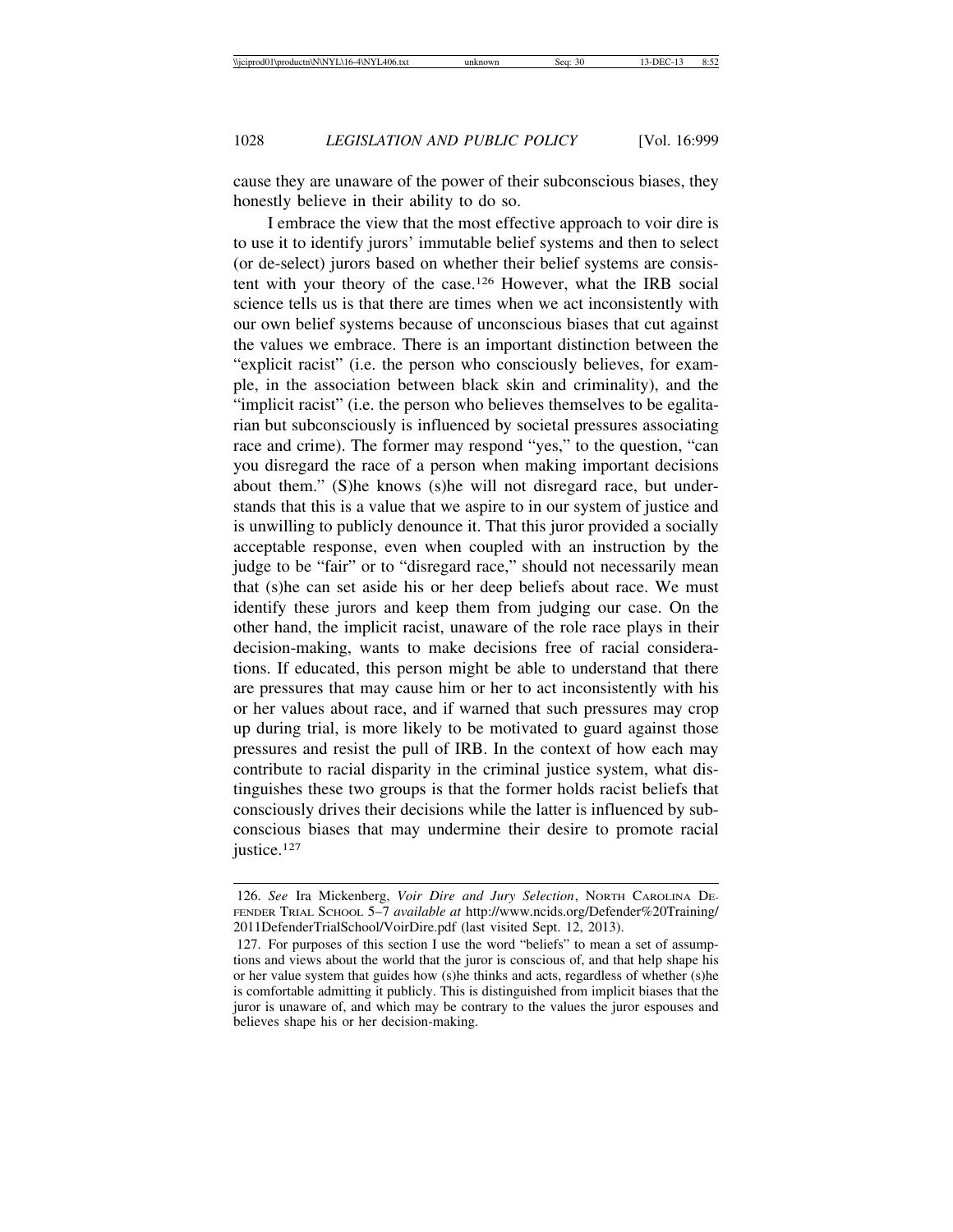As we consider how to use voir dire to combat IRB we must have two goals in mind. First we want to identify potential jurors who harbor racist beliefs, as opposed to those with egalitarian views subconsciously tainted by societal pressures, and get rid of those jurors. Next we want to educate the latter group about IRB and the racial pressures that may exist in our case in order to raise their awareness and combat the likelihood that they will succumb to those pressures. While ideally, there would be a third group—those who are unaffected by subconscious racial attitudes—the social science discussed in this article suggests this group probably does not exist.

Therefore, identifying the latter group and developing strategies to mitigate the impact of IRB must be a goal in jury selection. I recommend that we start by educating the venire about IRB, a concept that will be foreign to most, if not all. Follow up questioning can then focus on two areas: 1) gauging jurors' reactions and receptiveness to the concept of IRB and 2) exploring jurors' relevant belief systems.

#### *i. Educating the Venire*

Counsel should begin by considering ways to educate the entire jury panel about the concept of IRB. This may be done by having jurors examine their own IRB, by requesting judicial instruction, and through attorney conducted voir dire. None of these three approaches is mutually exclusive.

Counsel might begin by considering whether to request that the entire venire submit to the Implicit Association Test (IAT),<sup>128</sup> the most common evaluative instrument designed to indicate the presence of implicit bias in an individual, as "research has indicated that the process of taking the IAT and seeing the results can help address implicit bias."129 By requesting that the court use the IAT as an educational tool,130 he or she can begin the process of raising juror

<sup>128.</sup> For a discussion of the IAT, see Levinson, Young & Rudman, *supra* note 50, at 16–21.

<sup>129.</sup> Anna Roberts, *(Re)forming the Jury: Detection and Disinfection of Implicit Juror Bias*, 44 CONN. L. REV. 827, 873 n.346 (2012) (quoting Reshma M. Saujani, *"The Implicit Association Test": A Measure of Unconscious Racism in Legislative Decision-Making*, 8 MICH. J. RACE & L. 395, 409–10 (2003) ("Studies show that the IAT test-taker's prejudices can actually be reduced once an individual is confronted with his unconscious prejudices . . . Once individuals take the IAT and get their results, they can then stop and ask whether thoughtless adherence to racial stereotypes is affecting their decisions. If so, decision-makers can take remedial measures to prevent or diminish unconscious use of race-specific criteria.")).

<sup>130.</sup> Some scholarship has cautioned against using the IAT as a "screening" device to weed out jurors, as it is not a proven predictor of juror behavior. *See* Kang et al., *supra* note 107, at 1179–80; Roberts, *supra* note 129, at 854–57. *But see* Levinson,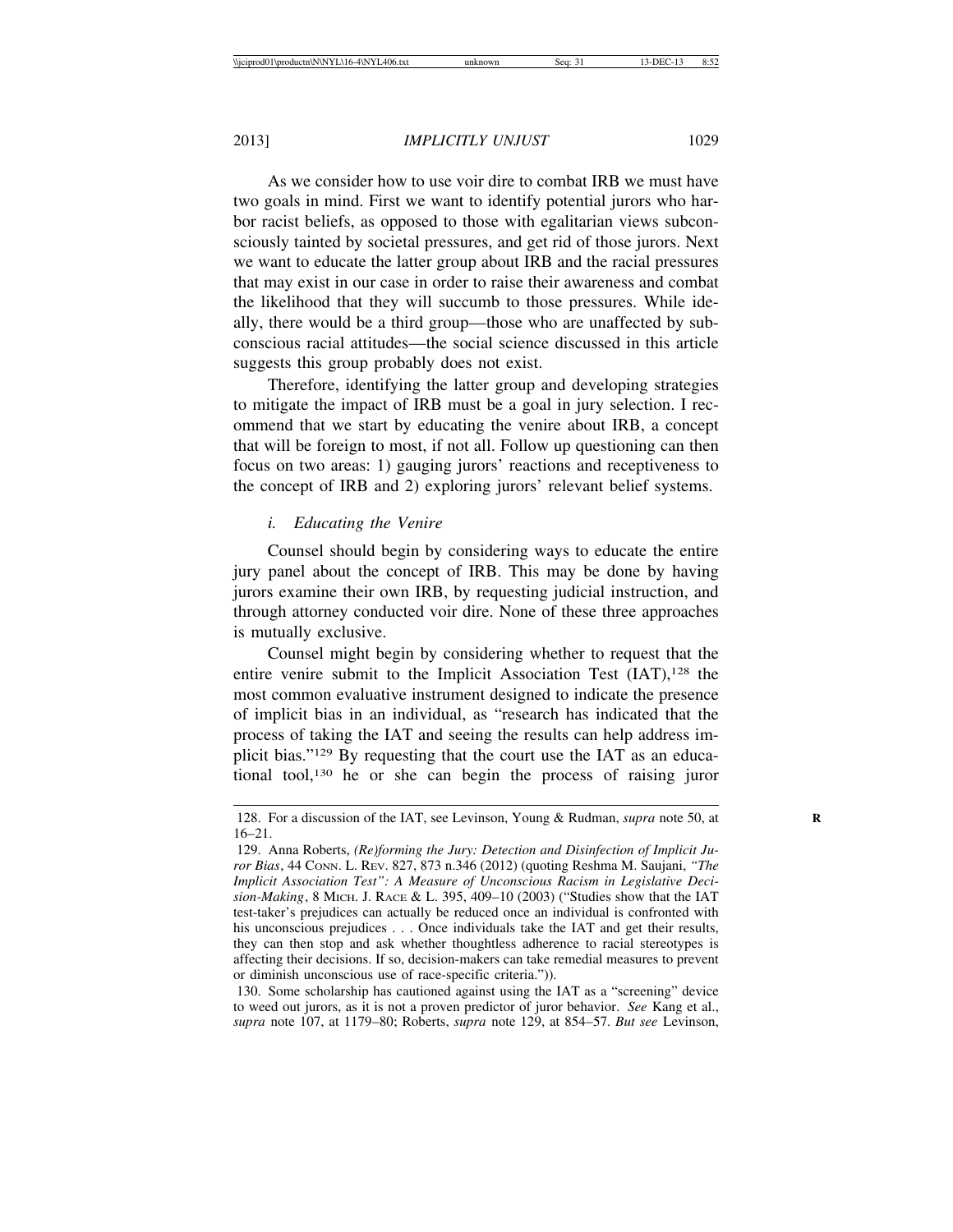awareness. This request might well be denied because of its perceived impact on efficiency, the logistical challenges associated with it, and judicial resistance to any significant change to the traditional way of doing things. However, the process of making this request would serve to further educate the court, as it would probably come in the form of a pre-trial motion supported by information about IRB and the potentially destructive role it plays in the fair administration of justice.

A second consideration which should be met with much less resistance is to request that the court explain IRB to the jury and instruct the venire on the influence it has over all of us and the risk it poses to the jury's ability to reach a verdict based solely on appropriate considerations. Federal Judge Mark W. Bennett includes a discussion of IRB in a PowerPoint presentation to the venire before he allows the attorneys to begin questioning.131 A request for such an explanation from the court would likewise serve to educate the judge because it would be supported by an explanation of the social science.

A third option is for the lawyer to inform the venire about IRB during voir dire.132 While this may be less effective than an instruction from the court, which may carry a greater air of neutrality, it is certainly preferable to abandoning attempts to inform the jury. In the following sub-section we will see how, through further voir dire, the lawyer can follow up on these attempts to educate the jury to get a better sense of how receptive individual jurors are to the concept of IRB.

Young & Rudman, *supra* note 50, at 20–21 (noting "the predictive validity of the IAT generally, particularly when it is employed in socially sensitive domains such as race."). However, even if not a proven predictor of future behavior, there is value in having jurors take the IAT as it can reveal that a person harbors implicit biases. By educating jurors about their own biases, this strategy can help them guard against succumbing to IRB in the future. In this way, merely taking the IRB into account can serve a debiasing function. It can also help lawyers exercise peremptory challenges by providing relevant—if not predictive—information. Questioning designed to learn relevant information about jurors during voir dire need not be proven to be predictive, and in fact almost never will be. Relevant questioning that is not proven predictive is the coin of the realm in jury selection. The IAT is at least as useful in making informed decisions during jury selection. The alternative is to exercise peremptory strikes based on stereotypes, a troubling aspect of jury selection, which lawyers engage in regularly.

<sup>131.</sup> Bennett, *supra* note 93, at 169.

<sup>132.</sup> If the lawyer is concerned that the court will preclude such voir dire, this again provides an opportunity to file a motion requesting permission to do so that lays out the applicable social science.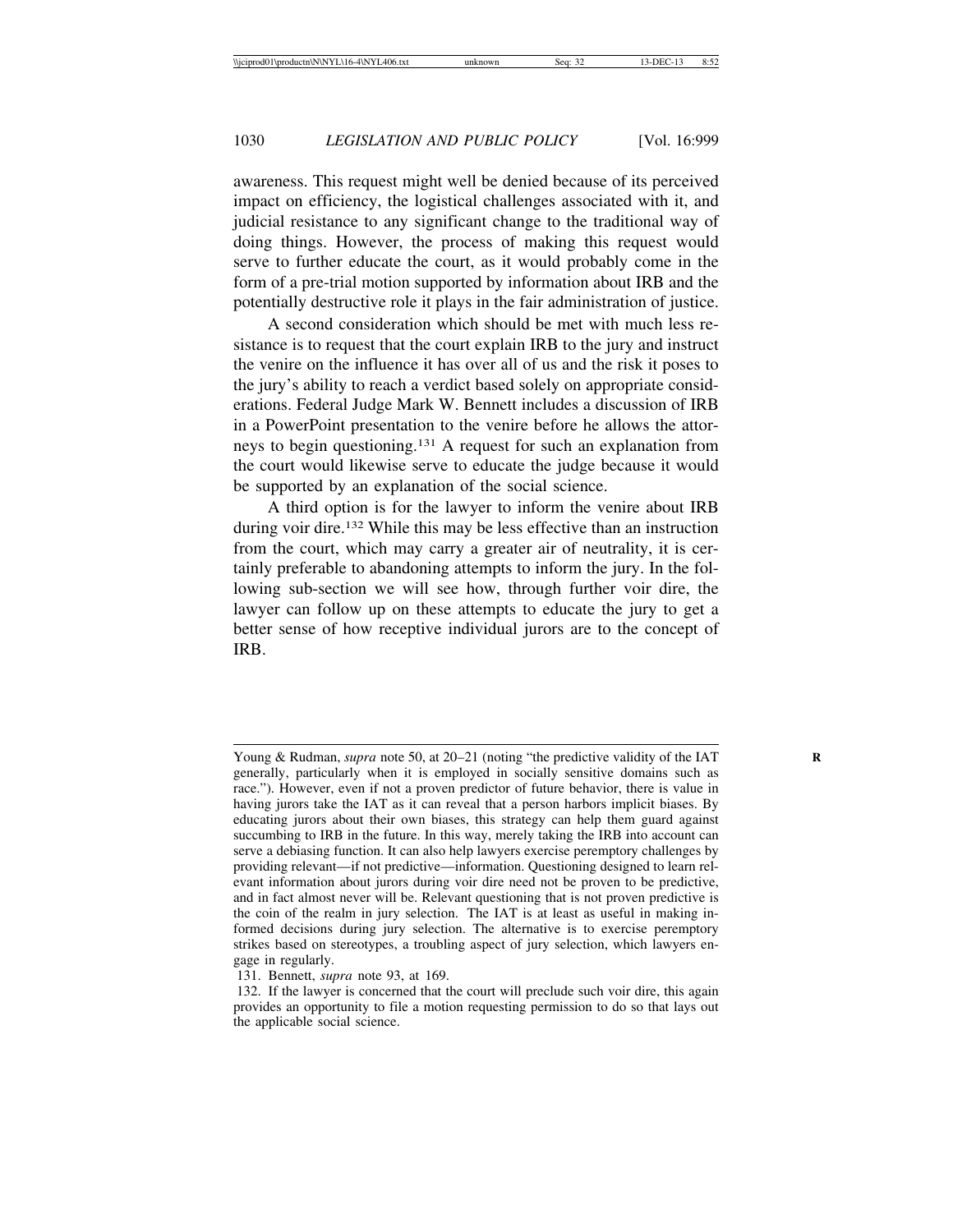## *ii. Identifying Educable Jurors*

Once defense counsel has educated the venire about IRB, voir dire provides an opportunity to identify racially conscious jurors who appreciate its influence and the role it may play on their own decisionmaking. By exploring jurors' own attitudes about race, their receptiveness to the idea that subconscious biases may influence them, and their willingness to be introspective and self-critical, the lawyer can begin to identify jurors who are better equipped to overcome IRB during trial.

In order to do this it is critical that the lawyer be allowed to engage in attorney-conducted voir dire.133 This is important for two reasons. First, lawyers are more likely to elicit candid responses, as jurors are apt to provide "socially desirable" responses to judges regardless of their truth.134 Second, defense counsel, who knows the case better than the judge, is in a superior position to consider how IRB may affect the outcome, to craft questions to reveal juror biases, and to evaluate responses to those questions.135

Voir dire designed to identify jurors who have the capacity to overcome the influence of IRB should fall into two categories: 1) questioning that builds off attempts to raise awareness of IRB, designed to learn the extent to which jurors appreciate its influence, and 2) a more general examination of jurors' life experiences that help reveal relevant attitudes and belief systems.

## *a. Questioning about IRB*

Once the jury panel has been successfully informed about IRB using one or more of the approaches above, the lawyer must try to learn whether they are receptive to, or critical of, the concept. Keeping in mind that jurors are reluctant to provide answers that they believe are socially unacceptable,<sup>136</sup> in order to increase the chances that ju-

<sup>133.</sup> *See* Jones, *supra* note 125, at 144 (suggesting jurors are more comfortable with lawyers than judges and are therefore more likely to candidly disclose personal information to the former); Samuel R. Sommers & Phoebe C. Ellsworth, *White Juror Bias: An Investigation of Prejudice Against Black Defendants in the American Courtroom*, 7 PSYCHOL. PUB. POL'Y & L. 201, 222 (2001) (suggesting that attorney-conducted voir dire facilitates the introduction of racial issues and promotes the expression of jurors' racial bias). *See generally*, Bennett, *supra* note 93, at 159–61 (arguing that "judge-dominated voir dire allows jurors with undetected and undeterred implicit biases to decide cases").

<sup>134.</sup> *See* Bennett, *supra* note 93, at 160.

<sup>135.</sup> *Id.*

<sup>136.</sup> While the pressure to provide a socially acceptable response is greatest when the answer is invited by the judge, the desire to appear to hold conventional opinions will exist even when the question comes from a lawyer.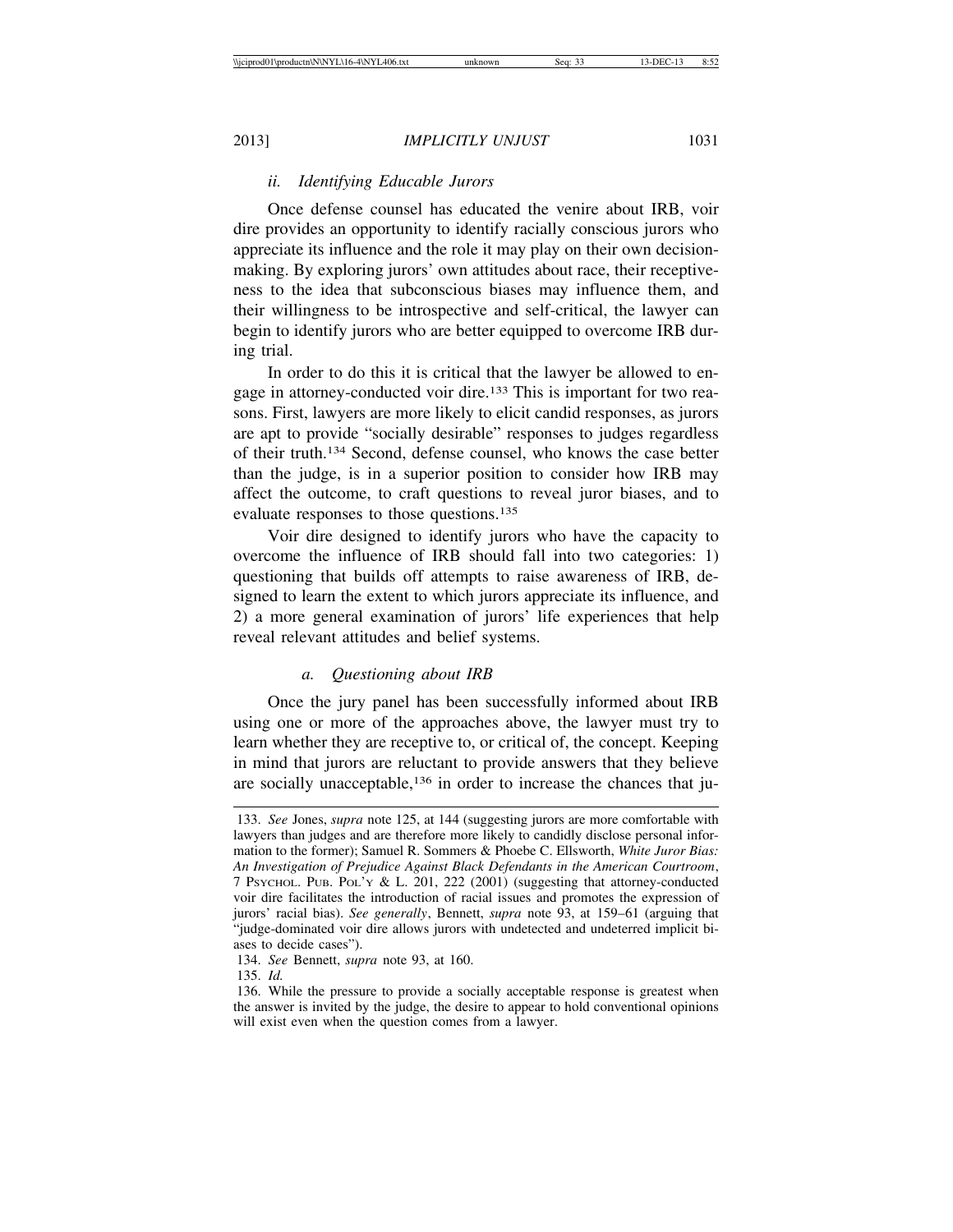rors will provide forthcoming answers, counsel should give them "permission" to provide an answer that might otherwise be considered unpopular. By "normalizing" a contrary response,<sup>137</sup> the lawyer can make jurors feel more comfortable providing it. Attorney questioning is critical in this regard as many judges instinctually attempt to rehabilitate jurors.138 Afraid of eliciting responses that will disqualify a juror or, even worse, taint the panel, judges tend to ask questions that minimize potential problems and stifle honest discussion. Judges' questions are frequently leading and suggest the way the question should be answered. An example of how a judge might follow up an antecedent attempt to educate the venire is:

You have all just heard how we are all impacted by implicit, or subconscious, biases. In this case, where the accused is African-American, we are particularly concerned about subconscious biases that may cause you to unfairly evaluate the evidence due to the accused's race. Will each of you be able to guard against such biases and do your best to treat Mr. Client fairly?

This question invites the jurors to give the obviously socially acceptable response, "yes." Providing any other response is made even more difficult by the fact that the judge is the questioner, clearly wanting an affirmative answer.139

A more effective approach would be for the lawyer to ask something like:

You have just learned about the concept of IRB. Not everyone agrees on the power of its influence or that they are personally susceptible to it. I'd like to get a sense of your reaction to the concept of subconscious racial bias and whether you are open to believing it may influence you in your day-to-day decision-making. Let me start by asking for your reaction to learning about the idea of implicit, or subconscious, racial bias.

<sup>137.</sup> *See* Mickenberg, *supra* note 126, at 14. Ira Mickenberg informed me that he got the idea of "normalizing" from Ann Roan, the Training Director for the Colorado Public Defender system. The concept is a component of the highly touted "Colorado Method" of jury selection.

<sup>138.</sup> *See* Caroline B. Crocker & Margaret B. Kovera, *The Effects of Rehabilitative Voir Dire on Juror Bias and Decision Making*, 34 J.L. & HUM. BEHAV. 212 (2010) (finding that many judges attempt to rehabilitate jurors to address juror bias).

<sup>139.</sup> Lawyers should never ask questions like "Can you be fair?" This question is worse than meaningless in that it causes the juror to perceive what (s)he is "expected" to say and creates an additional hurdle to learning his or her true opinions and assumptions. Judges frequently ask these questions to either rehabilitate a juror who has exposed a bias or to insulate a juror from being subject to a strike for cause. Counsel might consider requesting the judge not ask this or similar questions through a motion in limine.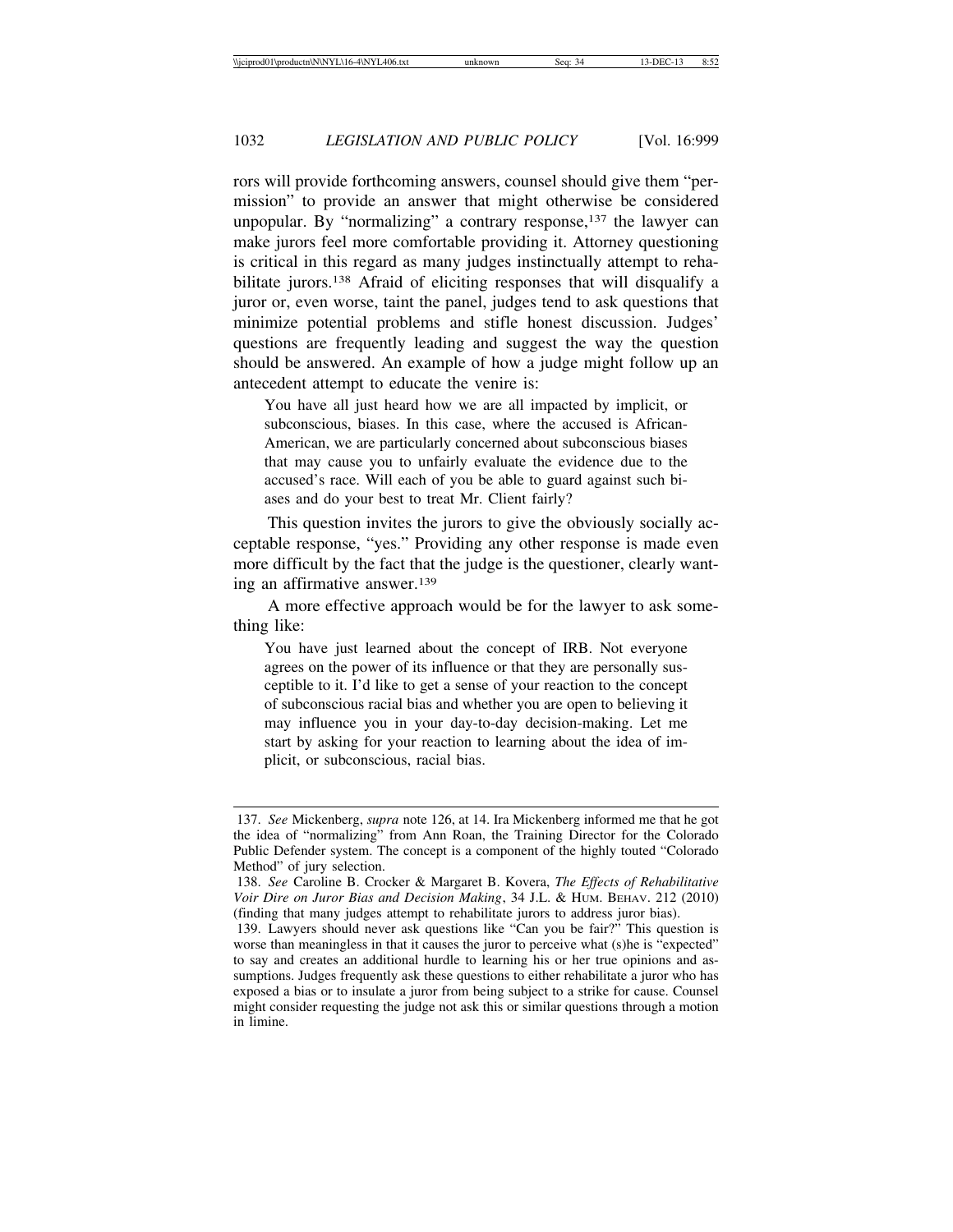The lawyer may then ask jurors to share their thoughts, using the responses to draw in other jurors, or may call on individual jurors. But the point is that by giving the jury permission to question this concept, and by asking the question in an open-ended manner, the lawyer is more likely to generate a thoughtful and candid discussion of this topic. Once a juror expresses skepticism, the lawyer can further invite skeptical responses by validating the response in a non-judgmental way. For example, the lawyer might say, "I appreciate your candor and thank you for sharing this view . . . it is certainly not an uncommon reaction to first learning about IRB . . . do others share Juror Number X's skepticism?"

While questioning aimed at exploring which jurors are most receptive to the concept of IRB both generally, and as it may affect them personally, could take many forms, it is critical to learn which jurors will be educable throughout the trial.<sup>140</sup> It is equally important to ferret out those resistant to the concept of IRB who may be less motivated to consider how it impacts them. The lawyer who runs from the bad response cannot make informed decisions on how to exercise challenges, and is destined to have the "wrong" jurors deciding the case.141 The same is true when looking for IRB skeptics. The lawyer should work to identify those skeptics, and not hide from their responses.

## *b. Exploring Juror's Relevant Experiences*

While a line of questioning that builds on antecedent efforts to educate the jury about IRB—and explores jurors' receptiveness to the concept—will be an important component of our strategy, the lawyer also wants to mine for attitudes and belief systems that are relevant to the jurors' ability to overcome the influence of subconscious racial bias.

Obviously, the lawyer will want to explore jurors' beliefs about race in general. But (s)he should also look for attitudes that make it more likely that a juror will consciously guard against the influence of IRB. Research that focuses on "de-biasing," or strategies to combat implicit biases, point to a couple factors defense counsel might con-

<sup>140.</sup> Because being motivated to achieve egalitarian outcomes impacts the extent to which a person will seek to control expressions of prejudice, it is important to consider motivation in determining who will most likely overcome IRB. *See* STAATS, supra note 49, at 17. Therefore ferretting out potential jurors who lack such motivation can frustrate efforts to address IRB.

<sup>141.</sup> Ira Mickenberg, borrowing from the incredibly successful Colorado Method of jury selection, refers to this as "Running to the Bummer." *See* Mickenberg, *supra* note 126, at 14.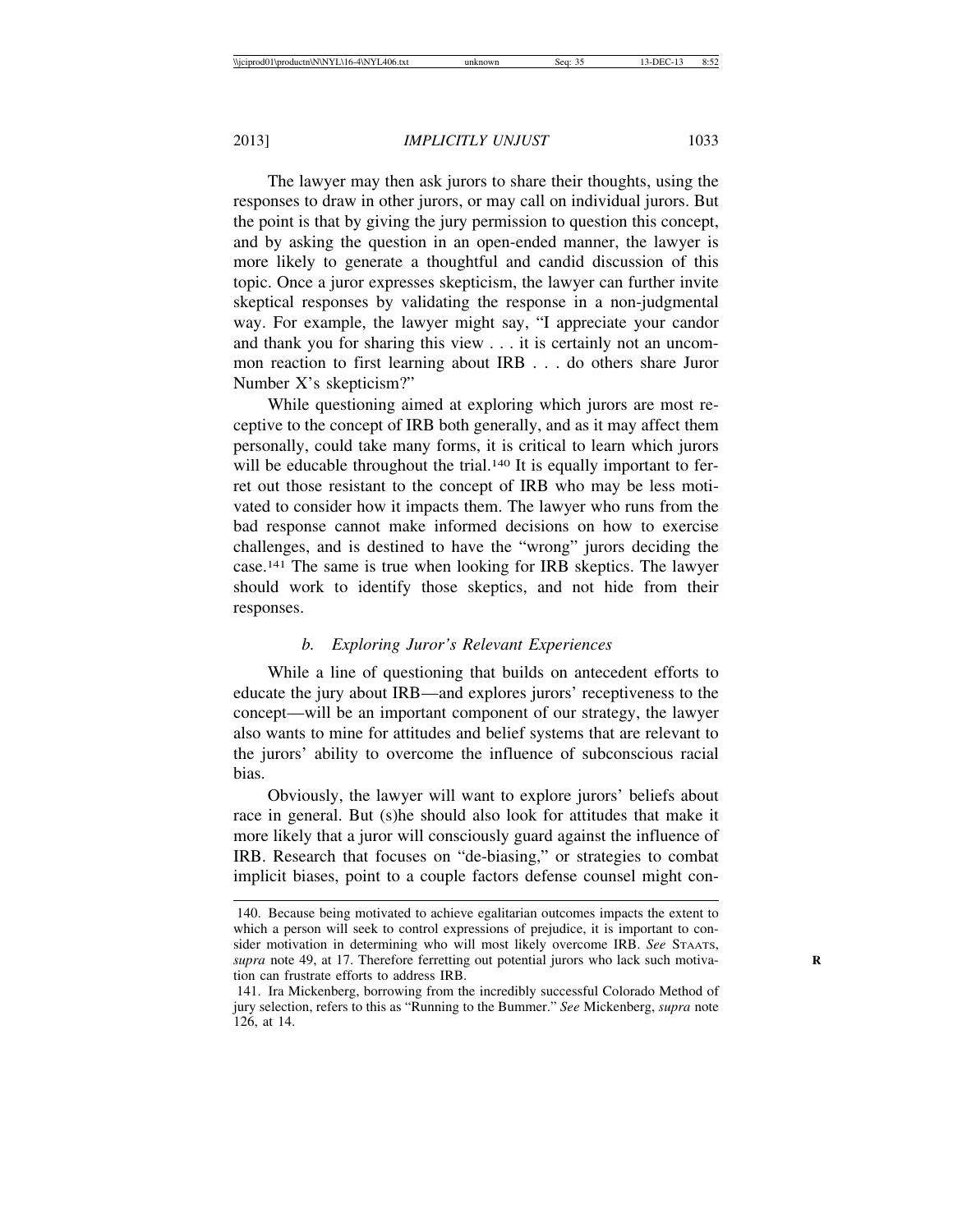sider in formulating voir dire questions. One is the fact that people with egalitarian motivations are more likely to be conscious of bias pressures and, therefore, better able to counteract them.142 Another is that people with positive associations with members of an "outgroup," or group that engenders implicit biases, will be better prepared to guard against those subconscious biases.<sup>143</sup> This is especially true where exposure includes out-group members who contradict common stereotypes,<sup>144</sup> and where exposure involves working with members of the out-group to achieve common goals.<sup>145</sup>

As we develop lines of questioning to help us identify jurors that will be best equipped to overcome IRB, we should consider that people often aspire to act in ways that do not perfectly match how they have behaved in the past. "The best predictor of what a person will do in the future is not what they say they will do, but what they have done in the past in analogous situations."146 Therefore, we want to develop questions that explore how potential jurors have behaved in past analogous situations.

To learn about racial assumptions, rather than asking:

- "How do you feel about racism?" or
- "Do you believe it is ever appropriate to judge someone based on their skin color?"

the lawyer might ask:

– Describe your most significant interaction(s) with a member of another race.

This forces the jurors to discuss how they actually responded in a relevant situation as opposed to allowing them to describe how they hope they would act.<sup>147</sup> A technique that can prove useful in eliciting experiential responses is to broaden the question to include friends, family, or others. For example, perhaps the lawyer would ask:

> – Describe a particularly impactful interaction that you or someone close to you had with a member of another race.

<sup>142.</sup> *See* STAATS, *supra* note 49, at 60–61 (suggesting research shows "fostering egalitarian motivations can counteract the activation of automatic stereotypes.").

<sup>143.</sup> *Id.* at 56–58.

<sup>144.</sup> *Id.* at 56.

<sup>145.</sup> *Id.* at 58.

<sup>146.</sup> Mickenberg, *supra* note 126, at 6.

<sup>147.</sup> In addition to allowing the lawyer to learn about racial beliefs, questions about race can also have a de-biasing effect. Studies show that jurors will more readily guard against IRB when they are made aware of the fact that race plays a salient role in the case. Introducing race in voir dire by asking about racial beliefs can play this role. *See* Sommers & Ellsworth, *supra* note 133, at 222.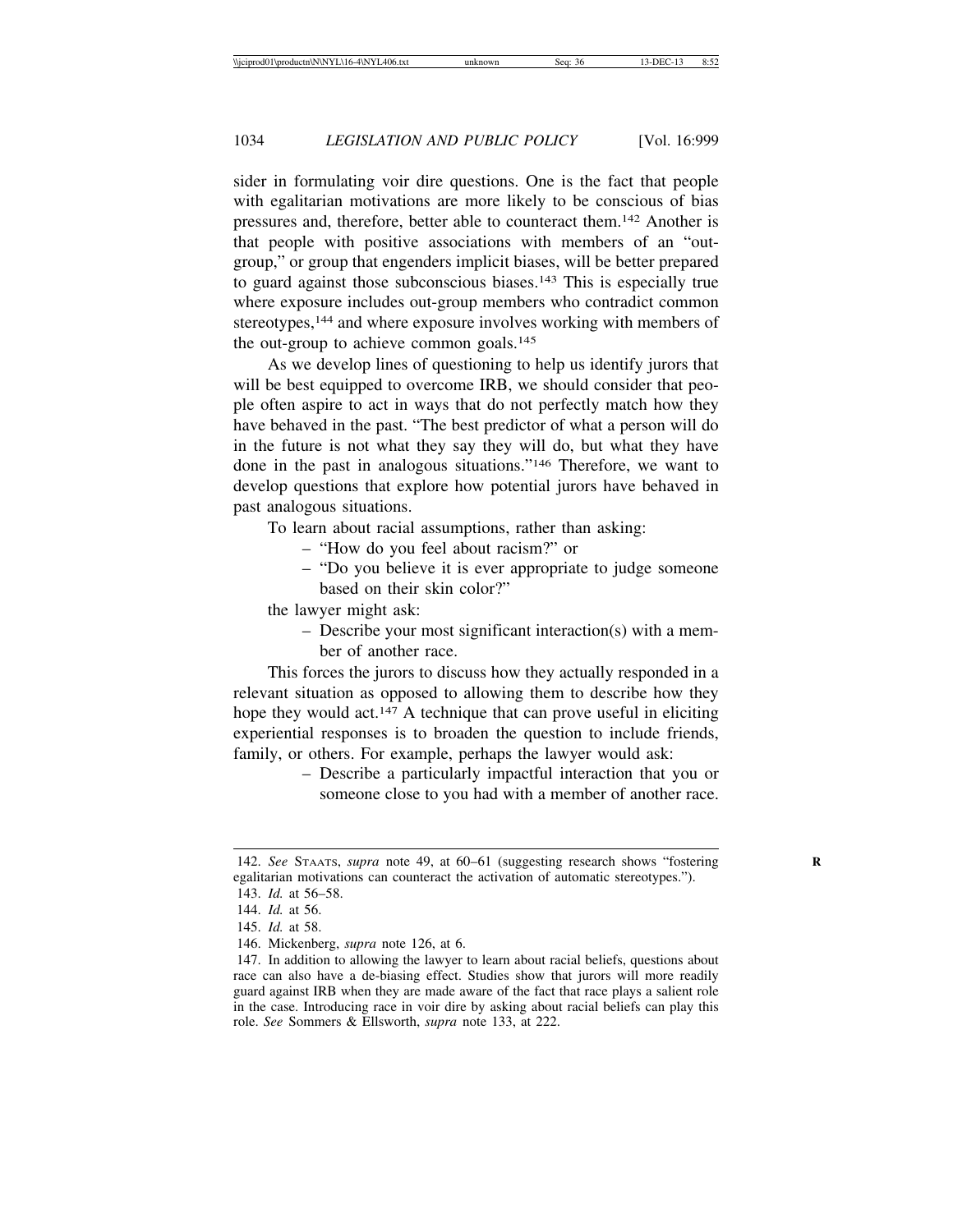This formulation of the question may be preferred in order to: "a) [g]ive the juror the chance to relate an experience that had an effect on their perceptions but may not have directly happened to them [, or] b) [t]o give the juror the chance to relate an experience that happened to them but to avoid embarrassment by attributing it to someone else."<sup>148</sup>

Additional questions that explore associations with members of out-groups to determine if they are motivated by egalitarian values might inquire into the best or worst experience the juror has had with a member of another race or may ask about who the juror most admires and why.

In order to gauge jurors' willingness to be introspective and selfevaluative, the lawyer might ask the juror to describe a prejudice that they have about others, a time that they relied on a stereotype, or a time that they made an assumption about another person that turned out to be wrong. Obviously, with follow up questioning, and techniques to pull other jurors into the discussion, these and other lines of questioning can begin to help the lawyer understand past experiences that are relevant to the issues raised in this section. Although of course jurors may not always be willing to be forthcoming in such situations, it is still worth exploring this approach since many may well provide useful information.

Voir dire is a particularly difficult phase of the trial, but it can serve as a critical piece of a larger strategy to address the effect of IRB at trial. To summarize, the lawyer can use carefully crafted voir dire questions to identify those jurors who harbor attitudes and beliefs that will make it hard for them to overcome the influence of IRB, either because they are explicit racists; they are unreceptive to the concept of IRB; they are reluctant to admit that they may rely on stereotypes personally; or they struggle to be introspective and self-evaluative. One goal is to select egalitarian-minded jurors who are open to the concept of IRB and willing to believe it may influence their decisionmaking. A second goal is to begin the process of educating the jurors who will ultimately decide the case about IRB and promoting those motivators to act in accordance with their egalitarian ideals. While this process begins during voir dire, defense counsel should consider other opportunities throughout trial to continue this process, including the use of experts, storytelling/narrative, and jury instructions.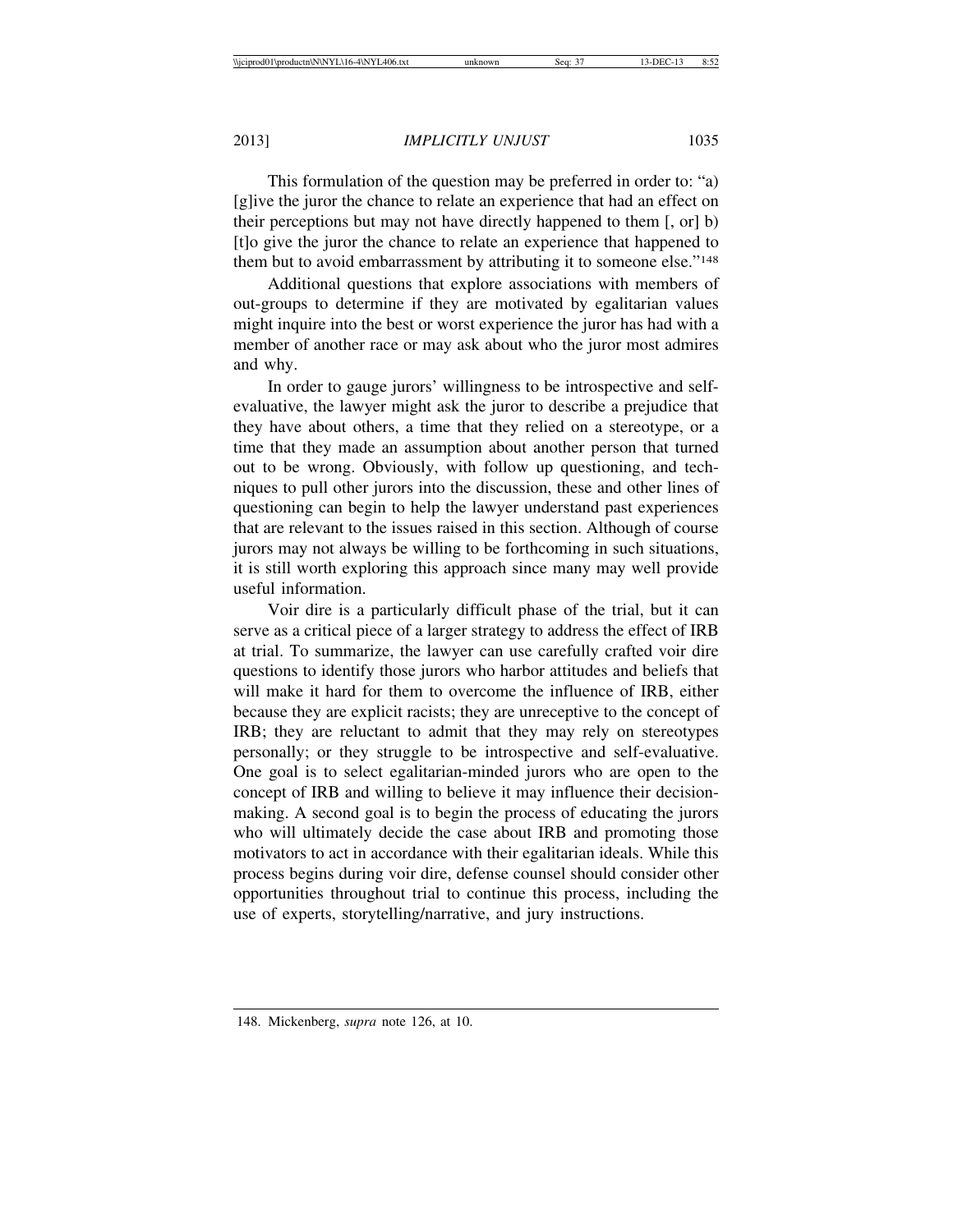#### *iii. Educating Jurors During Trial*

Although we have begun to educate jurors about IRB during voir dire, efforts must be made to continue to remind jurors of the tendency for subtle pressures to influence how they view the association between race and crime. Expert testimony, use of narrative, and jury instructions provide three vehicles through which to do so.

# *a. Use of Expert Testimony*

Perhaps the most obvious way to educate jurors about scientific principles that are not commonly known to the layperson is through the use of expert witnesses. Social scientists have increasingly been used in courtrooms to explain what studies tell us about human behavior when that behavior is both relevant to an issue in the case and not commonly understood by the layperson.<sup>149</sup> The expert can convey important information about how people behave under certain circumstances that jurors might otherwise not appreciate. This is particularly true in the case of IRB, to which many jurors may be resistant. Expert testimony can help jurors understand the relationship between explicit and implicit bias and reinforce an understanding that implicit biases "do not necessarily align with individuals' openly-held beliefs or even reflect stances one would explicitly endorse."150

An expert can also better educate the jury about the power that motivation can play in controlling our subconscious biases.151 Thereby jurors can better understand that by consciously working to make decisions consistent with their egalitarian ideals, they can help overcome the influence of IRB.

Another important principle for jurors is the effect that "time pressures" and "cognitive busyness" can play in driving our subconscious biases.152 During deliberations jurors may become anxious, feeling pressure to come to an agreement as the deliberative process becomes lengthy. Attention spans can become short and jurors may get distracted. Loss of focus and pressure to speed up the process may facilitate stereotypic thinking. Expert testimony can help remind jurors to be patient and focused when evaluating the evidence in the case, particularly the type of ambiguous evidence that is subject to being evaluated through a biased lens.

<sup>149.</sup> *See* John Monahan & Laurens Walker, *Twenty-Five Years of Social Science in Law*, 35 LAW & HUM. BEHAV. 72 (2011).

<sup>150.</sup> STAATS, *supra* note 49, at 14. **R**

<sup>151.</sup> *Id.* at 17.

<sup>152.</sup> *Id.* at 18–19.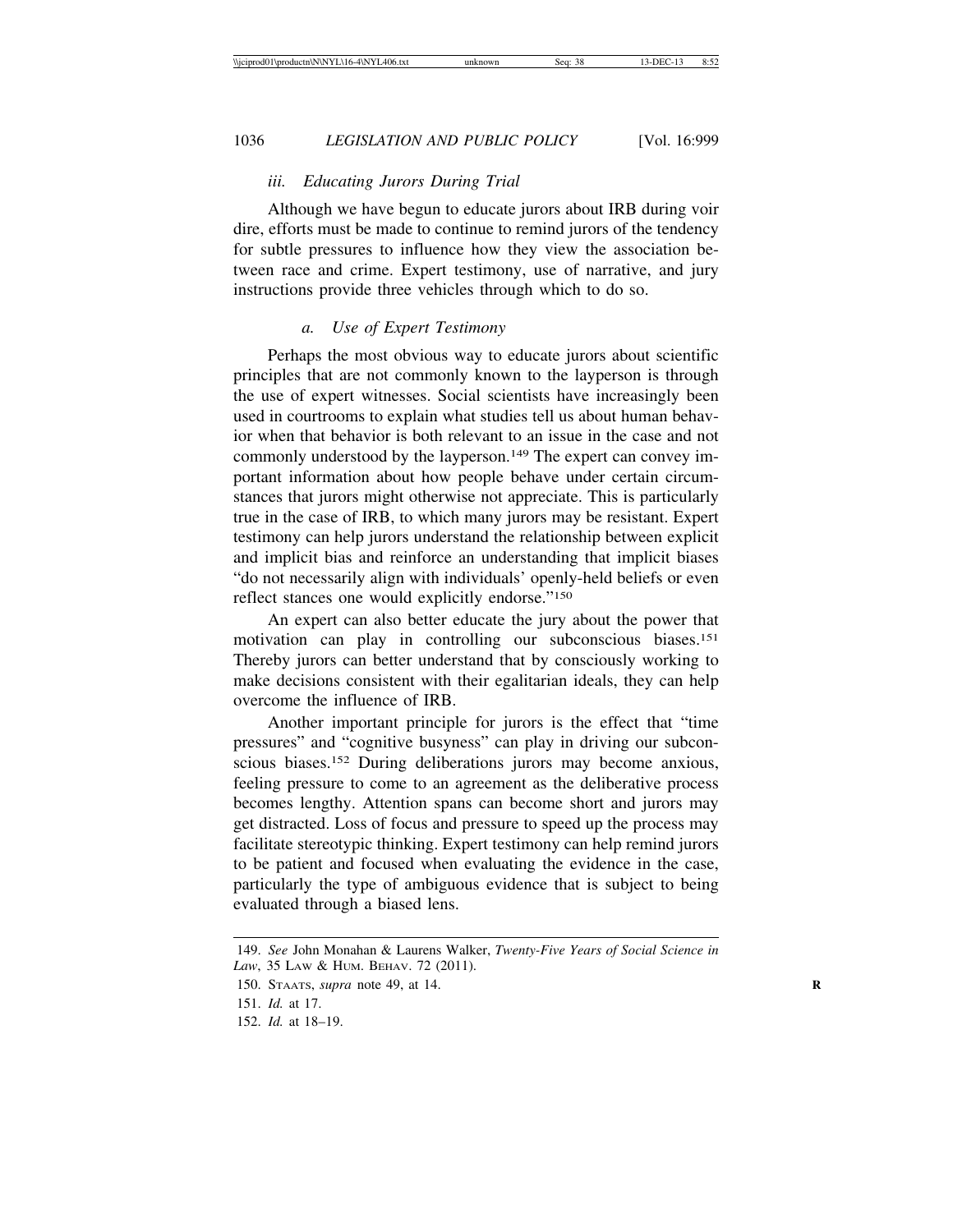2013] *IMPLICITLY UNJUST* 1037

Because this is a relatively new area of psychology that involves behavior of which, by definition, people are unaware, expert testimony can help jurors understand the role of IRB in decision-making and guard against its distorting effects. While judges maintain considerable discretion over the admission of expert testimony given the gatekeeping function they serve under *Daubert*, 153 "[e]xpert opinion regarding how implicit bias can operate as a motivating factor that could result in a discriminatory decision appears to readily pass muster."154 Certainly some judges will initially refuse to allow such testimony, as judges can be resistant to new practices. However, an important side benefit is that through the process of litigating the issue, defense counsel will help to educate the judge about IRB.

## *b. Storytelling/Crafting Narratives*

Another mechanism through which the lawyer can blunt the impact of IRB is through the narratives we tell during opening and closing statements. In an article that examines how capital defense lawyers can make use of narrative during the sentencing phase of trial to mitigate the impact of IRB, Professor Pamela A. Wilkins discusses several ways that jurors' application of racial stereotypes may be inhibited through narrative.155 Three, in particular, are relevant to our discussion.

Wilkins discusses how we tend to harbor subconscious schemas, or stereotypes, that shape how we view others,156 and considers strategies for blunting the impact of the racial schema jurors hold about black men and crime.157

One of the strategies she discusses involves understanding that "more than one schema applies to most persons."<sup>158</sup> As an example, she uses a female, Asian, mechanic and points out that there are different schemas for females, Asians, and mechanics.159 Research suggests that by getting jurors to focus on one schema (say, the mechanic), we can "inhibit the activation of stereotypes associated with another cate-

<sup>153.</sup> Daubert v. Merrell Dow Pharmaceuticals, 509 U.S. 579, 589, 597 (2003).

<sup>154.</sup> David L. Faigman et al., *A Matter of Fit: The Law of Discrimination and the Science of Implicit Bias,* 59 HASTINGS L.J. 1389, 1431 (2008).

<sup>155.</sup> Pamela A. Wilkins, *Confronting the Invisible Witness: The Use of Narrative to Neutralize Capital Jurors' Implicit Racial Biases*, 115 W. VA. L. REV. 305 (2012). 156. *Id.* at 320.

<sup>157.</sup> *Id.* at 330–33.

<sup>158.</sup> *Id.* at 331.

<sup>159.</sup> *Id.*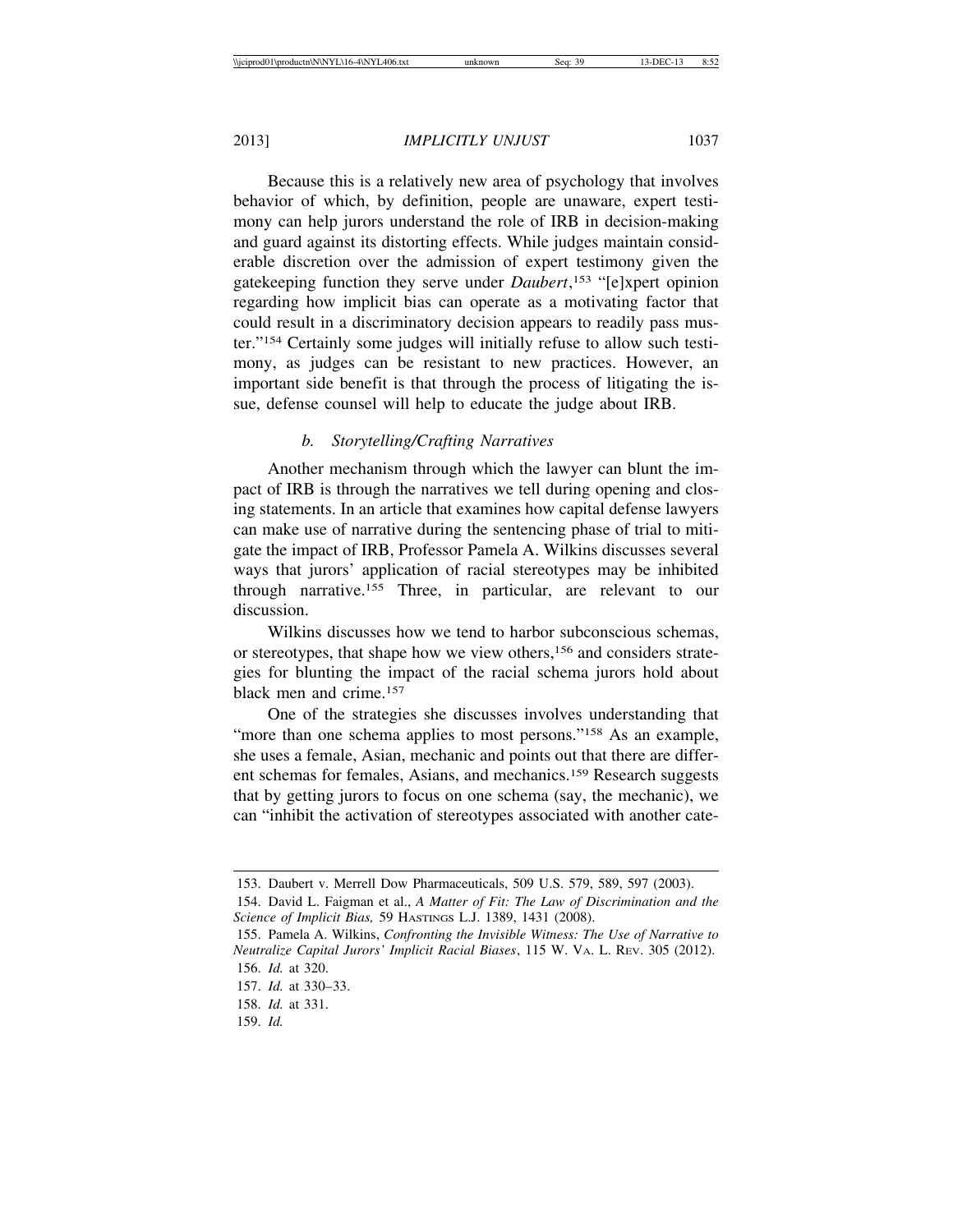gory."160 This suggests that by developing a narrative that promotes the client as a devoted husband, a loving father, a committed son, or a dedicated employee, we can potentially help to suppress the more pernicious racial stereotype.

A second strategy is to "prime"161 jurors with, or provoke their subconscious thinking about, "ideals of fairness and equality" in order to "suppress . . . racial and other stereotypes."162 This strategy is based on research that suggests "'that it is possible to counter stereotypes at the same preconscious level at which they are activated.'"163 Therefore, by reminding jurors during closing argument of our nation's highest ideals, the role of the jury in promoting justice, and the important principles of law that protect each of us as individuals against a far more powerful government, we may be able to counteract some of the influence of IRB.164

A third strategy is to expose the jury to members of the group (in this case African-Americans) who clearly do not conform to the stereotype of the group.165 Research suggests that this may inhibit activation or reduce implicit biases.166 Therefore, opportunities to weave characters into the defense narrative who defy the stereotypes the de-

165. Wilkins, *supra* note 154, at 332.

166. *Id.*

<sup>160.</sup> *Id.* (quoting Gary Blasi, *Advocacy Against the Stereotype: Lessons from Cognitive Social Psychology*, 49 UCLA L. REV. 1241, 1253 (2002)).

<sup>161.</sup> *Id.* at 332. "[P]riming is . . . the act of being exposed to a stimulus that influences how an individual later responds to a different stimulus. Often used in experimental settings, priming methods typically feature a subliminal initial prime that influences or increases the sensitivity of the respondent's later judgments or behaviors." STAATS, *supra* note 49, at 24. **R**

<sup>162.</sup> Wilkins, *supra* note 154, at 332.

<sup>163.</sup> *Id.* (quoting Blasi, *supra* note 159, at 1254).

<sup>164.</sup> Based on my experience as a trial lawyer and public defender trainer, I recommend waiting for closing argument to begin discussing legal principles like presumption of innocence, burden of proof, and standard of proof (beyond a reasonable doubt) designed to ensure fairness and protect the individual against the state. While these are important principles to ensure the jury understands, as they give a significant advantage to the accused, discussing them during opening statements carries a grave risk. During opening statements the jury is presented with two competing narratives and will likely select one through which it will process the evidence in the case. The defense wants the jury to embrace its narrative. A discussion of the law can be heard by jurors as the defense saying, "my client may be guilty but they can't prove it." This is far less risky during closing when the jury has already heard the evidence and processed it through the framework constructed during opening. While the social science suggests that there can be a benefit to "priming" the jury with ideals of fairness and equality, if the lawyer decides to do so during opening statements, (s)he should make sure it is not unintentionally undermining his or her confidence in the defense theory. There are strategies at closing for weaving these important principals into the narrative the defense builds throughout trial without undermining counsel's confidence in his or her position, but that is beyond the scope of this article.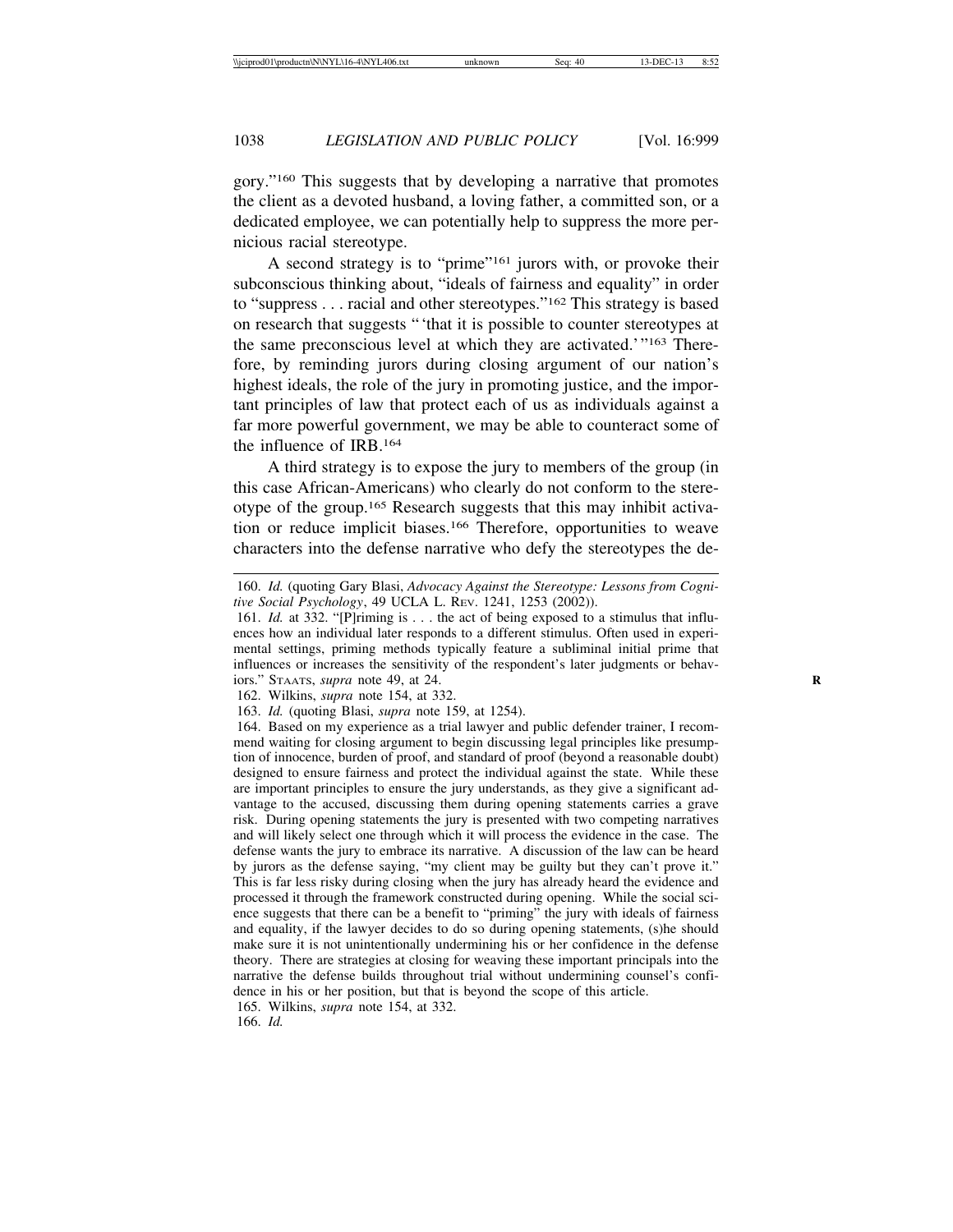fense seeks to suppress, and playing those individuals up in the narrative may have a positive impact.

These strategies should help guide the creation of the narrative and stories we develop in crafting our opening and closing statements, as these can be powerful tools in the effort to de-bias the jury.

# *c. Jury Instructions*

A final vehicle to educate the jury about, and raise awareness of, implicit racial bias is through the use of jury instructions. Defense counsel should consider proposing a set of instructions to the judge to address this phenomenon. Above, we discussed requesting that the judge begin jury selection with a discussion of IRB. Regardless of success in this endeavor, lawyers should also consider requesting an instruction at the beginning of trial and again when final instructions are read.

After discussing IRB during voir dire, federal Judge Mark W. Bennett, a leading scholar on implicit bias in the courtroom, asks jurors to take a pledge upon the completion of jury selection.167 As part of the pledge, jurors must "pledge . . . not to decide this case based on biases. This includes gut feelings, prejudices, stereotypes, personal likes or dislikes, sympathies or generalizations."<sup>168</sup>

Judge Bennett also gives the following instruction to the jury before opening statements:

Do not decide this case based on "implicit biases." As we discussed in jury selection, everyone, including me, has feelings, assumptions, perceptions, fears, and stereotypes, that is "implicit biases," that we may not be aware of. These hidden thoughts can impact what we see and hear, how we remember what we see and hear, and how we make important decisions. Because you are making every important decision in this case, I strongly encourage you to evaluate the evidence carefully and resist jumping to conclusions based on personal likes or dislikes, generalizations, gut feelings, prejudices, sympathies, stereotypes, or biases. The law demands that you return a just verdict, based solely on the evidence, your individual evaluation of the evidence, your reason and common sense, and these instructions. Our system of justice is counting on you to render a fair decision based on the evidence, not on biases.<sup>169</sup>

<sup>167.</sup> Kang et al., *supra* note 107, at 1182.

<sup>168.</sup> *Id.*

<sup>169.</sup> *Id.* at 1182–83*.*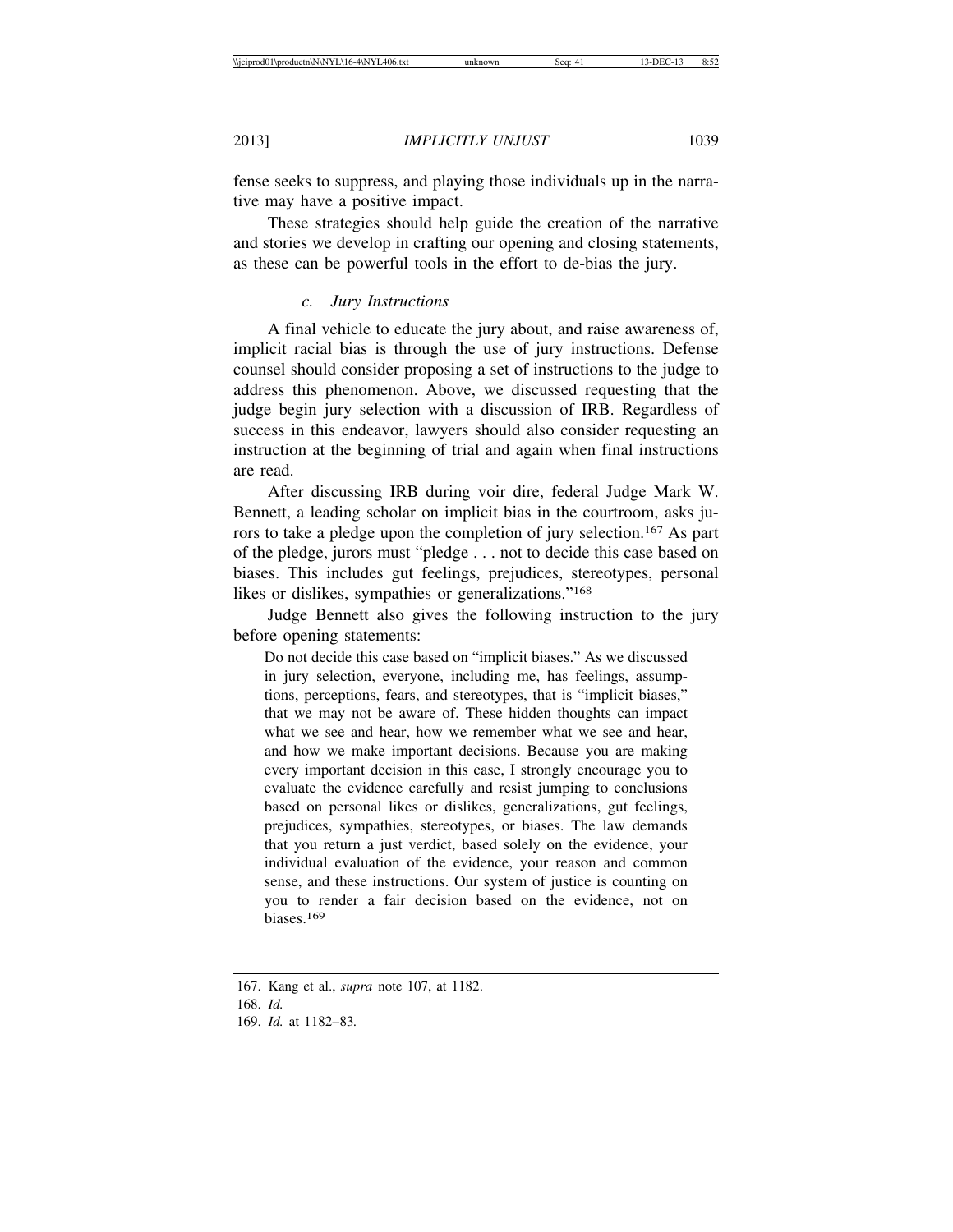Considering some of the social science discussed in this article, Judge Bennett's instruction is potentially effective for a number of reasons. It continues the process of awareness-raising that he started during the voir dire process. It appeals to the jurors' sense of fairness, which could serve to inhibit IRB. It motivates jurors to live up to their egalitarian ideals. And it urges thoughtful, unhurried deliberation, which can help jurors avoid the "cognitive busyness" that fosters stereotyping. A similar instruction should be requested at the end of the case.

## *iv. Sentencing Advocacy*

Thus far we have considered how to educate judges and jurors about IRB through motions practice, jury selection, and trial. However, the vast majority of people who end up convicted and sentenced in our criminal justice system will never have a trial.170 In these cases, counsel will not have the opportunity to educate the judge about the influence IRB may have on him or her, an important consideration in light of evidence of racially disparate sentencing practices. And even in those cases where there is a trial, and defense counsel is able to employ one or more of the above strategies, it will be helpful to engage in awareness-raising in the judge specifically. For the judge may embrace the general concept of IRB, and agree that it influences police officers and jurors, but believe that (s)he is immune from its effects. Studies show that judges, who believe themselves to be objective, are in fact more susceptible to biases.171 And, although counsel must be delicate in how (s)he does it, judges must be reminded that they are "human and fallible, notwithstanding their status, their education, and the robe."172

Sentencing advocacy provides an ideal opportunity for the lawyer to educate the judge about the impact IRB can have on him or her, as the lawyer will often have freer rein to discuss relevant social science, sentencing statistics, and the appropriate goals of sentencing, which include promoting important societal values including racial justice. Unlike the previous strategies discussed, where the lawyer hoped to educate the judge by introducing IRB in the context of how it applies to others in the system, at sentencing, defense counsel can point out how subconscious bias can affect how judges sentence.

<sup>170.</sup> Today, more than ninety-five percent of all cases are resolved through guilty pleas. WILLIAM J. STUNTZ, THE COLLAPSE OF AMERICAN CRIMINAL JUSTICE 7 (2011).

<sup>171.</sup> Kang et al., *supra* note 107, at 1173.

<sup>172.</sup> *Id.*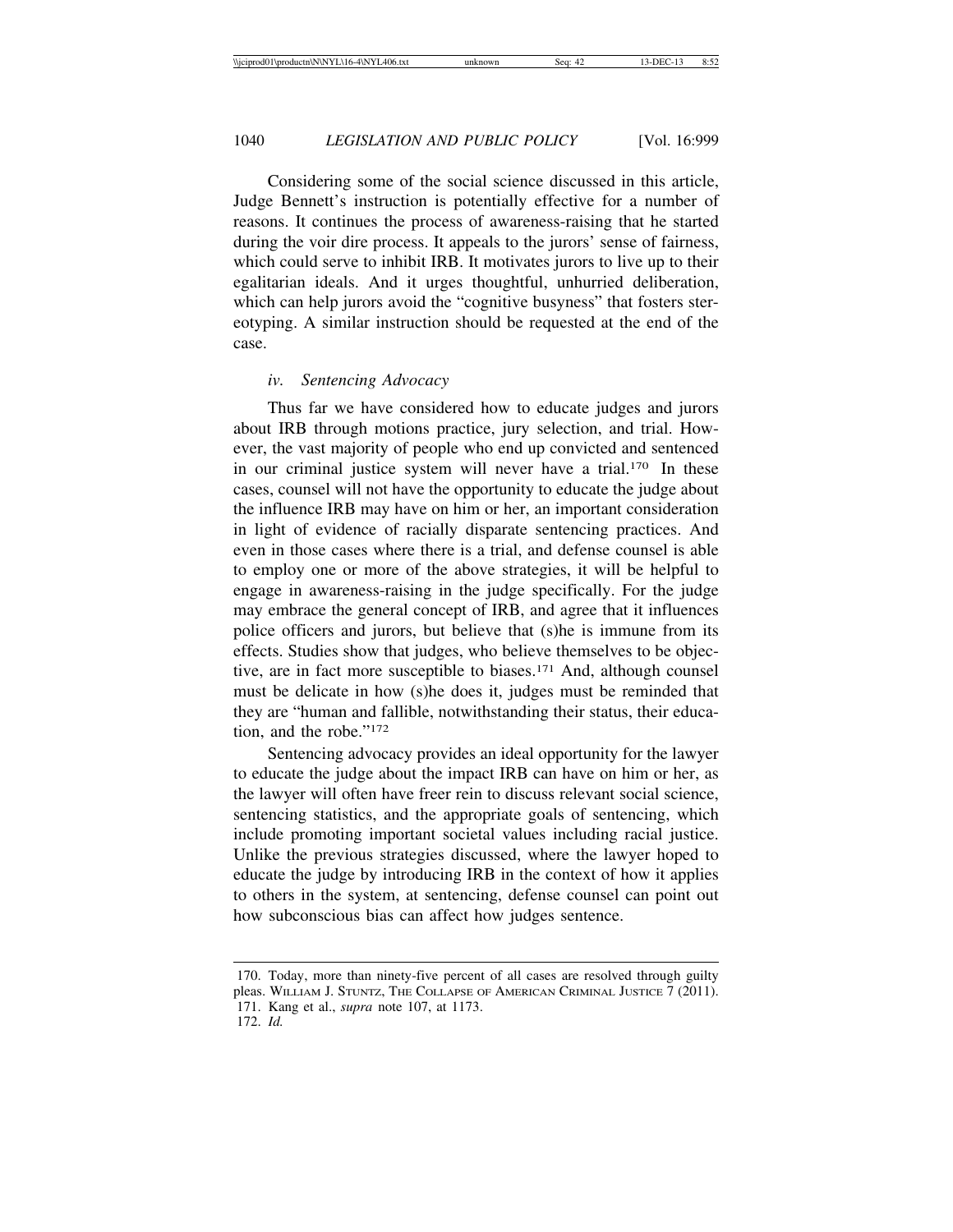It should come as no surprise that judges are highly susceptible to succumbing to subtle pressures to stereotype. They spend their days in a criminal justice system that is overburdened and under-resourced, and they see it as their responsibility to ensure that a high volume of cases are processed efficiently through broken systems. The time pressures and "cognitive busyness," discussed above, that drive subconscious stereotyping are a regular feature of a trial judge's routine. If our criminal justice system is defined by a culture that dehumanizes those accused of crimes,173 judges live in this culture. This culture is part of what journalist Amy Bach describes as the "Ordinary Injustice" that has come to define our criminal justice system. It is a system in which professionals, including judges, "become[ ] so accustomed to a pattern of lapses that they can no longer see their role in them."174

Given their immersion in a criminal justice system so influenced by race, it is understandable that even judges who view themselves as egalitarian are influenced by IRB.175 But, just as judges are susceptible to IRB, so too can they suppress its influence when they are made aware of it and become motivated to do so.176 Sentencing advocacy provides an excellent opportunity to do this.

As a first step, through both written and oral advocacy, lawyers should consider how to effectively educate judges about IRB and its demonstrated impact on even egalitarian-minded judges. This can be done through sentencing memoranda that discuss the social science and its impact on trial judges.<sup>177</sup>

A second step might be to lay out the statistics that demonstrate the extent to which race accounts for sentencing disparity in our criminal justice system.178 Ideally, counsel would be able to compile statistics about sentencing patterns of the particular judge, or the relevant jurisdiction.

<sup>173.</sup> *See* Rapping, *supra* note 90, at 561 (2012) (discussing how the criminal justice system drives prosecutors to dehumanize those accused of crimes).

<sup>174.</sup> AMY BACH, ORDINARY INJUSTICE: HOW AMERICA HOLDS COURT 2 (2009); *see also* Rapping, *supra* note 99, at 339 (discussing a criminal justice culture in which **R** injustice is accepted by everyone, including judges).

<sup>175.</sup> *See* Jeffrey J. Rachlinski et al., *Does Unconscious Racial Bias Affect Trial* Judges?, 84 NOTRE DAME L. REV. 1195, 1221 (2009) (summarizing a study that used IAT scores of participating judges to conclude that judges do in fact harbor implicit bias about race).

<sup>176.</sup> *Id.*

<sup>177.</sup> *See id.* at 1225–26 (suggesting control of implicit bias in the courtroom requires taking action and raising awareness of IRB for judges who lack time to address it on their own).

<sup>178.</sup> *See* Kang, et al., *supra* note 107, at 1148–52.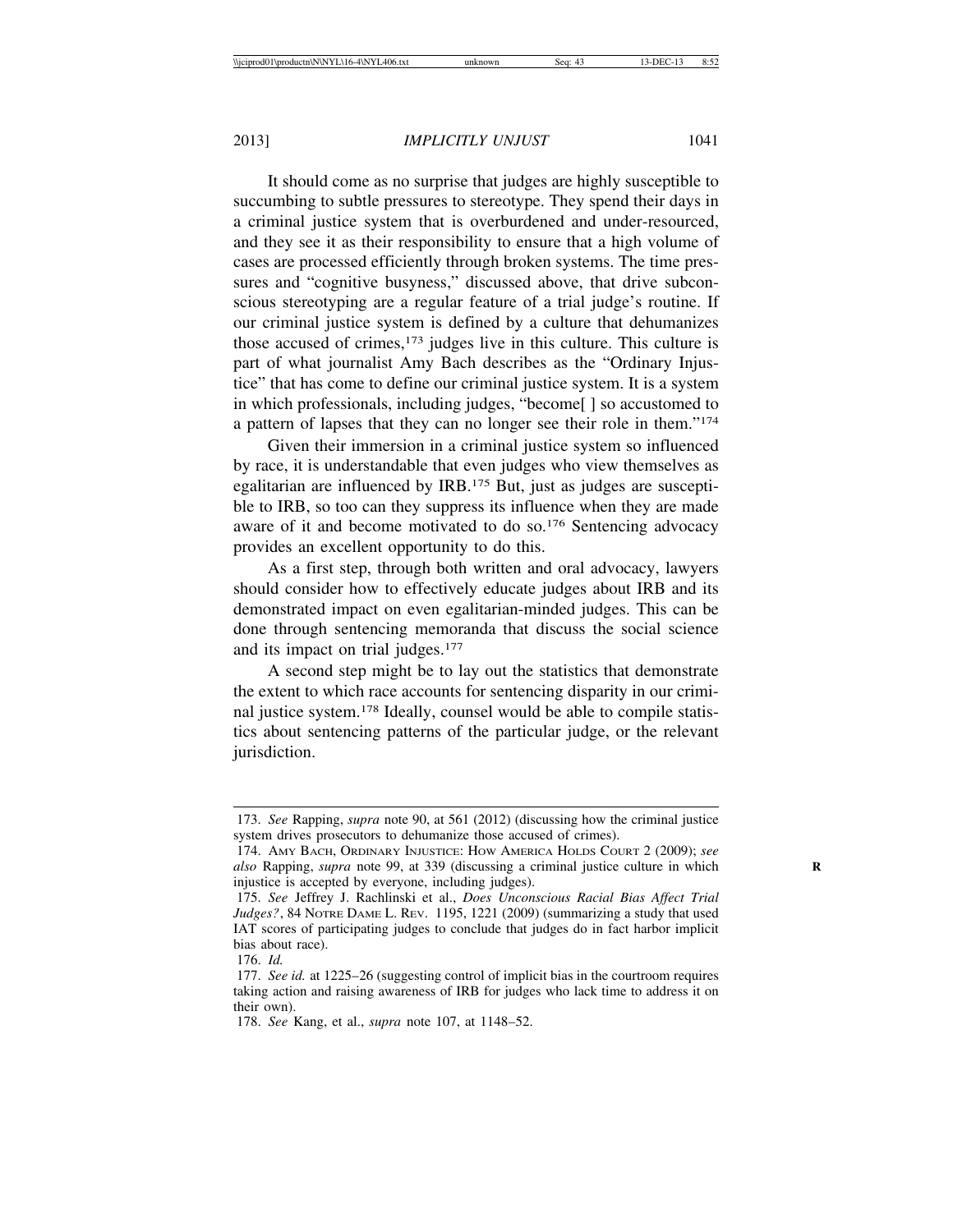Finally, using some of the narrative strategies addressed above, defense counsel might discuss the client in the context of a schema distinct from race (father, son, dedicated employee, coach, deacon, volunteer, good neighbor, etc.) and appeal to the judge's role in promoting fairness in our criminal justice system. In particular, as racial justice is an important American ideal, one goal of sentencing should be to send a message to the community that our court system is colorblind. Therefore, countering systemic sentencing disparity on a caseby-case basis is an appropriate sentencing goal.<sup>179</sup>

## *D. A Lone Light in the Darkness*

After laying out a host of strategies that defense counsel might use to blunt the force of IRB, thereby addressing a leading contributor to racial disparity in the criminal justice system, I hope it is not defeating to say that the likelihood of short-term improvement is slim. Unfortunately, many judges will not embrace IRB as a widespread phenomenon that warrants their intervention. Others may appreciate the power of IRB, but are nevertheless resistant to altering the way they have always done things. Even for the lawyer who has success with these strategies, racism in the criminal justice system is so entrenched that any progress will be incremental. Educating people in the system about their implicit biases and hoping they will be motivated to address them is a long term strategy, and only one part of a badly needed, comprehensive solution. Once one becomes conscious of the racial injustice in the system, continuing to toil in a patently unfair system can cause the most committed lawyer to question whether he or she is making a difference. Some may even come to believe that by participating in such a corrupt system they are effectively enabling racism.

Michelle Alexander convincingly argues that "mass incarceration in the United States . . . [is] a stunningly comprehensive and welldesigned system of racialized social control that functions in a manner

<sup>179.</sup> In fact, counsel should always be sensitive to the potential for a judge to be defensive about the perceived accusation that they may be less than fair, even if subconsciously. Counsel should know the judge and craft the argument accordingly. For some judges, an argument about systemic shortcomings, that take the focus off the individual judge, will be much better received. In this instance the lawyer might consider packaging the message as follows: "While we are not suggesting that this court would allow prejudice or stereotyping to affect its sentence in this case, promoting the color blind administration of justice and correcting for systemic racial disparity is an appropriate sentencing consideration. For that reason we ask the court to consider the social science and statistics provided."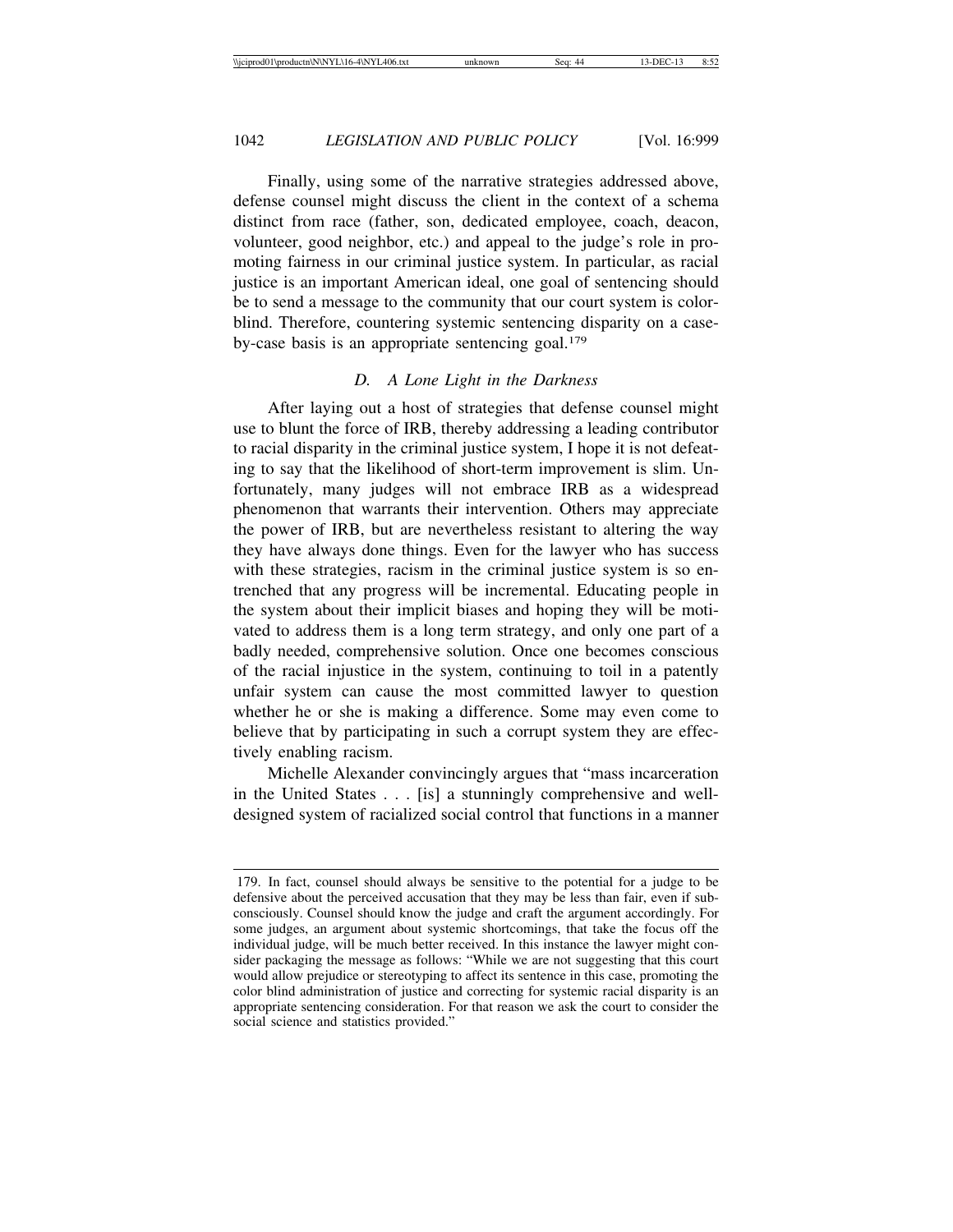strikingly similar to Jim Crow."180 If so, should conscientious defense counsel play any role other than trying to dismantle it? Politically conscious lawyers have always debated whether there is a role for them to play within a patently unjust system.181

In her article examining the role of conscientious lawyers in unjust systems, Professor Alexandra Lahav suggests five possible responses: 1) organized boycott, 2) individual refusal, 3) working to transform the system from within, 4) making a record for a higher tribunal, and 5) appealing to public opinion.182 She then provides thoughtful critiques of each strategy. The degree to which an individual lawyer embraces each will probably depend on the extent to which they see themselves as a "cause lawyer," committed to pursuing a larger political agenda, or a "client-centered lawyer," committed to helping individual clients achieve their goals on a case-by-case basis. Defense lawyers can fall on a wide range of points along the "cause lawyer" to "client-centered lawyer" spectrum. As argued above, I believe the public defender is duty-bound to reside at one end of the spectrum, suppressing the desire to pursue all personal causes that are inconsistent with the lawful goals of the individual client.

For the client-centered lawyer, the organized boycott approach is obviously problematic as it requires the lawyer to abandon the individual clients to whom (s)he is responsible, leaving them to fend for themselves and almost certainly experiencing worse outcomes individually.183 As Professor Lahav points out, it is also impractical in that it requires widespread participation by members of the Bar, a group with heterogeneous political views.184

Individual refusal is a practical solution for the lawyer who is unwilling to participate in a racially unjust system, but it will not lead to systemic reform as there will be other lawyers to handle the cases.

<sup>180.</sup> ALEXANDER, *supra* note 12, at 4. **R**

<sup>181.</sup> *See e.g.*, Mary Cheh, *Should Lawyers Participate in Rigged Systems? The Case of the Military Commissions*, 1 J. NAT'L SECURITY L. & POL'Y 375 (2005) (considering whether lawyers should participate in unjust military tribunals); Alexandra D. Lahav, *Portraits of Resistance: Lawyer Responses to Unjust Proceedings*, 57 UCLA L. REV. 725 (2012) (considering the appropriate reaction of lawyers to unjust tribunals).

<sup>182.</sup> Lahav, *supra* note 180, at 755–70.

<sup>183.</sup> In theory, the client-centered lawyer could engage in a boycott if, after being fully informed of the larger strategy including all of the costs and benefits to them personally, each client agreed to have his or her lawyer participate in the boycott. While theoretically possible, such an idea is impractical as many clients will be far more concerned with their fate in the case at hand than in sacrificing their own interests to attempt to combat systemic racial injustice.

<sup>184.</sup> Lahav, *supra* note 180, at 756.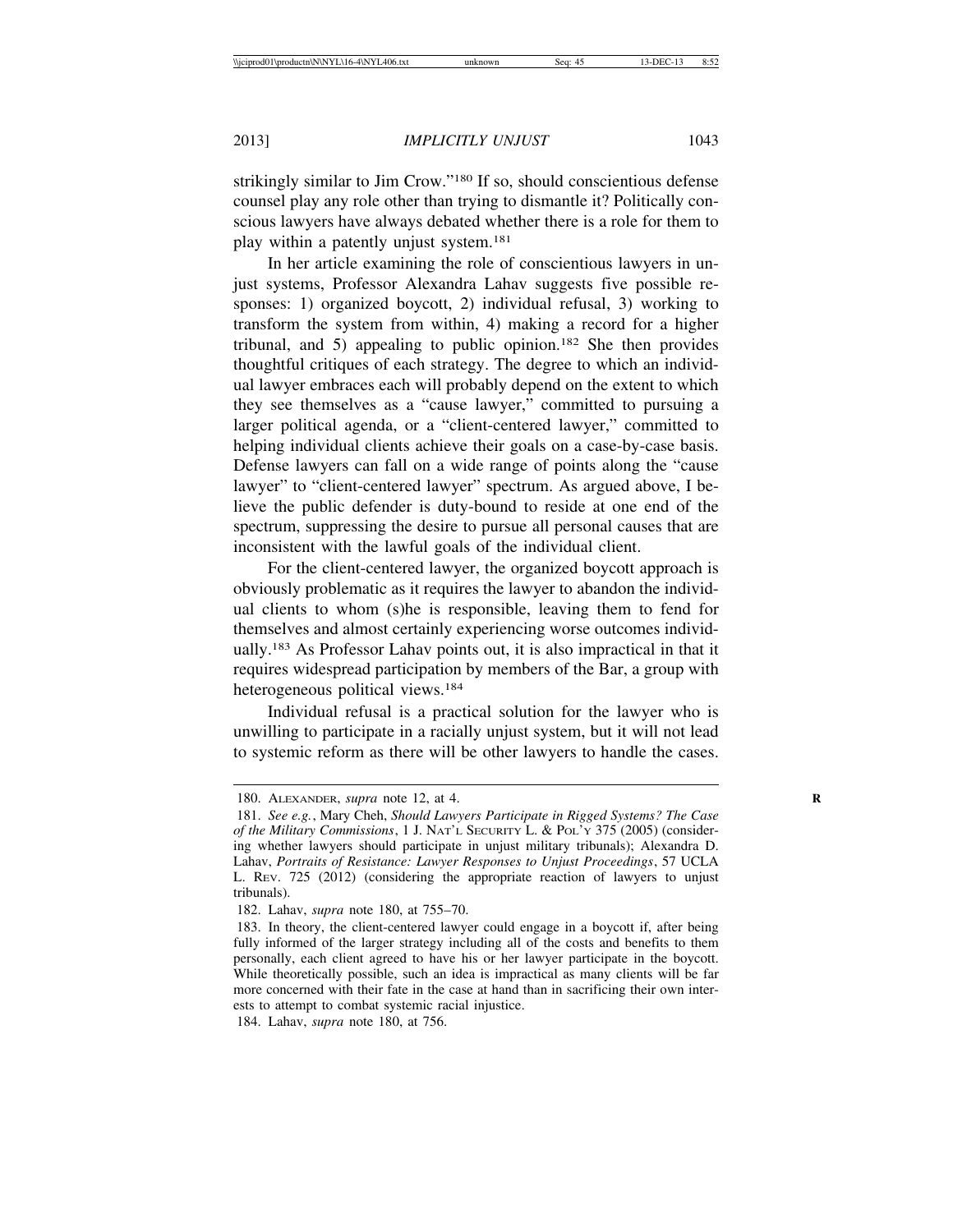While it is certainly understandable that some lawyers will decide not to participate in a racially unjust system, there will remain a large population of accused individuals whose fate will depend on the quality of their counsel. Given that there will always be lawyers available who have come to acquiesce to the existing system, and who will not push for racially just outcomes, the reform movement cannot afford to have all socially conscious lawyers refuse to participate. This result would be tantamount to an acceptance of the status quo.<sup>185</sup>

This leaves the final three responses, which are not mutually exclusive. Working within the system requires pushing for change on a case-by-case basis. At times, the lawyer will be able to obtain a successful result for an individual client at trial. At other times, through his or her trial advocacy, (s)he will build a record that might lead to an appellate victory that changes the legal landscape for future clients. And finally, through his or her participation in the system, the lawyer will find opportunities to educate the public about the gap between our ideals and the reality of our broken system of justice.

But, undoubtedly, progress for the lawyer who chooses to work within the system is incremental. It involves "taking advantage of the possibilities for justice wherever they can be found [and looking for] [s]mall victories in the courtroom [that] may open the door for more substantial changes."186

Some argue that "unjust legal regimes can only be resisted extralegally."187 There is certainly an important role for lawyers to play from outside the system, such as pushing reform efforts to address racially disparate police practices, the over-criminalization phenomenon,188 and mandatory minimum sentencing, which, drive racially disparate mass incarceration.

But while these worthwhile campaigns are underway, there will still be human beings processed through the system whose lives may well be destroyed. A conscientious lawyer who represents individuals in this system will not dismantle the system single-handedly. (S)he will not be able to wrestle justice from an unjust system for every client. And while the lawyer committed to representing individuals in an unjust system will enjoy success, the victories can be overshadowed by the sheer volume of injustice (s)he will witness daily. Most clients will fall victim to the unjust system. (S)he will often feel re-

<sup>185.</sup> *See id.* at 762.

<sup>186.</sup> *Id*. at 764.

<sup>187.</sup> *Id.* at 765.

<sup>188.</sup> For an excellent discussion of the over-criminalization phenomenon, see Erik Luna, *The Overcriminalization Phenomenon*, 54 AM. U. L. REV. 703 (2005).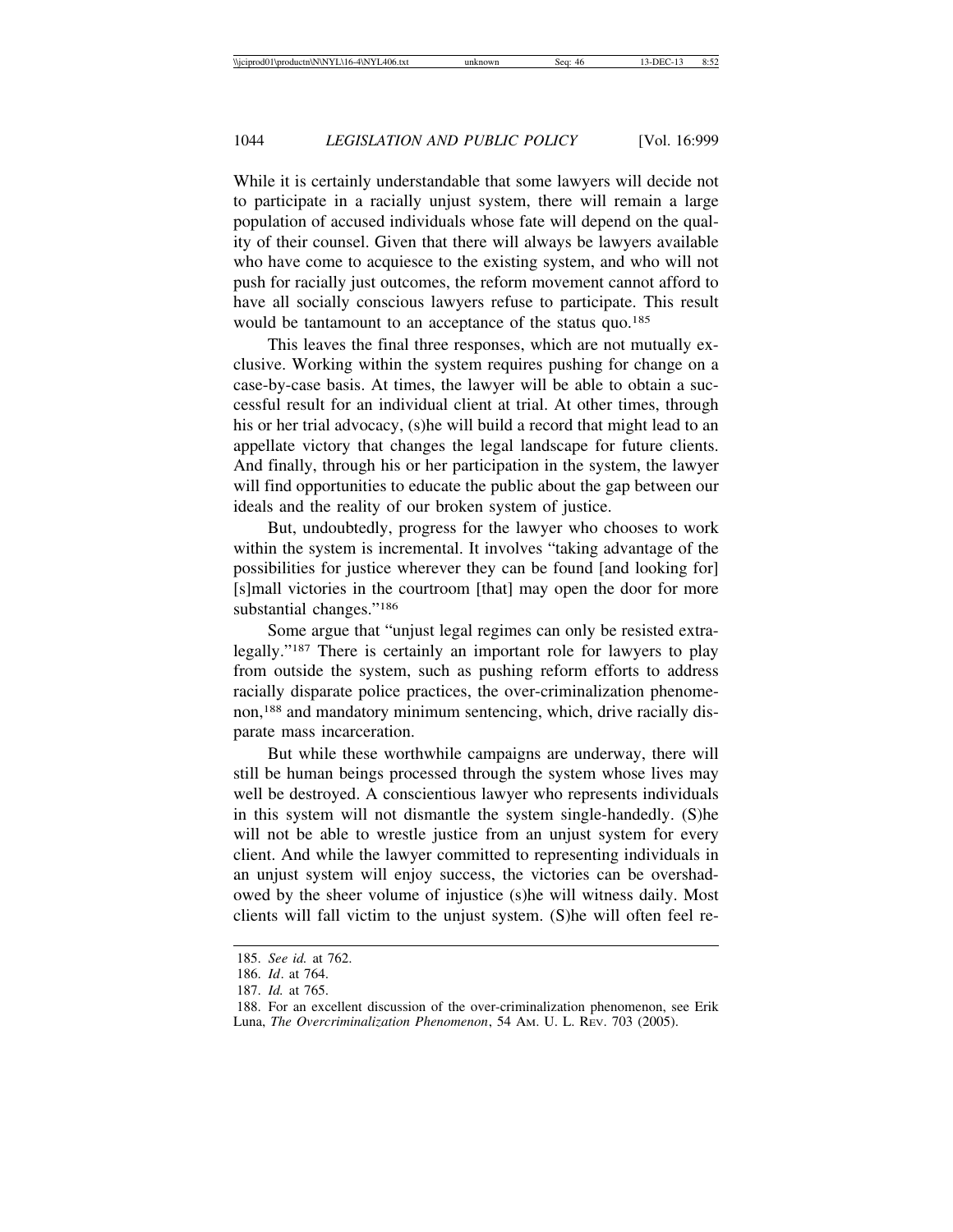sponsible. Unfortunately, it is the lawyers who are most conscious of injustice who will internalize the defeats the most. Thus, ironically, the unjust system will most threaten to drive away the warriors who are most valuable to the struggle.

Perhaps the greatest obstacle to the lawyer's ability to remain in the system and push for change is the depressing view that any progress short of the elimination of all racial disparity is failure. To fight this defeatist attitude and survive in the system, the lawyer will need to redefine success and calibrate it to the reality of the existing criminal justice system, rather than focusing on an unattainable ideal.189 In his seminal essay introducing the concept of "Racial Realism," Professor Derrick Bell cautions warriors for racial justice to abandon the notion that there will ever be true racial equality and instead to steel themselves to fight against an inherently unjust system.

While implementing Racial Realism we must simultaneously acknowledge that our actions are not likely to lead to transcendent change and, despite our best efforts, may be of more help to the system we despise than to the victims of that system we are trying to help. Nevertheless, our realization, and the dedication based on that realization, can lead to policy positions and campaigns that are less likely to worsen conditions for those we are trying to help, and will be more likely to remind those in power that there are imaginative, unabashed risk-takers who refuse to be trammeled upon. Yet confrontation with our oppressors is not our sole reason for engaging in Racial Realism. Continued struggle can bring about unexpected benefits and gains that in themselves justify continued endeavor. The fight in itself has meaning and should give us hope for the future.190

At Gideon's Promise, an organization I founded in 2007, we train and support public defenders to work in some the most dysfunctional criminal justice systems in the country. It is through our training that these lawyers learn what their clients deserve in an advocate and just how far they will come from being able to fulfill those obligations in light of resource and caseload pressures. Once aware of this gap between aspiration and reality, we teach these young warriors strategies for narrowing that gap; for incrementally moving towards the ideal. But at this point the work has just begun. We next provide these lawyers the support they will need as they confront the fact daily that they cannot live up to this ideal for most clients and that many are falling

<sup>189.</sup> *See* Jonathan Rapping, *Redefining Success As a Public Defender: A Rallying Cry for Those Most Committed to Gideon's Promise*, THE CHAMPION, June 2012, at 30.

<sup>190.</sup> Derrick Bell, *Racial Realism*, 24 CONN. L. REV. 363, 378 (1992).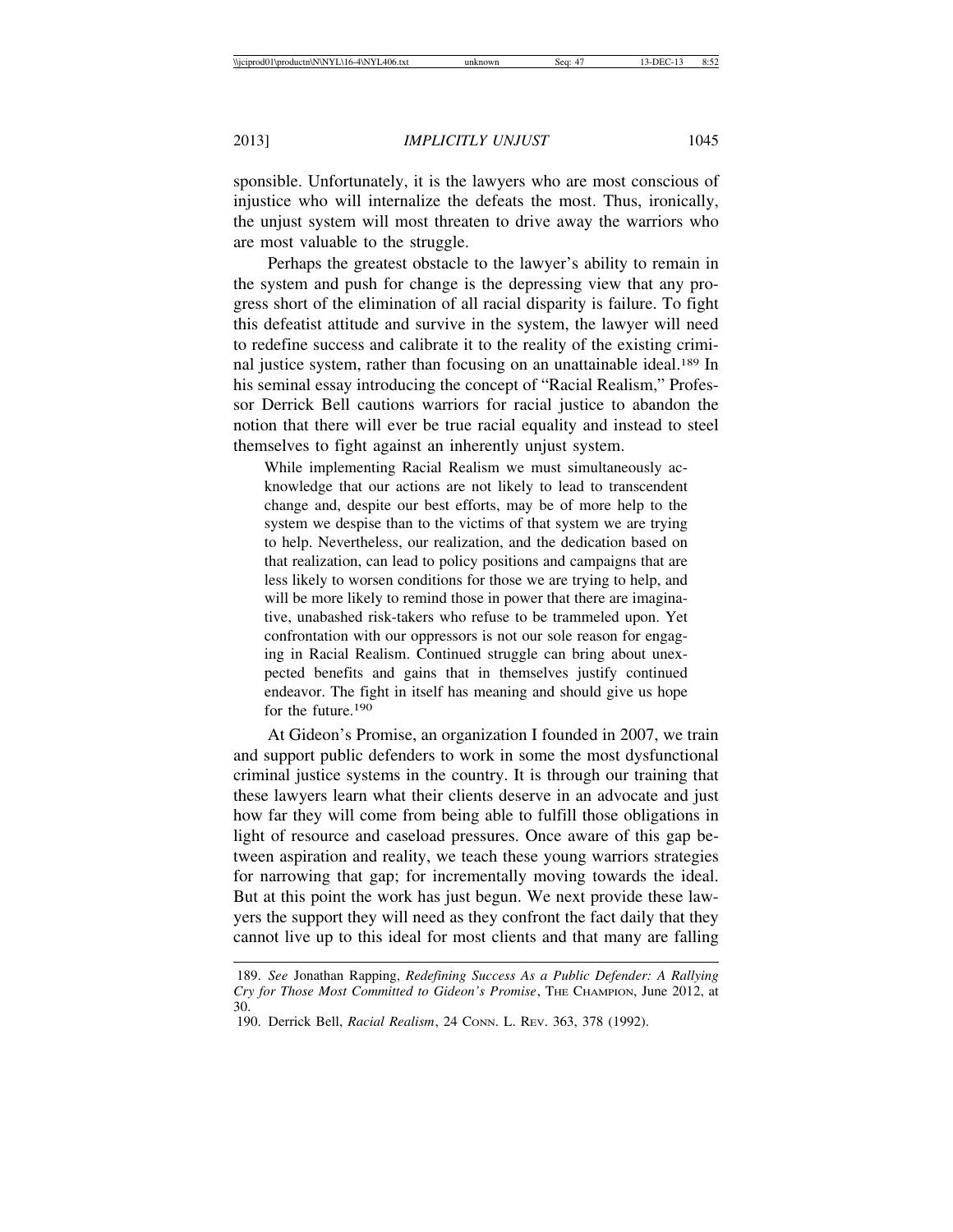through the cracks on their watch. We encourage them to understand that there is value in moving the ball forward, even if only slightly. We remind them that there is victory in refusing to give into the status quo, where every pressure pushes the lawyer to abandon his and her passion and ideals. We inspire these lawyers to see victory in the fact that they may be the lone person reminding the system of its most important values. If victory is complete justice, they will never win. But if victory is always promoting justice where it is otherwise forgotten, they can begin to advance the cause.

Bell ends his article with a story that makes this point.

The year was 1964. It was a quiet, heat-hushed evening in Harmony, a small, black community near the Mississippi Delta. Some Harmony residents, in the face of increasing white hostility, were organizing to ensure implementation of a court order mandating desegregation of their schools the next September. Walking with Mrs. Biona MacDonald, one of the organizers, up a dusty, unpaved road toward her modest home, I asked where she found the courage to continue working for civil rights in the face of intimidation that included her son losing his job in town, the local bank trying to foreclose on her mortgage, and shots fired through her living room window. "Derrick," she said slowly, seriously, "I am an old woman. I lives to harass white folks."191

He then explains how this anecdote explains racial realism and the role it can play in combatting injustice:

Mrs. MacDonald did not say she risked everything because she hoped or expected to win out over the whites who, as she well knew, held all the economic and political power, and the guns as well. Rather, she recognized that—powerless as she was—she had and intended to use courage and determination as weapons "to harass white folks." Her fight, in itself, gave her strength and empowerment in a society that relentlessly attempted to wear her down. Mrs. MacDonald did not even hint that her harassment would topple whites' well-entrenched power. Rather, her goal was defiance and its harassing effect was more potent precisely because she placed herself in confrontation with her oppressors with full knowledge of their power and willingness to use it.

Mrs. MacDonald avoided discouragement and defeat because at the point that she determined to resist her oppression, she was trium-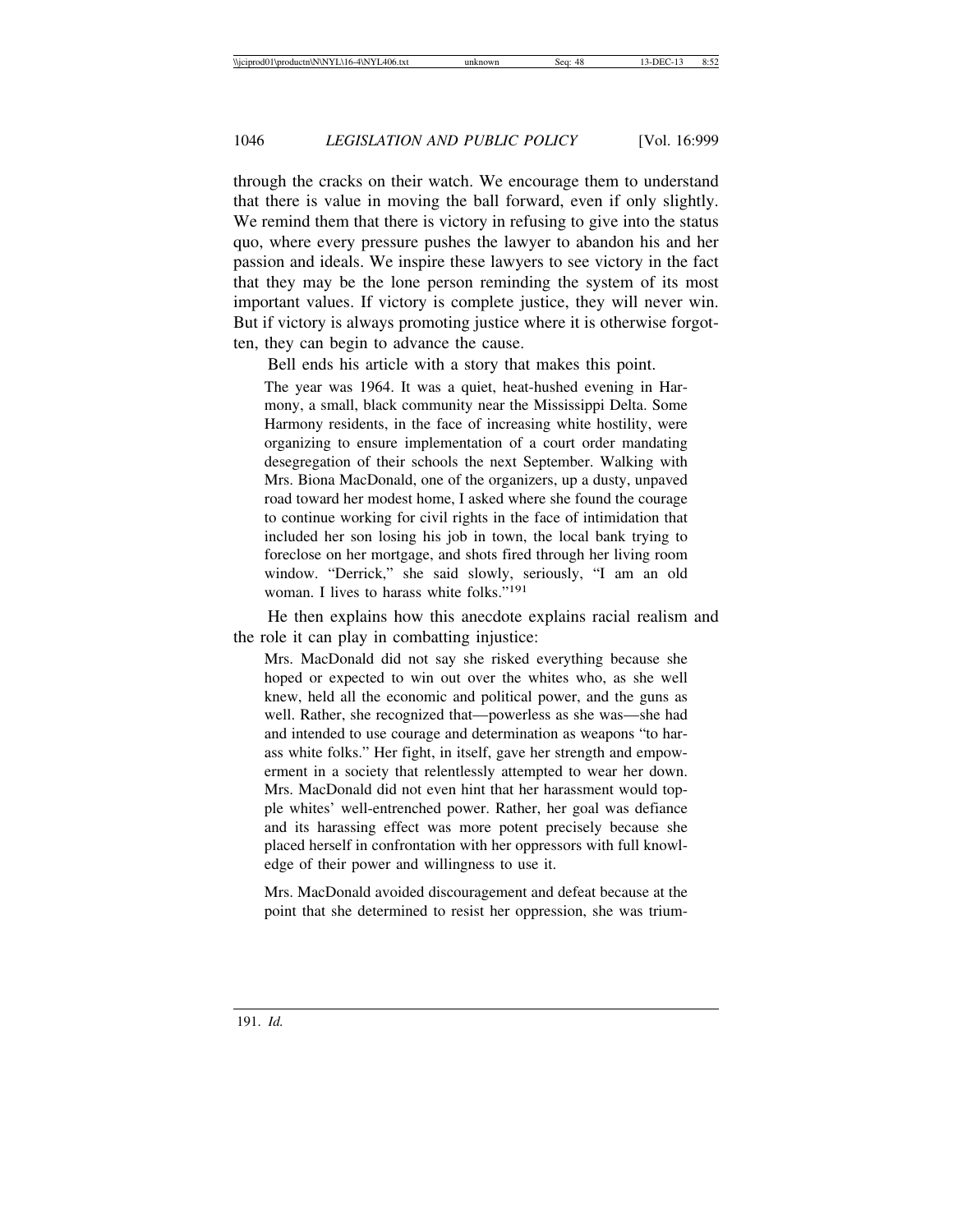phant. Nothing the all-powerful whites could do to her would diminish her triumph.192

#### **CONCLUSION**

America is a country that has struggled mightily to overcome a troubling history of racism. Arguably, there is no institution in this country that provides a greater measure of our racial progress than our criminal justice system; for it is there that we decide matters of life and liberty. If we cannot make these critical decisions without regard to skin color, it is difficult to claim that we have conquered our racist legacy. Yet sadly, perhaps no feature of our criminal justice system defines it more than its racially disparate outcomes. That this can be true even as Americans come to accept more explicitly egalitarian views only speaks to the complexity of the problem and the power of the implicit racial biases we have been studying. For aspiring to promote color-blind outcomes is only the beginning. If we are to minimize racially disparate criminal justice outcomes, we must work to overcome the subconscious biases that drive them. While the defense lawyer owes allegiance to the individual client, and must not lose sight of this critical role, in the battle to eradicate racism in the system, defense lawyers can also play a pivotal role.

The first thing defense lawyers must do is become aware of their own implicit biases so that they may guard against them. As the personal anecdote at the beginning of the article reveals, systemic pres-

One day a child, moved by compassion for the unfortunate teacher, approached him with these words: "Poor stranger, you shout, you scream, don't you see that it is hopeless?"

"Yes, I see," answered the Just Man.

"Then why do you go on?"

"I'll tell you why. In the beginning, I thought I could change man. Today, I know I cannot. If I still shout today, if I still scream, it is to prevent man from ultimately changing me."

<sup>192.</sup> *Id.* at 379. This story reminds me of one of my favorite parables that I use as part of a presentation I do for public defenders on their capacity to transform broken systems:

One of the Just Men came to Sodom, determined to save its inhabitants from sin and punishment. Night and day he walked the streets and markets protesting against greed and theft, falsehood and indifference. In the beginning, people listened and smiled ironically. Then they stopped listening; he no longer even amused them. The killers went on killing, the wise kept silent, as if there were no Just Man in their midst.

ELIE WIESEL, ONE GENERATION AFTER, 72 (Lily Edelman & Elie Wiesel trans., 1st prtg. 1970).